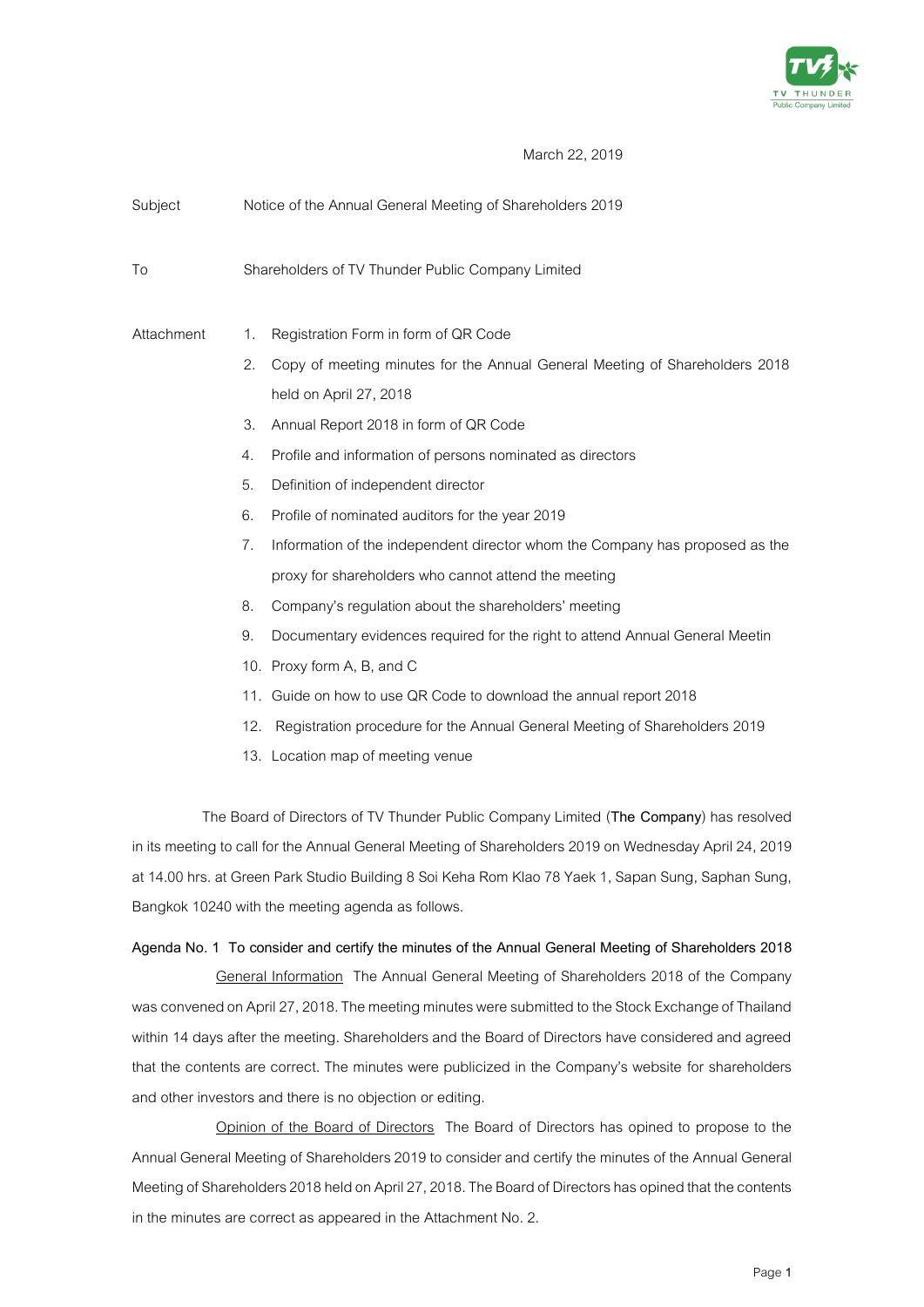

Voting Requirement Resolution shall be adopted by the majority votes of the shareholders who attends the meeting and cast their votes

### **Agenda No. 2 To acknowledge the financial performance of the Company in the previous year** General Information

The key summary of financial performance of the Company as of December 31, 2018 is as

follows

| <b>Current Assets</b>      | 254,909,495.82 |
|----------------------------|----------------|
| <b>Total Assets</b>        | 759,637,276.41 |
| <b>Current Liabilities</b> | 65,990,982.59  |
| <b>Total Liabilities</b>   | 85,466,105.41  |
| <b>Total Revenue</b>       | 526,122,933.69 |
| Net Income                 | 34,538,559.87  |

The Company has summarized the financial performance in 2018as appeared in the Annual Report 2018 as in the Attachment No. 3

Opinion of the Board of Directors The Board of Directors has opined to propose to the Annual General Meeting of Shareholders 2018 to acknowledge the financial performance of the Company in 2018 as in the Attachment No. 2

Voting Requirement This agenda does not require shareholders' voting.

# **Agenda No. 3 To consider and approve the Statement of Financial Position, the Statement of Comprehensive Income, and the Auditor's Report for the Year 2018 as of December 31, 2018**

General Information The Board of Directors has prepared the consolidated financial statement as of December 31, 2018 and the auditor has already audited the financial statement. The financial statement is proposed to the shareholders' meeting to consider and approve in the Annual General Meeting in accordance of Article 112 of Public Limited Companies Act B.E. 2535.

Opinion of the Board The Board has opined to propose to the Annual General Meeting of Shareholders 2019 to consider and approve the Statement of Financial Position, the Statement of Comprehensive Income, and the Auditor's Report for the year 2018 as of December 31, 2018 that has been considered by the Audit Committee and audited by the auditor of the Company. The details are in the Annual Report as in the Attachment No. 3.

Voting Requirement Resolution shall be approved by the majority votes of the shareholders who attends the meeting and cast their votes.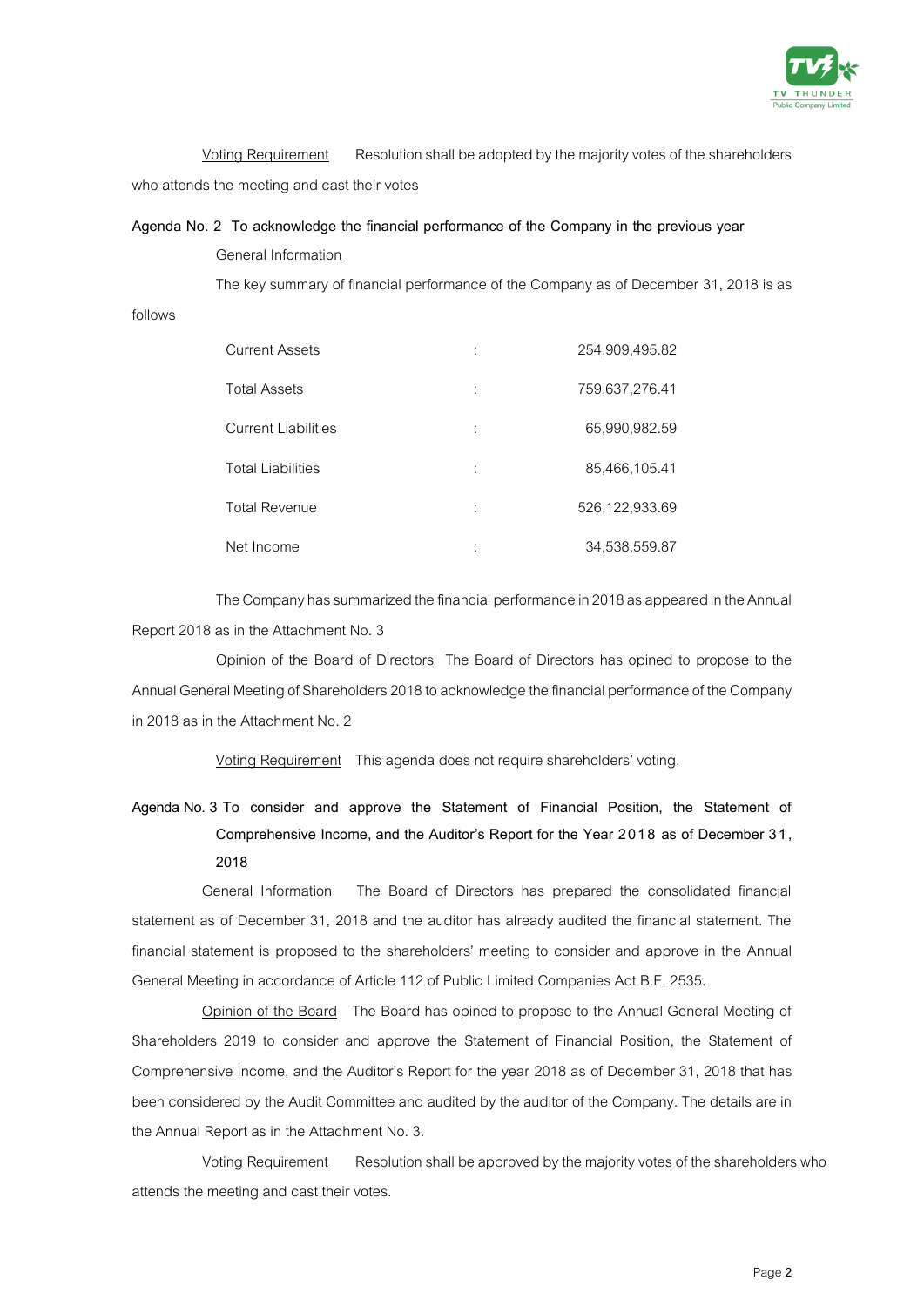

### **Agenda No. 4 To consider and approve for appropriation of net profit for the year 2018 as the legal reserve and dividend payment based on the performance as of December 31, 2018**

General Information The Article 115 of Public Limited Companies Act B.E. 2535 specified that a company needs to pay dividend from its net profit only and the Article 116 specified that a company must set aside its net profit as legal reserve at least 5% of net profit until the legal reserve amount will be at least 10% of the authorized capital.

The Company has the policy to pay dividend at least 40% of net profit after tax and deducting for legal reserves based on the financial statement of the Company only. However, the dividend payment also depends on cash flows, investment plan, and legal conditions. Each company will consider for its necessity and appropriateness of potential factors in the future. The dividend payment should not significantly affect the normal operation of the Company.

Opinion of the Board the Board has the resolution to propose to the Annual General Meeting of Shareholders 2019 to consider and approve for the allocation of net profit in 2018 as the legal reserve for 1,083,687.01 baht and approve the dividend payment of 0.08 baht per share with total amount of dividend payment not more than 64,002,406.00 baht for 800,030,075 ordinary shares as follows.

- 1. The dividend payment of 0.0244 baht is paid from the net profit in the year 2018 of 19,560,550.44 baht which is 95.00% of net profit after deducting legal reserve in the year 2018. The shareholders who are ordinary persons are subject to withholding tax of 10%.
- 2. The dividend payment of 0.0556 baht is paid from the unappropriated retained earnings before the year 2018 of 44,441,855.56 baht which is 74.05% of unappropriated retained earnings. The shareholders who are ordinary personsare subject to withholding tax of 10%.

The shareholders who are ordinary persons can refund the tax credit for dividend according to Article 47 bis of Revenue Code. The dividend payment of 0.08 baht per share is from the net profit and unappropriated retained earnings for the company subject to corporate income tax rate of 2 0 % . The shareholders can refund the tax credit at the rate of 20/80 of dividend payment.

The Company has determined the record date for this dividend payment on May 3, 2019 and the dividend payment date will be May 23, 2019.

However, the rights to get dividend is uncertain until it is approved by the Annual General Meeting of Shareholders 2019.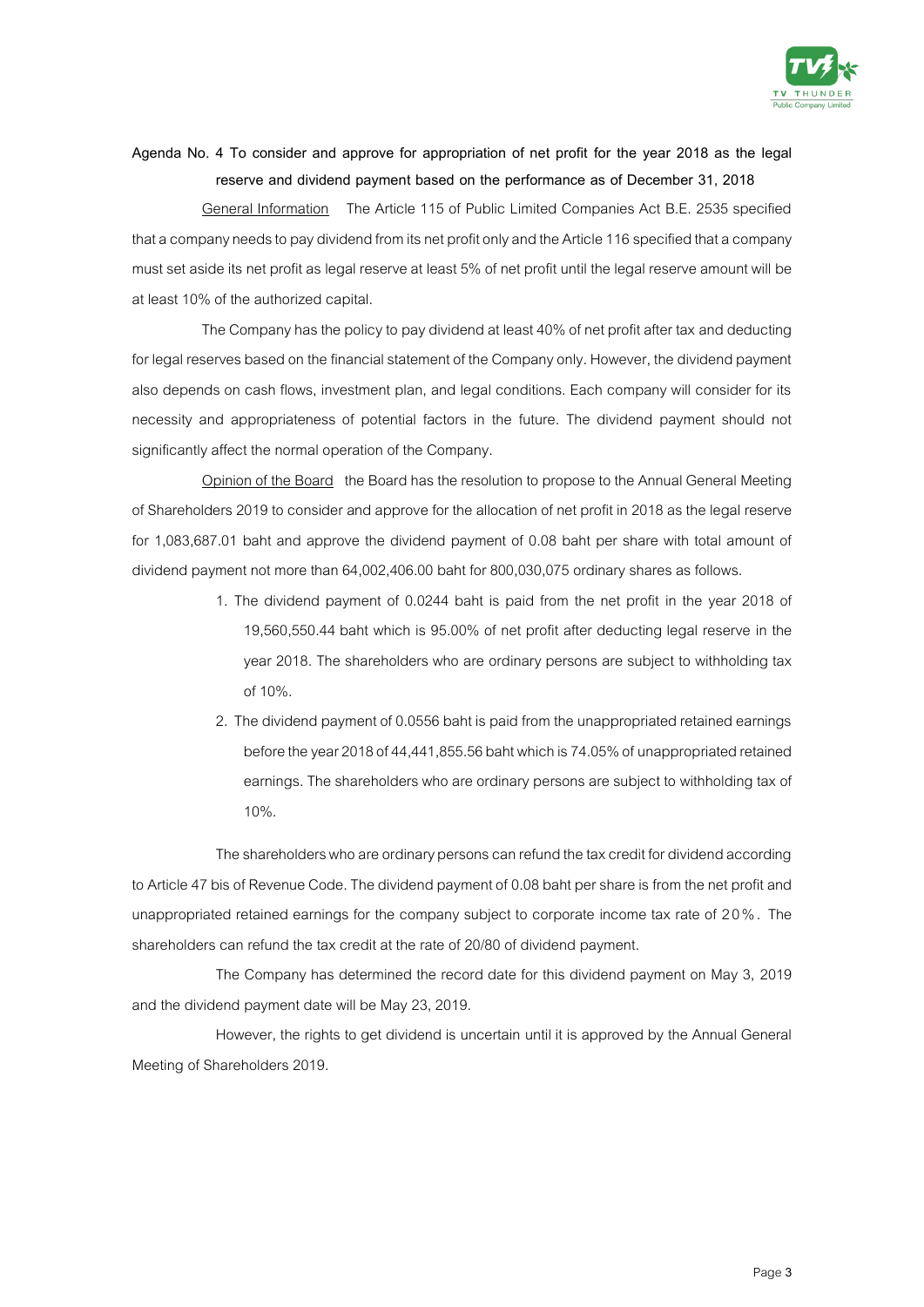

|    | Dividend Payment                   | 2018          | 2017          |
|----|------------------------------------|---------------|---------------|
| 1. | Unappropriated Retained Earnings * | 60,012,140.34 | 45.339.376    |
| 2. | Net Profit **                      | 20,590,053.09 | 14,672,764    |
| 3. | Number of Ordinary Share           | 800,030,075   | 800,000,000   |
| 4. | Dividend per Share                 | 0.08          | (No dividend) |
| 5. | <b>Total Dividend Payment</b>      | 64,002,406.00 |               |
| 6. | Dividend Payout Ratio              |               |               |
|    | From Retained Earnings*            | 74.05%        |               |
|    | From Net Profit**                  | 95.00%        |               |

The comparison of dividend payment during 2017-2018 is as follow.

\*From appropriated retained earnings of the Company only.

\*\*From net profit of the Company only after deducting legal reserve

Voting Requirement Resolution shall be adopted by the majority votes of the shareholders who attends the meeting and cast their votes

## **Agenda No. 5 To consider and elect directors to replace the directors whose term of office has been completed.**

General Information The Company Regulation No. 20 specified that there will be one-third or nearest number of one-third of directors whose term of office will be completed in each time of Annual General Meeting. The directors who term of office will be completed are those having longest term of office at that time. In this year, there are directors whose term of office will be completed as follows.

| 1. Mr. Montri Socatiyanurak | Title Chairman of the Board of Directors /                                              |  |  |
|-----------------------------|-----------------------------------------------------------------------------------------|--|--|
|                             | Independent Director / Chairman of Audit Committee /                                    |  |  |
|                             | Chairman of Nomination and Remuneration Committee                                       |  |  |
| 2. Mr. Sompong Wannapinyo   | Title Director                                                                          |  |  |
|                             | 3. Mrs. Patraporn Wannapinyo Title Director / Vice Chairman of the Board of Directors / |  |  |
|                             | Nomination and Remuneration Committee                                                   |  |  |

The nomination and remuneration committee of the Company has considered regarding to benefits of the Company based on the composition of the Board as well as their competency, experience, and expertise. Finally, the committee has proposed to re-appoint of 3 directors who term of office have been completed to be directors for another term as profile and information of these 3 directors as in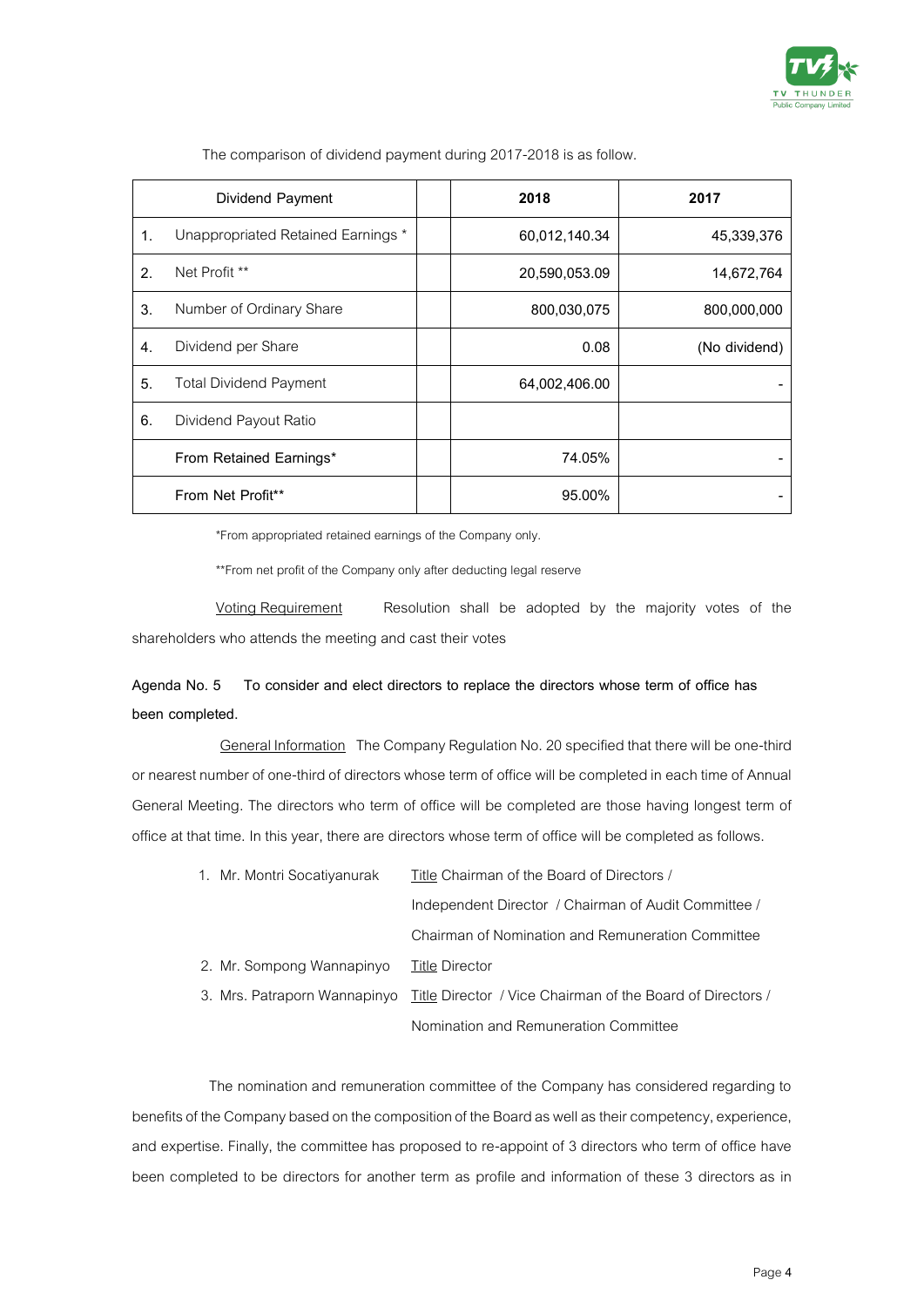

Attachment No. 4 and the qualification of independent directors meets the criteria of Capital Market Supervisory Board (Details about Definition of Independent Director are in Attachment No. 5)

The Board of Directors has considered the qualification of the 3 nominated persons and found that the they have the knowledge, ability, experience and expertise to benefit the Company and the independent director can perform duty and provide opinions independently in accordance with related rules and regulations. The Board of Directors has opined that to propose to the shareholders' meeting to re-appoint (1) Mr. Montri Socatiyanurak, (2) Mr. Sompong Wannapinyo, (3) Mrs. Patraporn Wannapinyo as the director for another term.

The Company allows shareholders to propose a qualified person as a candidate for director according to the nomination process of the Company for at least 30 days in advance starting from December 26, 2018 to February 14, 2019 via the Company's website. However, no candidate was nominated.

Opinion of the Board The Board has the resolution to propose to the Annual General Meeting of Shareholders 2019 to consider and approve the appointment of 3 directors whose term of office has been completed to be directors for another term as follows.

| 1. Mr. Montri Socatiyanurak |                           | Title Chairman of the Board of Directors /                                              |  |  |
|-----------------------------|---------------------------|-----------------------------------------------------------------------------------------|--|--|
|                             |                           | Independent Director / Chairman of Audit Committee /                                    |  |  |
|                             |                           | Chairman of Nomination and Remuneration Committee                                       |  |  |
|                             | 2. Mr. Sompong Wannapinyo | Title Director                                                                          |  |  |
|                             |                           | 3. Mrs. Patraporn Wannapinyo Title Director / Vice Chairman of the Board of Directors / |  |  |
|                             |                           | Nomination and Remuneration Committee                                                   |  |  |

Voting Requirement Resolution shall be adopted by the majority votes of the shareholders who attends the meeting and cast their votes

#### **Agenda No. 6 To consider and approve the remuneration for directors for the year 2019**

General Information The nomination and remuneration committee of the Company has considered the remuneration for director. Based on the financial performance of the Company in previous year, performance and responsibilities of directors, the remunerations of other companies with similar business as the Company, as well as the survey from Thai Institute of Directors (IOD), the remuneration of directors of the Company is in the similar level as the market average.

Opinion of the Board The Board has the resolution to propose to the Annual General Meeting of Shareholders 2019 to consider and approve the remuneration for directors in 2019. The quarterly remuneration will be paid every quarter and the meeting allowance will be paid for each meeting. Total budget is 2,000,000 baht that is the same budget as in 2018 as follows.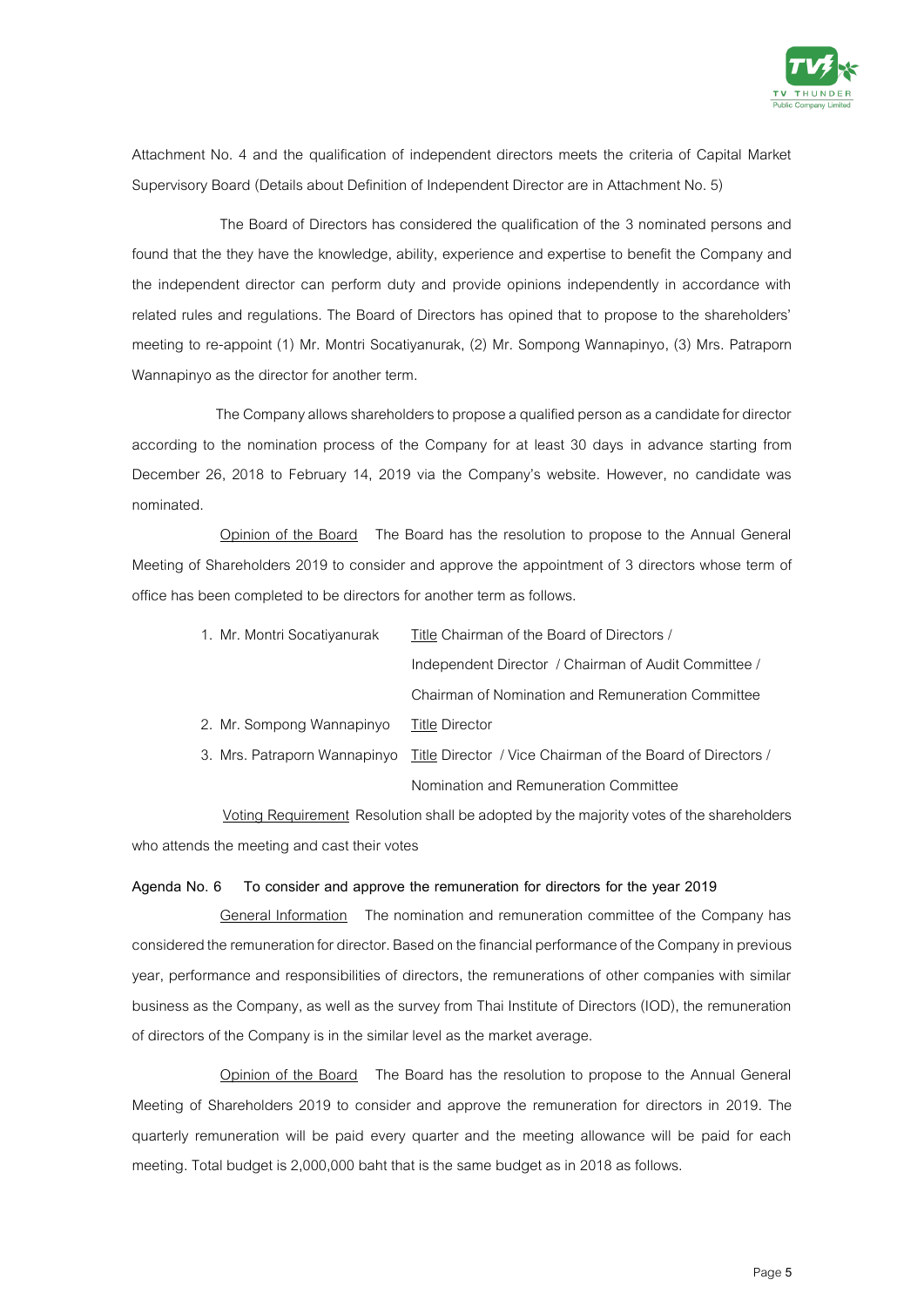

### 1. Meeting Allowance

### Board of Directors and Audit Committee

| Title                                  | Meeting Allowance (Baht) |
|----------------------------------------|--------------------------|
| Chairman                               | 20,000                   |
| <b>Director</b>                        | 15,000                   |
| Chairman of Audit Committee            | 20,000                   |
| Audit Committee / Independent Director | 15,000                   |

### Risk Management Committee

| Title                                 | Meeting Allowance (Baht) |  |
|---------------------------------------|--------------------------|--|
| Chairman of Risk Management Committee | 20,000                   |  |
| Risk Management Committee             | 15,000                   |  |

### Nomination and Remuneration Committee

| Title                                   | Meeting Allowance (Baht) |
|-----------------------------------------|--------------------------|
| Chairman of Nomination and Remuneration | 20,000                   |
| Committee                               |                          |
| Nomination and Remuneration Committee   | 15,000                   |

### 2. Quarterly Remuneration

| Title           | Quarterly Remuneration (Baht) |
|-----------------|-------------------------------|
| Chairman        | 30,000                        |
| <b>Director</b> | 30,000                        |

### Comparison of Remunerations for Directors between 2019 and 2018

|                             | <b>Meeting Allowance</b> |        | <b>Quarterly Remuneration</b> |        |
|-----------------------------|--------------------------|--------|-------------------------------|--------|
| Title                       | 2019                     | 2018   | 2019                          | 2018   |
|                             | (Proposed)               |        | (Proposed)                    |        |
| Chairman                    | 20,000                   | 20,000 | 30,000                        | 30,000 |
| Director                    | 15,000                   | 15,000 | 30,000                        | 30,000 |
| Chairman of Audit Committee | 20,000                   | 20,000 |                               |        |
| <b>Audit Committee</b>      | 15,000                   | 15,000 | -                             |        |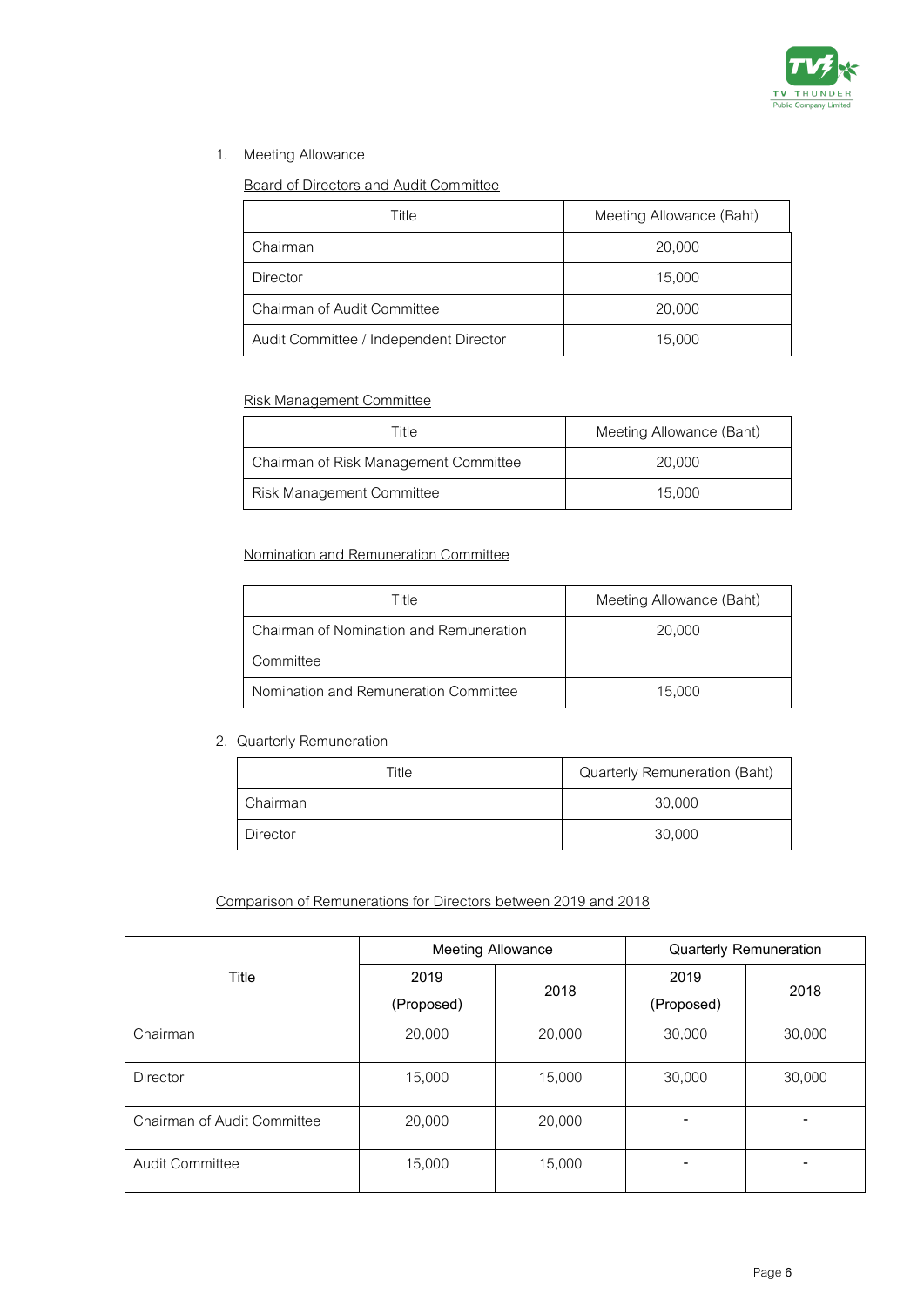

| Chairman of Risk Management   | 20,000 | 20,000 |  |
|-------------------------------|--------|--------|--|
| Committee                     |        |        |  |
| Member of Risk Management     | 15,000 | 15,000 |  |
| Committee                     |        |        |  |
| Chairman of Nomination and    | 20,000 | 20,000 |  |
| <b>Remuneration Committee</b> |        |        |  |
| Member of Nomination and      | 15,000 | 15,000 |  |
| <b>Remuneration Committee</b> |        |        |  |

Based on the above remuneration, the Board of Directors and other committees will not get any other benefits beside the specified remuneration.

Voting Requirement Resolution shall be approved by the votes of not less than two-third of total votes of the shareholders who attends the meeting.

### **Agenda No. 7 To consider and appoint the Company's auditors and determine audit fee in 2019**

General Information Article 120 of Public Limited Companies Act B.E. 2535 and the Company Regulation No. 43 specified that the Annual General Meeting of Shareholders will appoint the auditor and determine their remuneration for that year. The same auditor from previous year may be appointed again.

Moreover, the Notification of Capital Market Supervisory Board specified that a company should change the auditor after the auditor has performed the duty for 7 years consecutively. However, it is not necessary to change the audit firm. A company may select another auditor from the same audit firm to replace the former one. Moreover, a company can select the same auditor back after that auditor has been changed for at least five years.

The audit committee has considered the qualification of the auditor of this company based on their independency to provide opinions and audit fee. The audit committee has opined to appoint the auditor from DIA International Auditing Co., Ltd. as the Company's auditor because the auditor is qualified, experienced, independent and has no relationship and no interest in the Company, subsidiaries, executives, major shareholders or persons related to such person. The audit committee also determined the budget for audit fee in 2019 at 2,480.000.00 baht excluding other related expenses.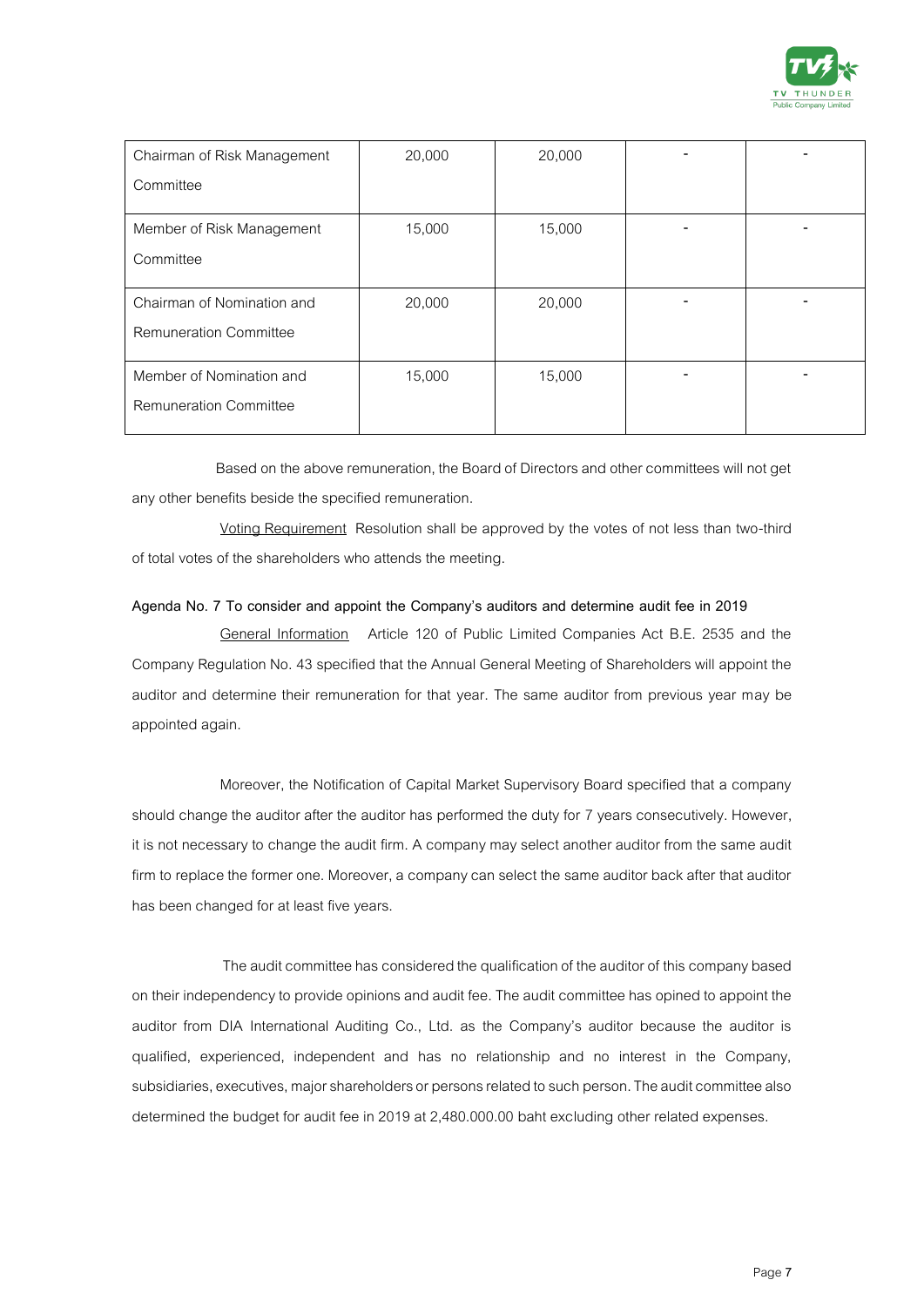

### Comparison of Audit Fee

| Audit Fee         | 2019 (Proposed)                  | 2018         |  |
|-------------------|----------------------------------|--------------|--|
| 1. Audit fee      | 2,480,000.00                     | 2,280,000.00 |  |
| 2. Other expenses | Based on actual expense incurred | 82,200.00    |  |

Opinion of the Board The Board has the resolution to propose to the Annual General Meeting of Shareholders 2019 to consider and approve the appointment of the auditors for the year 2019 from DIA International Auditing Co., Ltd. to be the Company's auditors with the following details.

- 1. Ms. Suvimol Chrityakierne Certified Public Accountant (Thailand) No. 2982 or
- 2. Ms. Somjintana Pholhirunrat Certified Public Accountant (Thailand) No. 5599 or
- 2. Mr. Joompoth Pritanankorn Certified Public Accountant (Thailand) No. 7645 or
- 3. Ms. Suphaphorn Mangjit Certified Public Accountant (Thailand) No. 8125

Any above person shall be responsible for reviewing and expressing opinion on the financial statements of the Company. In the case where the above auditors are unable to perform their duties, DIA International Auditing Co., Ltd. shall assign another auditor of DIA International Auditing Co., Ltd. instead. The auditor does not provide any other services to the Company and does not have any relationship or interest with the Company / its subsidiaries / management / major shareholders or any person related to such person. Therefore, the auditor is independent to review and express opinion on the financial statements of the Company. The proposed persons for the Company's auditors in this year have performed the auditor's duties for the second year and the audtiors of the Company and subsidiaries are from the same auditing company. In addition, the Board has approved the audit fee and quarterly reviewing fee of 1,450,000 baht excluding the audit fee and quarterly reviewing fee for subsidiaries of 1,030,000 baht. Total audit fee for 2019 is 2,480,000 baht.

Voting Requirement Resolution shall be adopted by the majority votes of the shareholders who attends the meeting and cast their votes

#### **Agenda No. 8 To consider other issues (if any)**

Kindly be informed and you are cordially invited to attend the meeting on the date, time, and venue specified above. The registration will be opened at 12.00 hrs. onward. Shareholders who would like to appoint a proxy to attend the meeting and votes on their behalf, please complete the proxy form enclosed to this letter. Please select only one type of form according to the Notification of Department of Business Registration about Determination of Proxy Form (No. 5) B.E. 2520 and attached duty stamp of 20 baht. Shareholders or Proxies needs to show the documentary evidences required for the right to attend Annual General Meeting as enclosed with this letter.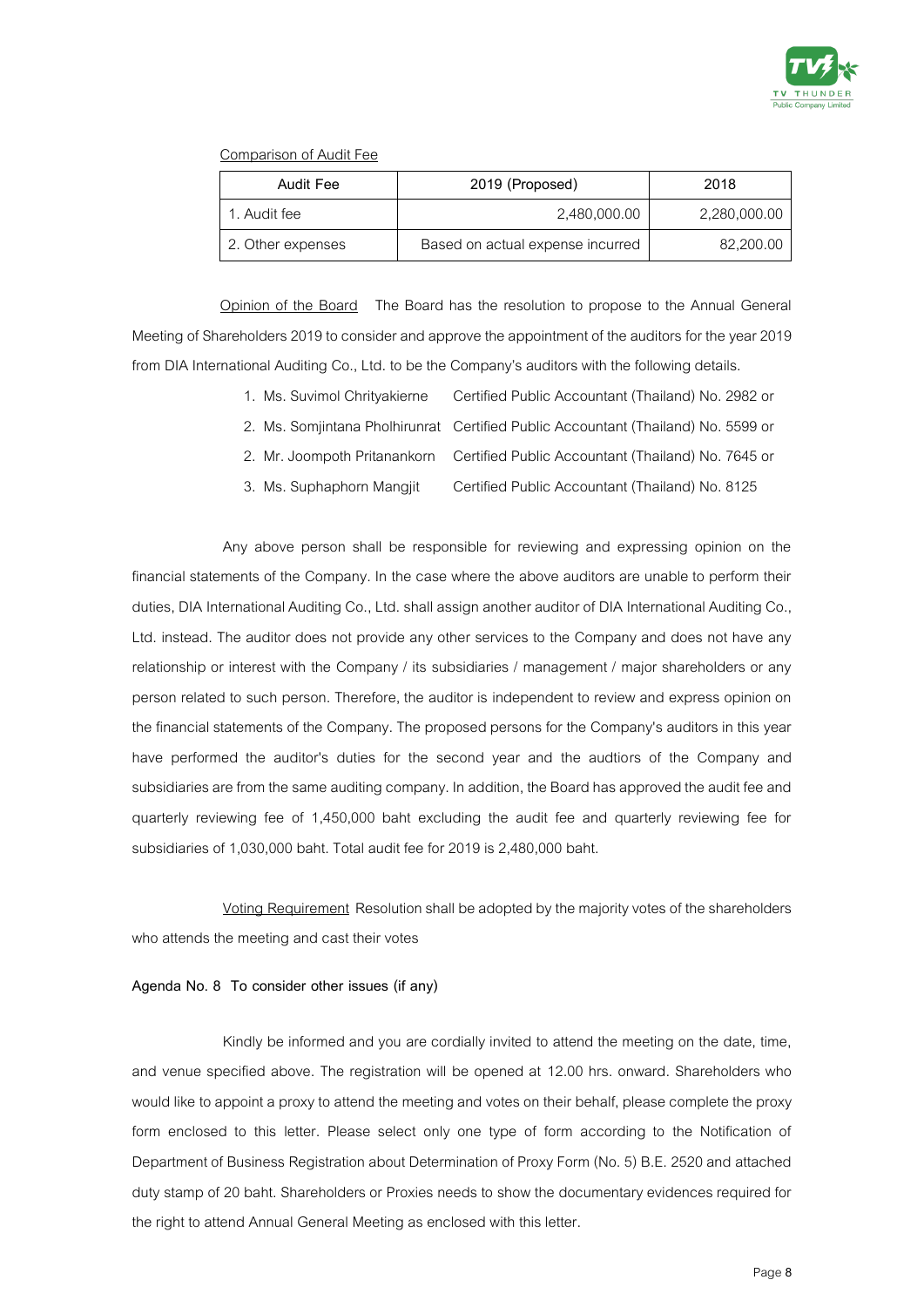

The Company allows shareholders to propose the agenda for meeting in advance based on the principle of good governance. Any shareholder can propose the agenda for the Annual General Meeting of Shareholders 2019 during the period starting from December26, 2018 to February 14, 2019. The Company has publicized the criteria on the Company's website and disclose information with the Stock Exchange of Thailand. However, there is no shareholder proposing any meeting agenda.

Yours Faithfully,

**V** 

 ( Mr. Montree Socatiyanurak) Chairman of the Board TV Thunder Public Company Limited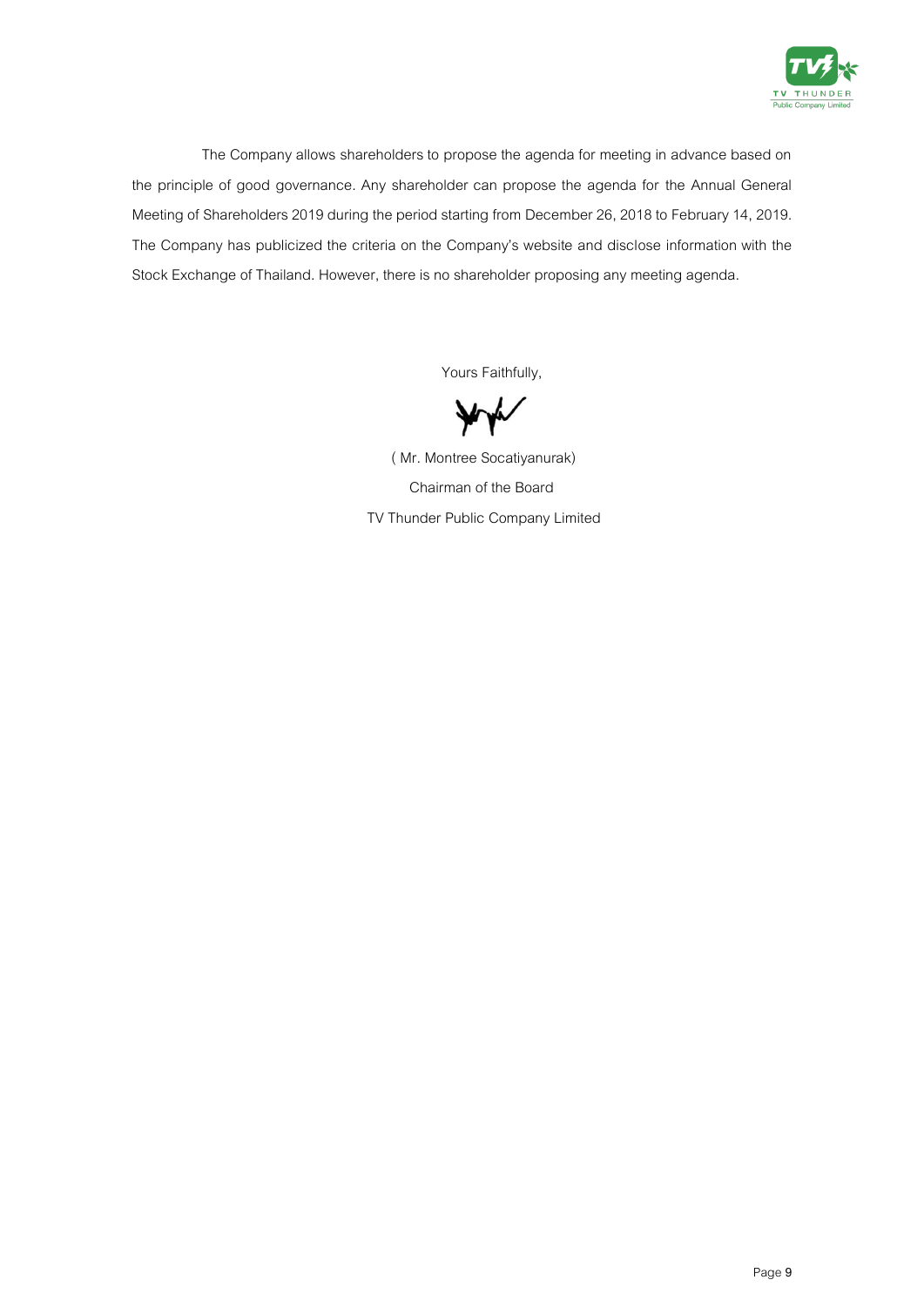

### **Copy of Minutes of the Annual General Meeting of Shareholders 2018**

#### **TV Thunder Public Company Limited**

**Time and Venue :** The meeting was held on April 27, 2018 at Thunder Studio (Town in Town), 429 Soi Phraya Prasert School, Plubpla, Wang Thonglang, Bankok 10310.

#### **The meeting was started at 10:00 hrs.**

Assoc.Prof.Dr. Montri Socatiyanurak the Chairman of the Board was the Chairman of the meeting. The Chairman welcomed the shareholders and proxies to the meeting and assigned Mr. Natakrit Wannapinyo the Company Secretary to conduct the meeting.

Mr. Natakrit Wannapinyo introduced the Board of Directors, committee, executives, auditors, and advisors who attended the meeting to help in explaining or answering the questions as follows.

#### **Directors Attending the Meeting:** 7 persons as follows.

| 1. | Assoc.Prof.Dr. Montri Socatiyanurak                                                   | Chairman of the Board / Chairman of Audit Committee /    |  |
|----|---------------------------------------------------------------------------------------|----------------------------------------------------------|--|
|    |                                                                                       | Chairman of Nomination and Remuneration Committee /      |  |
|    |                                                                                       | Independent Director                                     |  |
| 2. | Assoc.Prof.Dr. Gallayanee Parkatt                                                     | Audit Committee / Director / Risk Management Committee / |  |
|    |                                                                                       | Independent Director                                     |  |
| 3. | Mr. Sompong Wannapinyo                                                                | Director / Chairman of Advisory Board                    |  |
| 4. | Mrs. Patraporn Wannapinyo                                                             | Vice Chairman / Nomination and Remuneration Committee /  |  |
|    |                                                                                       | <b>Chief Executive Officer</b>                           |  |
| 5. | Mr. Phusit Laithong                                                                   | Director / Risk Management Committee /                   |  |
|    |                                                                                       | <b>Executive Vice President</b>                          |  |
| 6. | Mr. Pirath Yensudjai                                                                  | Director / Risk Management Committee /                   |  |
|    |                                                                                       | <b>Executive Vice President</b>                          |  |
| 7. | Mr. Natakrit Wannapinyo                                                               | Director / Company Secretary / Vice President            |  |
|    | The number of directors attending the meeting was 87.5% of total number of directors. |                                                          |  |

**Directors Not Attending the Meeting:** 1 person as follows.

| Mr. Sudhitham Chirathivat | Audit Committee / Director / Chairman of Risk Management |
|---------------------------|----------------------------------------------------------|
|                           | Committee / Independent Director                         |

**Executives Attending the Meeting: 3 persons as follows.**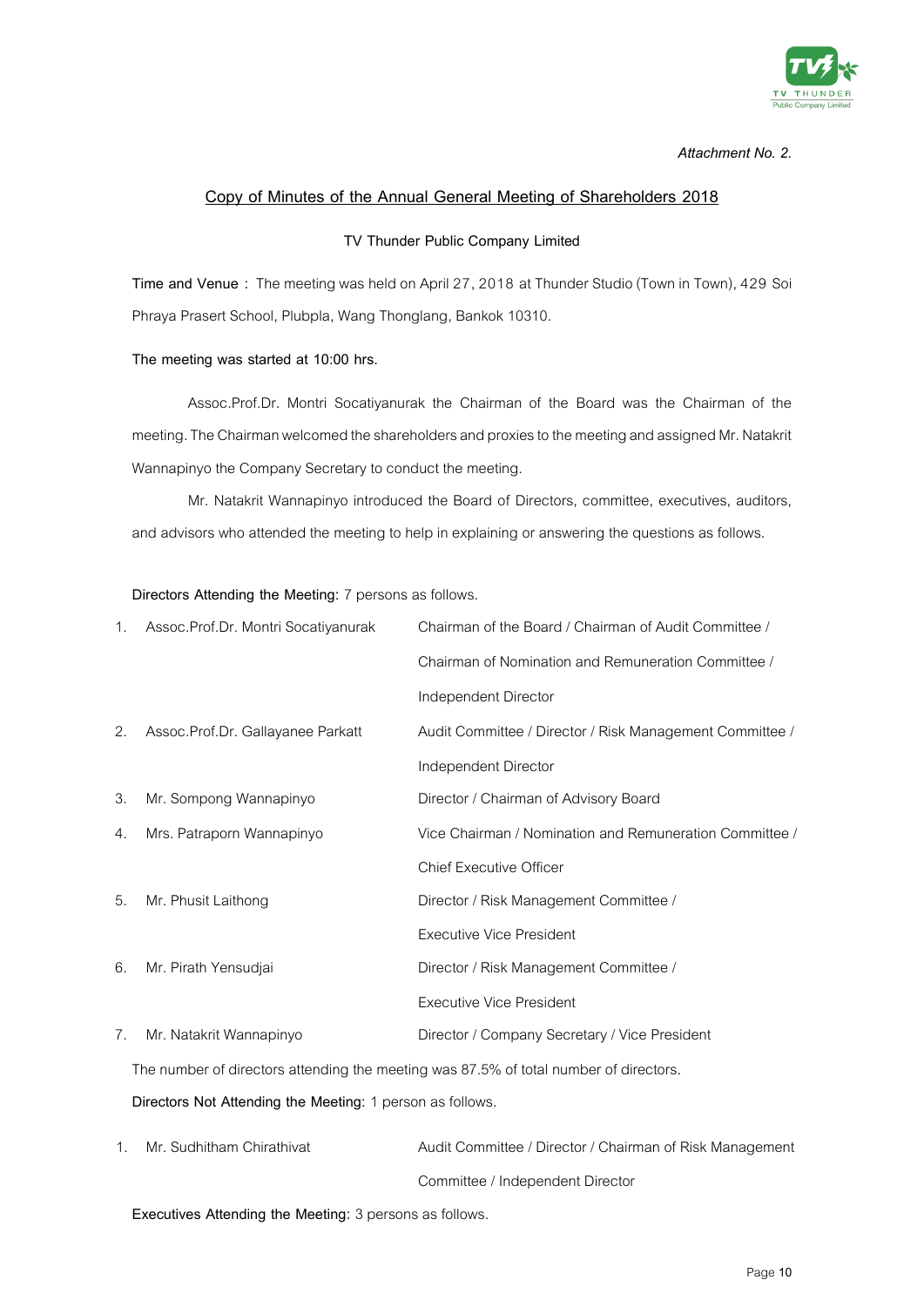

| 1. Mrs. Piyaporn Laithong | Senior Vice President of Production Division / |
|---------------------------|------------------------------------------------|
|                           | Risk Management Committee                      |
| 2. Ms. Naree Wichunakorn  | Vice President of Finance Division /           |
|                           | Risk Management Committee                      |
| 3. Ms. Napat Wannapinyo   | Vice President of Sale and Marketing Division  |

#### Advisors Attending the Meeting: 2 persons as follows.

| 1. Mr. Paiboon Tankool        | Auditor from Pricewaterhouse Cooper ABAS Ltd. |
|-------------------------------|-----------------------------------------------|
| 2. Ms. Thanawan Chalayonnawin | Legal Advisor from CMT Co., Ltd.              |

Mr. Natakrit Wannapinyo informed shareholders that the Company allowed shareholders to propose the agenda for meeting and submit the questions in advance During starting from January 1 0, 2018 to February 12, 2018. However, there was no shareholder proposing any meeting agenda. Then, Mr. Natakrit informed shareholders about the meeting agenda, procedure of voting, and counting of votes as follows.

#### **Meeting Agenda**

- Agenda 1 To consider and adopt the minutes of 2017 Annual General Meeting
- Agenda 2 To acknowledge for the reports regarding to the Company's performance in the previous year
- Agenda 3 To consider and approve the Statement of Financial Position, the Statement of Comprehensive Income, and Auditor's Report for the year 2017 as of December 31, 2017
- Agenda 4 To consider and approve for appropriation of net profit in 2017 for the legal reserve and omission of dividend payment from the operating performance as of December 31, 2017.
- Agenda 5 replace the directors whose term of office has completed
- Agenda 6 To consider and approve the remuneration for directors in 2018
- Agenda 7 To consider and appoint the Company's auditors and determine their remuneration in 2018
- Agenda 8 To consider and approve the amendment of the Company's Regulation
- Agenda 9 To consider other issues (if any)

#### **Voting Procedure**

Shareholders or proxies who attend the meeting will receive the ballot during the registration. After they get information for each agenda, shareholders can vote for or vote against or abstain. The voting would be done by using the ballots that shareholders and proxies had received from registration. After finishing, they can raise your hand and the staffs will collect the ballots. For the agenda no. 5 about considering and electing directors to replace the directors whose term of office has completed, the ballot will be collected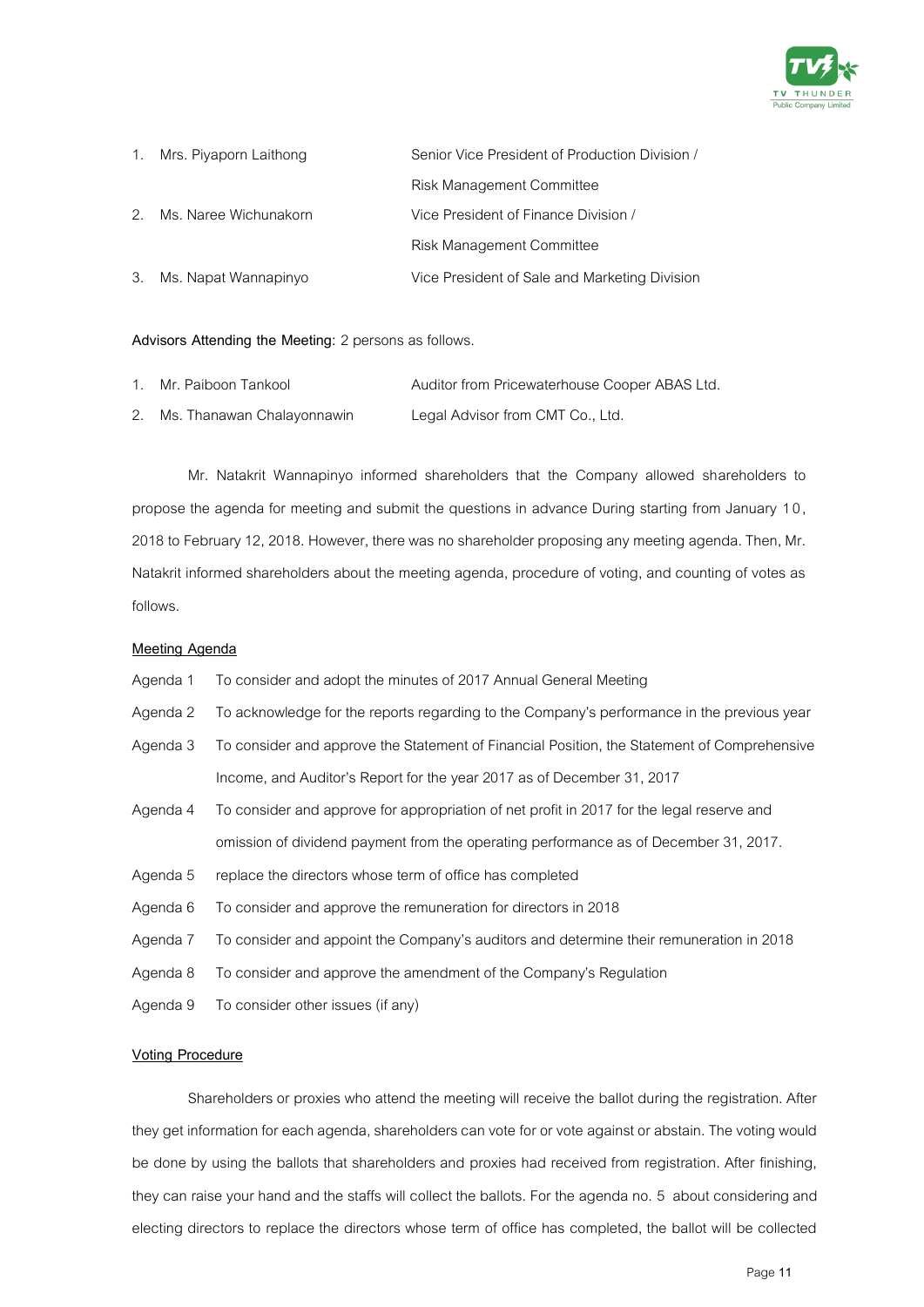

separately for each nominated person. All ballots including voting for, voting against, abstain will be collected. However, on the ballots with voting against or abstain will be collected first for vote counting and the ballots with voting for will be collected after the meeting has been adjourned.

Every shareholder has one vote per share. Any shareholder who has special interest in any agenda will not be entitled to vote on that agenda.

The agenda no. 2 required no voting. The agenda no. 1, 3, 4, 5, and 7 required majority voting from shareholders who attends the meeting and cast their votes (excluding those who abstained). The agenda no. 6 required the supporting votes of not less than two-third of total votes of shareholders who attend the meeting and have voting rights. The agenda no. 8 was about the amendment of the Company's Regulation and required the supporting votes of not less than Three-fourth of total votes of shareholders who attend the meeting and have voting rights.

The Company will count only the vote against and abstain and deducting from the number of total shareholders attending the meeting to obtain the number of voting for such agenda. If there is no one shows any objection or any other comments, it means the meeting has unanimously approved for such agenda. This procedure can save time of counting all votes for each agenda.

The meeting will be conducted sequentially based on the meeting agenda. For each agenda, the information will be presented, and shareholders can ask the questions before voting. Shareholders or proxies who would like to ask the questions need to inform their name.

Thereafter, Mr. Natakrit Wannapinyo allowed shareholders and proxies to ask the questions about the voting procedure but there was no question. Then, Mr. Natakrit invited 2 volunteers from shareholders or proxies for the witness in vote counting for the transparency.

There was only one shareholder named Ms. Pornwimol Poonsri accepted the invitation as the witness in vote counting. Then, Mr. Natakrit Wannapinyo invited Ms. Thanawan Chalayonnawin Legal Advisor from CMT Co., Ltd as the witness in vote counting.

Before starting, Mr. Natakrit Wannapinyo informed the meeting that there were 29 shareholders with total number of 494,934,102 shares and 22 proxies with total number of 16,118,000 shares attending the meeting. Therefore, there were total 51 persons attending the meeting with total number of 511,052,102201 shares which was 63.8815% of total paid-up shares of 800,000,000 shares. This was considered as the quorum in accordance with the Company's Regulation. Then, Assoc.Prof.Dr. Montri Socatiyanurak the Chairman of Board / Chairman of Audit Committee / Chairman of Nomination and Remuneration Committee was invited as the Chairman of the meeting to make opening remarks.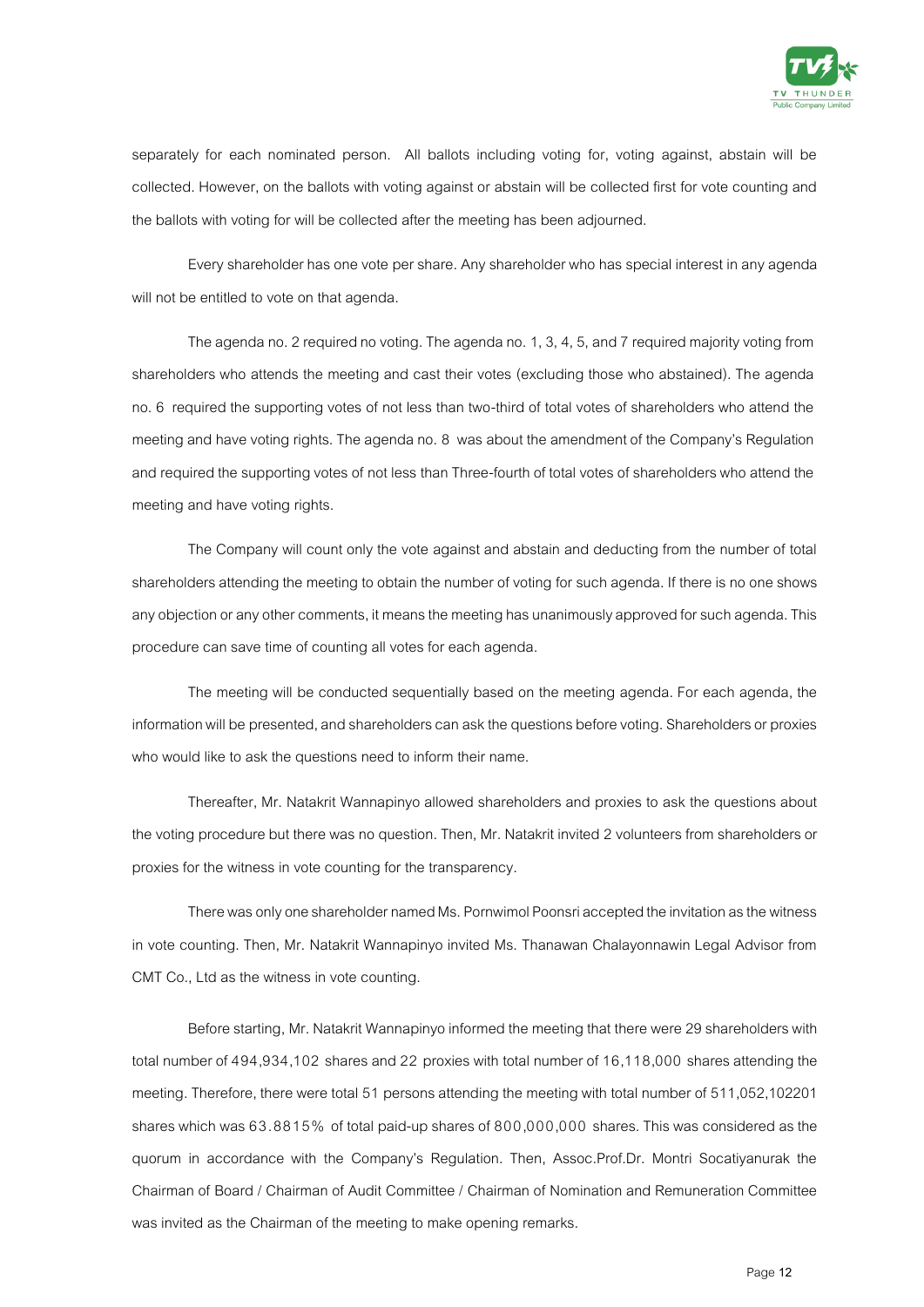

#### **Opening Remarks**

Assoc.Prof.Dr. Montri Socatiyanurak the chairman of the meeting thanked all shareholders and proxies who attended the 2018 Annual General Meeting of Shareholders to consider all issues based on the meeting agenda as in the invitation letter. Then, the Chairman assigned Mr. Pirath Yensudjai to conduct the meeting in each agenda.

#### **Agenda 1 To consider and adopt the minutes of 2017 Annual General Meeting of Shareholder**

Mr. Pirath Yensudjai proposed to the meeting to consider and adopt the minutes of 2017 Annual General Meeting of Shareholders held on April 25, 2017. The minutes of 2017 Annual General Meeting of Shareholders held on April 25, 2017 were in the enclosure of the meeting invitation to all shareholder and were submitted to the Stock Exchange of Thailand within the specified period. The Board opined that the minutes were correct and complete. The meeting minutes were posted in the Company's website for any people to read and there was on one made any objection or comments. Therefore, the Board opined to propose the meeting minutes to the shareholders' meeting to adopt, All shareholders and proxies were invited to ask questions regarding to the minutes.

There was no shareholder or proxy asking questions. Then, there was a call for voting.

Mr. Natakrit Wannapinyo the Company Secretary informed the meeting that there were 2 more persons attending the meeting with 47,500 shares. Therefore, there were 53 persons attending the meeting with total of 511,099,602 shares.

**Resolution The Meeting had the resolution to adopt the minutes of 2017 Annual General Meeting of Shareholders held on April 25, 2017. The result of voting was as follows.**

| Vote for     | 511,099,602 |                  | shares which was | 100.00%  |
|--------------|-------------|------------------|------------------|----------|
| Vote against |             | $\left( \right)$ | shares which was | $0.00\%$ |
| Abstain      |             | $\Omega$         | shares which was | $0.00\%$ |
| Void         |             | <sup>n</sup>     | shares which was | $0.00\%$ |

**Agenda 2 To acknowledge for the reports proposed by the Board of Directors regarding to the Company's performance in the previous year**

Mr. Pirath Yensudjai reported the performance of the Company as December 31, 2017 as appeared in 2017 annual report as follows.

For the overall of advertising and entertainment industry, the value of analog TV channels including Channel 3, Channel 5, Channel 7, Channel 9 declined by 13%-14% whereas the digital TV channels slightly increased.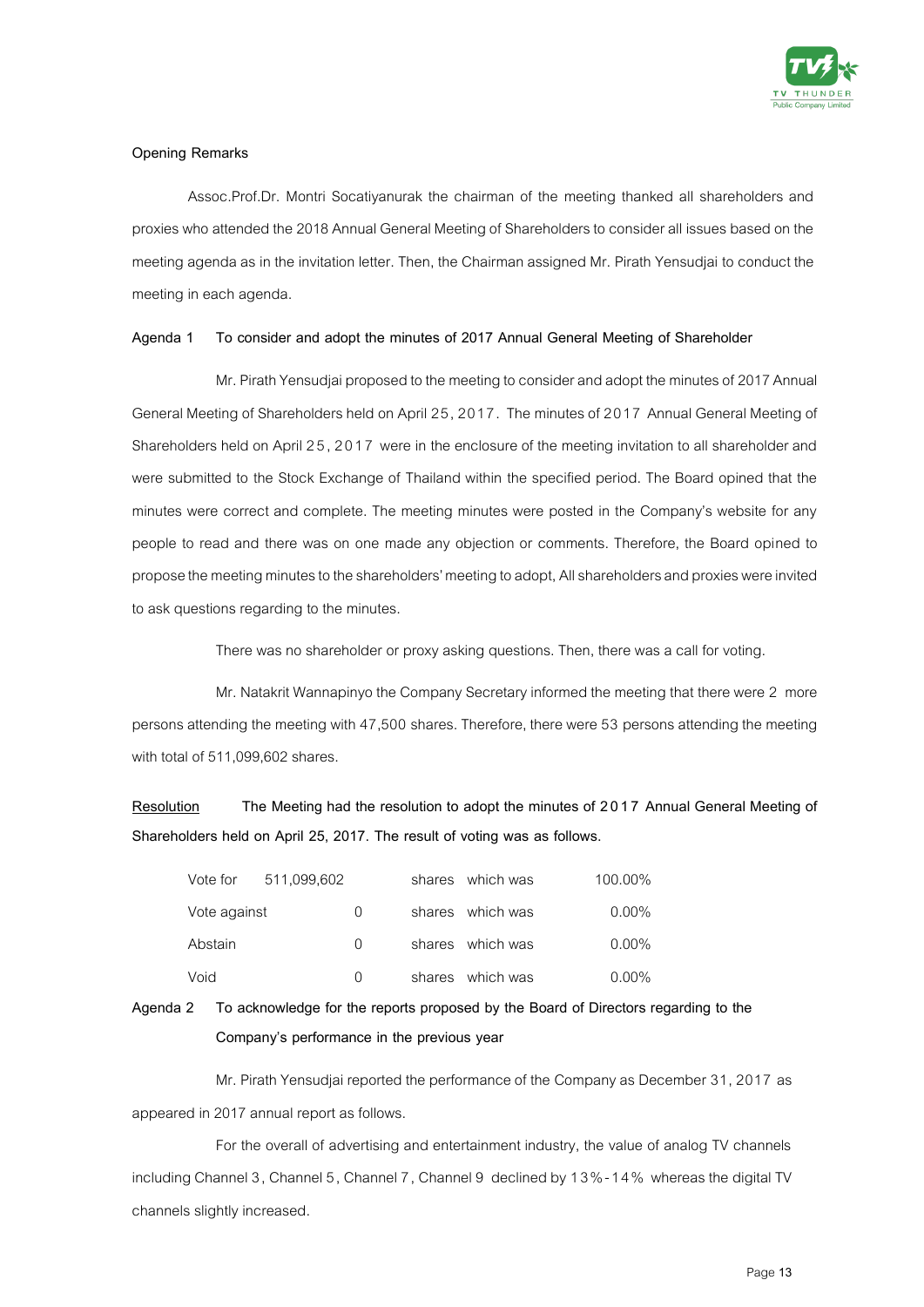

Total assets of the Company in 2017 decreased by 43.40 million baht from the year 2016 which was 5.65%. The current assets including cash and cash equivalents, trade account and other receivables decreased by 42.44 million because all broadcasting was stopped for 1 month during the Royal Cremation in October, payment to trade accounts payable, and dividend payment.

Total liability of the Company in 2017 was 86.09 million baht which decreased from 2016 by 24.09 million baht or 21.86% Total shareholders' equity decreased by 19.31 million baht or 2.94% from the decrease in retained earnings of 17.39 million baht due to dividend payment in 2017 and the decrease in net profit.

Total revenue in 2017 decreased from the year 2016 by 78.62 million baht which was 15.49%.

The gross profit in 2017 decreased by 34.37 million baht or 22.99%. The net profit in 2017 decreased by 30.35 million baht or 64.27%. The Company's performance was in line with the decrease of overall analog TV industry by 13%-1 4%. Another reason caused the decline in total revenue of television industry was the crease in the advertising price per minute because the increase in the number of channels. More channels put the pressure on pricing because customers had higher bargaining power resulting in the crease in advertising price per minute. Moreover, the Company had no revenue during October whereas the expense still incurred. In addition, the large customer of the Company stopes purchasing advertising. However, in 2018, the customer start purchasing advertising again. The Company expected that the revenue in 2018 would be good. Moreover, the Company can save cost because of new 3 studios. The Company can use own studios in program production resulting in cost saving. The gross profit margin decreased from 29.45% to 26.83% in 2017.

Although the Company can reduce the production cost, the gross profit margin was still not good. The return on asset decreased from 5.82% to 2.26% in 2017 and the return on equity decreased from 7.18% to 2.64%. The interest coverage also decreased due to the decrease of operating profit and the increase of finance cost from 145 baht in 2016 to 131,274 baht in 2017. This change was small and should have no impact.

For the progress of Thailand's Private Sector Collective Action Coalition Against Corruption in 2017, the Company developed the clear practice for anti-corruption. The policy in receiving and sending the gifts was announced on August 9, 2017 and communicated to all stakeholders. The Company also provided the channel for complaints, suggestion, or informing via the Company's website. Currently, the Company is waiting for the approval from the Committee of Thailand's Private Sector Collective Action Coalition Against Corruption (CAC) in May 2018.

Mr. Pirath Yensudjai invited all shareholders and proxies to ask questions and provide comments.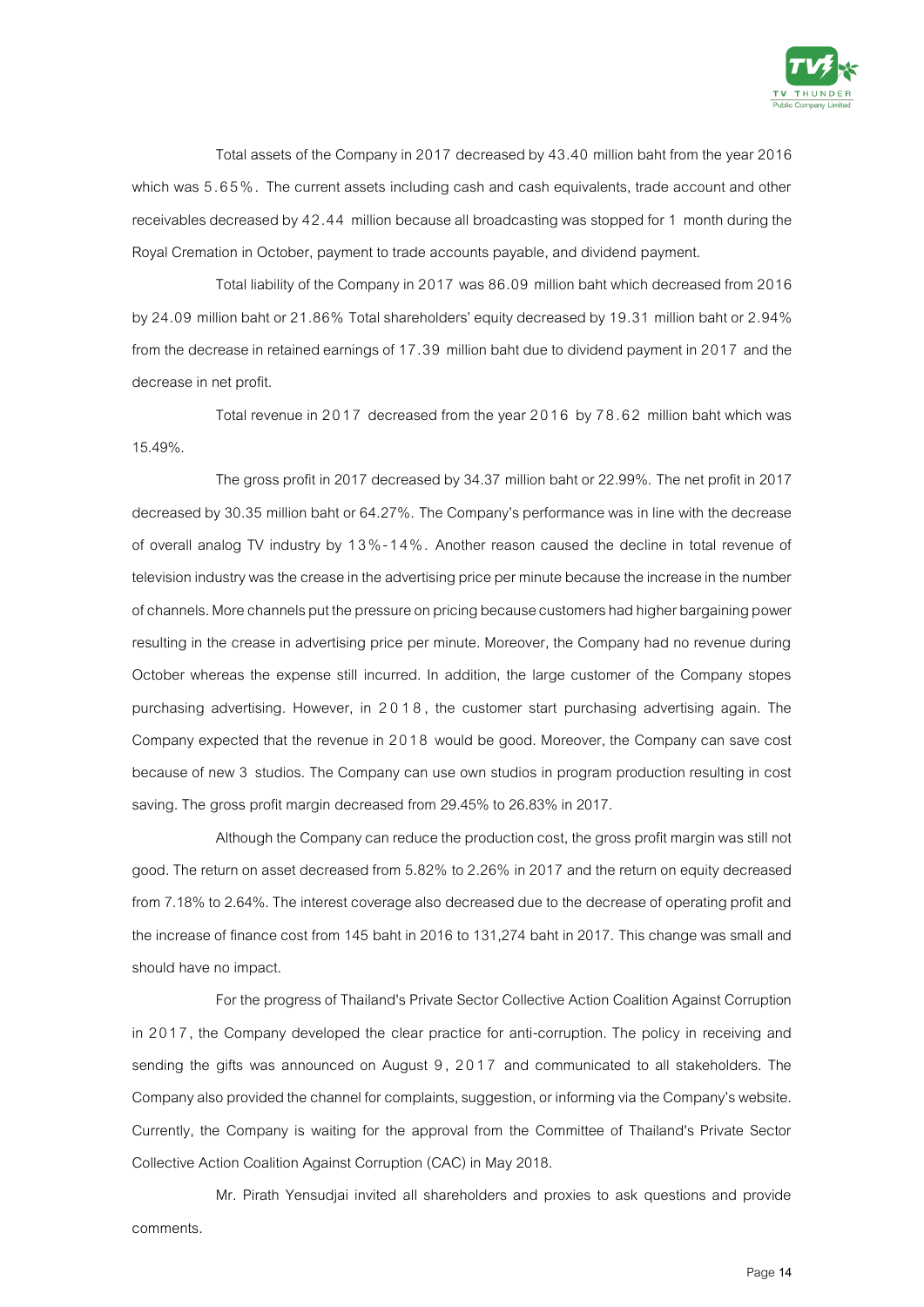

There was no shareholder or proxy asking questions. Then, Mr. Pirath Yensudjai proposed to the meeting to acknowledge the reports from the Board of Directors and financial performance in the previous year. This agenda was for acknowledgement and it required no voting.

**Resolution** The Meeting had acknowledged the financial performance for the year 2017 as proposed.

**Agenda 3 To consider and approve the Statement of Financial Position, the Statement of Comprehensive Income, and Auditor's Report for the year 2017 as of December 31, 2017**

Mr. Pirath Yensudjai informed that according to Public Limited Company Act B.E. 2535 and the Company Regulation No. 4 4, the Board of Directors shall prepare the financial statements and propose to the Annual General Meeting of Shareholders to consider and approve. The Statement of Financial Position and the Statement of Comprehensive Income for the year ended 2017 were audited and reviewed by the auditor and Audit Committee as specified in the Annual Report page number 97 onward.

All shareholders and proxies were invited to ask questions.There was no shareholder or proxy asking questions. Then, there was a call for voting to approve the Statement of Financial Position, the Statement of Comprehensive Income, and Auditor's Report for the year 2017 as of December 31, 2017

Mr. Natakrit Wannapinyo informed the meeting that there were 2 more persons attending the meeting with 177,000 shares. Therefore, there were 55 persons attending the meeting with total of 511,276,602 shares.

**Resolution** The Meeting had the resolution to approve the Statement of Financial Position, the Statement of Comprehensive Income, and the Auditor's Report for the year 2017 as of December 31, 2017. The result of voting was as follows.

| Vote for     | 511,099,602      |        | shares which was | 100.00%  |
|--------------|------------------|--------|------------------|----------|
| Vote against |                  |        | shares which was | $0.00\%$ |
| Abstain      | $\left( \right)$ |        | shares which was | $0.00\%$ |
| Void         | 177,000          | shares | which was        | $0.00\%$ |

**Agenda 4 To consider and approve for appropriation of net profit in 2018 for the legal reserve and omission of dividend payment from the operating performance as of December 31, 2017.**

Mr. Pirath Yensudjai informed the meeting that according to the financial statement for the year ended as of December 31, 2017 audited by the auditor, the Company had net profit from the consolidated financial statement of 16.87 million baht and from the separate financial statement of 15.47 million baht. The Company has the policy to pay dividend at least 40% of net profit after tax and deducting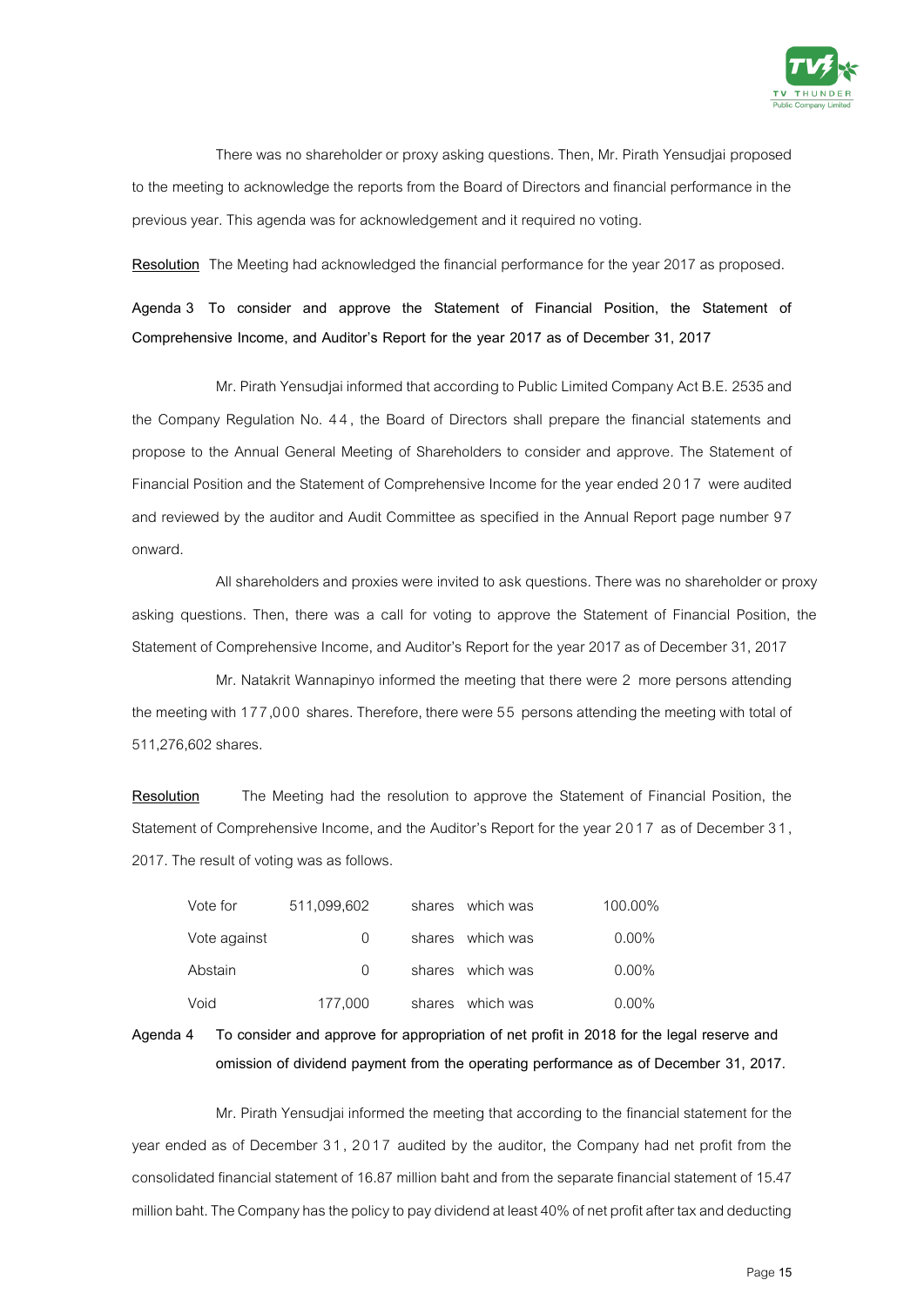

for legal reserves based on the separate financial statement of the Company. However, the dividend payment also depends on cash flows, investment plan, and legal conditions. Each company willconsider for its necessity and appropriateness of potential factors in the future. The dividend payment should not significantly affect the normal operation of the Company.

As the Company needs to reserve the capital used for business expansion and working capital, the Board has opined to propose to the 2018 Annual General Meeting of Shareholders to consider and approve for the allocation of net profit in 2017 as the legal reserve for 773,303.45 baht which was 5% of net profit based on the separate financial statement. In 2017, the Company had retained earnings appropriated as legal reserve of 9,663,99 1 baht. Moreover, the Board opined to propose to omit the dividend payment based on the operating performance as of December 31, 2017.

All shareholders and proxies were invited to ask questions and provide any comments. There was no shareholder or proxy asking questions. Then, there was a call for voting to approve the appropriation of net profit in 2017 as the legal reserve for 773,303.45 baht and the omission of dividend payment based on the operating performance as of December 31, 2017.

Mr. Natakrit Wannapinyo informed the meeting that there were 1 more person attending the meeting with 25,000 shares. Therefore, there were 56 persons attending the meeting with total of 511,301,602 shares.

**Resolution** The Meeting had the resolution to approve for appropriation of net profit in 2017 as the legal reserve for 773,303.45 baht and the omission of dividend payment based on the operating performance as of December 31, 2017. The result of voting was as follows.

| Vote for     | 511,301,602      | shares which was | 100.00%  |
|--------------|------------------|------------------|----------|
| Vote against | $\left( \right)$ | shares which was | $0.00\%$ |
| Abstain      | $\left( \right)$ | shares which was | $0.00\%$ |
| Void         | $\left( \right)$ | shares which was | $0.00\%$ |

### **Agenda 5 To consider and elect directors to replace the directors whose term of office has completed**

Assoc.Prof.Dr. Montri Socatiyanurak informed the meeting to invite the directors whose term of offices have completed to leave the meeting room according to the good corporate governance practice and to facilitate shareholders to ask the questions. Therefore, Mr. Pirath Yensudjai, Mr. Phusit Laithong, and Mr. Natakrit Wannapinyo were invited to leave the meeting room.

Thereafter, the chairman informed the meeting that according to Public Limited Company Act B.E. 2535 and Company Regulation No. 20, there shall be one-third or nearest number of one-third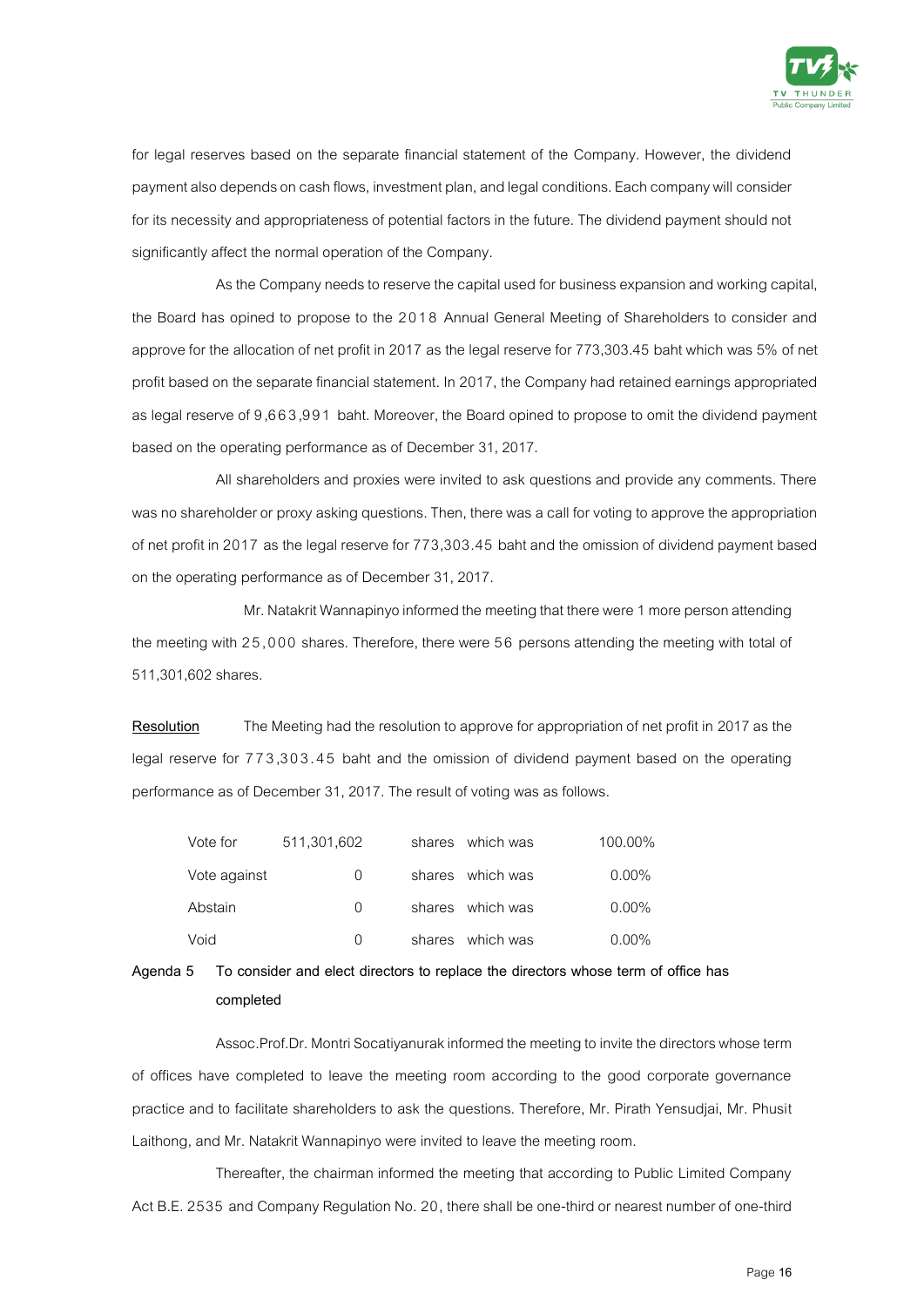

of directors whose term of office will be completed in each time of Annual General Meeting. The directors who term of office have been completed can be elected for another term. In 2018, there were 3 directors whose term of office were completed, which are

| 1. Mr. Pirath Yensudjai | Director / Risk Management Committee |
|-------------------------|--------------------------------------|
| 2. Mr. Phusit Laithong  | Director / Risk Management Committee |

3. Mr. Natakrit Wannapinyo Director / Company Secretary

The Nomination and Remuneration Committee has considered the qualification of each director individually and opined that the above 3 directors have qualification in term of knowledge, capability, experience, past performance as the directors that will benefit the Company. Moreover, these 3 directors have no prohibited characteristics and did not engage or hold shares in any business competing with the Company.

Therefore, the Nomination and Remuneration Committee and the Board of Directors excluding directors having interest with these persons opined to propose the shareholders' meeting to re-elect these 3 persons as directors for another term. The Company had enclosed the profit of these 3 directors to the meeting invitation to all shareholders.

The Company allowed shareholders to nominate any qualified persons as the candidates for directors in advance via the Company's website during January 10, 2018 to February 12, 2018 and no shareholder nominated any persons.

All shareholders and proxies were invited to ask the questions or provide the comments. There was no shareholder or proxy asking questions. Then, there was a call for voting for electing the directors individually to replace the directors whose term of office has completed

**Resolution** The Meeting had the resolution to elect the directors to replace the directors whose term of office has completed. The result of voting for each director individually was as follows.

### **5.1 Mr. Pirath Yensudjai**

|     | Vote for            | 511,281,602 | shares | which was | 100.00%  |
|-----|---------------------|-------------|--------|-----------|----------|
|     | Vote against        | 0           | shares | which was | $0.00\%$ |
|     | Abstain             | 20,000      | shares | which was | $0.00\%$ |
|     | Void                | 0           | shares | which was | $0.00\%$ |
| 5.2 | Mr. Phusit Laithong |             |        |           |          |
|     | Vote for            | 511,281,602 | shares | which was | 100.00%  |
|     | Vote against        | 0           | shares | which was | $0.00\%$ |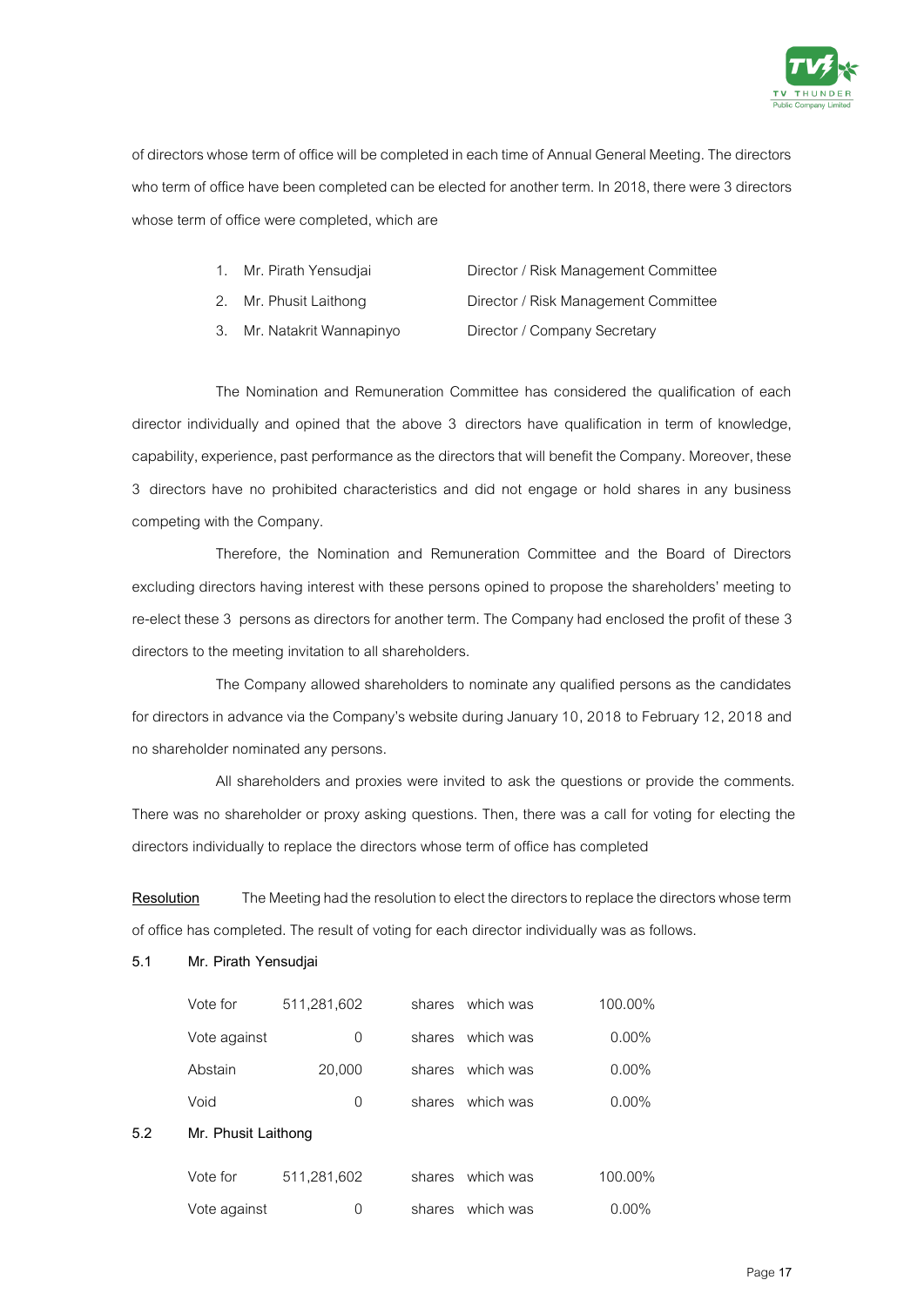

|     | Abstain                 | 20,000      | shares | which was | $0.00\%$ |
|-----|-------------------------|-------------|--------|-----------|----------|
|     | Void                    | 0           | shares | which was | $0.00\%$ |
| 5.3 | Mr. Natakrit Wannapinyo |             |        |           |          |
|     | Vote for                | 511,281,602 | shares | which was | 100.00%  |
|     | Vote against            | 0           | shares | which was | $0.00\%$ |
|     | Abstain                 | 20,000      | shares | which was | $0.00\%$ |
|     | Void                    | 0           | shares | which was | $0.00\%$ |

Thereafter, the staff invites these 3 directors to enter the meeting room.

Assoc.Prof.Dr. Montri Socatiyanurak the Chairman congratulated to 3 directors who have been entrusted by shareholders to be the directors for another term.

### **Agenda 6 To consider and approve the remuneration for directors in 2018**

Mr. Pirath Yensudjai informed that the nomination and remuneration committee of the Company has considered the remuneration for director in 2018 based on the responsibilities of directors, financial performance of the Company, and the remunerations of other companies with similar business as the Company, as well as the survey from Thai Institute of Directors (IOD), the remuneration of directors of the Company is in the similar level as the market average.

The Board had the resolution to proposed to the shareholders' meeting to approve the remuneration for directors in 2018 with the maximum amount of 2 million baht which equaled to the remuneration of directors in 2017 as following details.

1. Meeting Allowance

### Board of Directors and Audit Committee

| Title                                  | Meeting Allowance (baht) |
|----------------------------------------|--------------------------|
| Chairman of the Board of Directors     | 20,000                   |
| Director                               | 15,000                   |
| Chairman of Audit Committee            | 20,000                   |
| Audit Committee / Independent Director | 15,000                   |

Risk Management Committee

| ™itle | Meeting Allowance (baht) |
|-------|--------------------------|
|       |                          |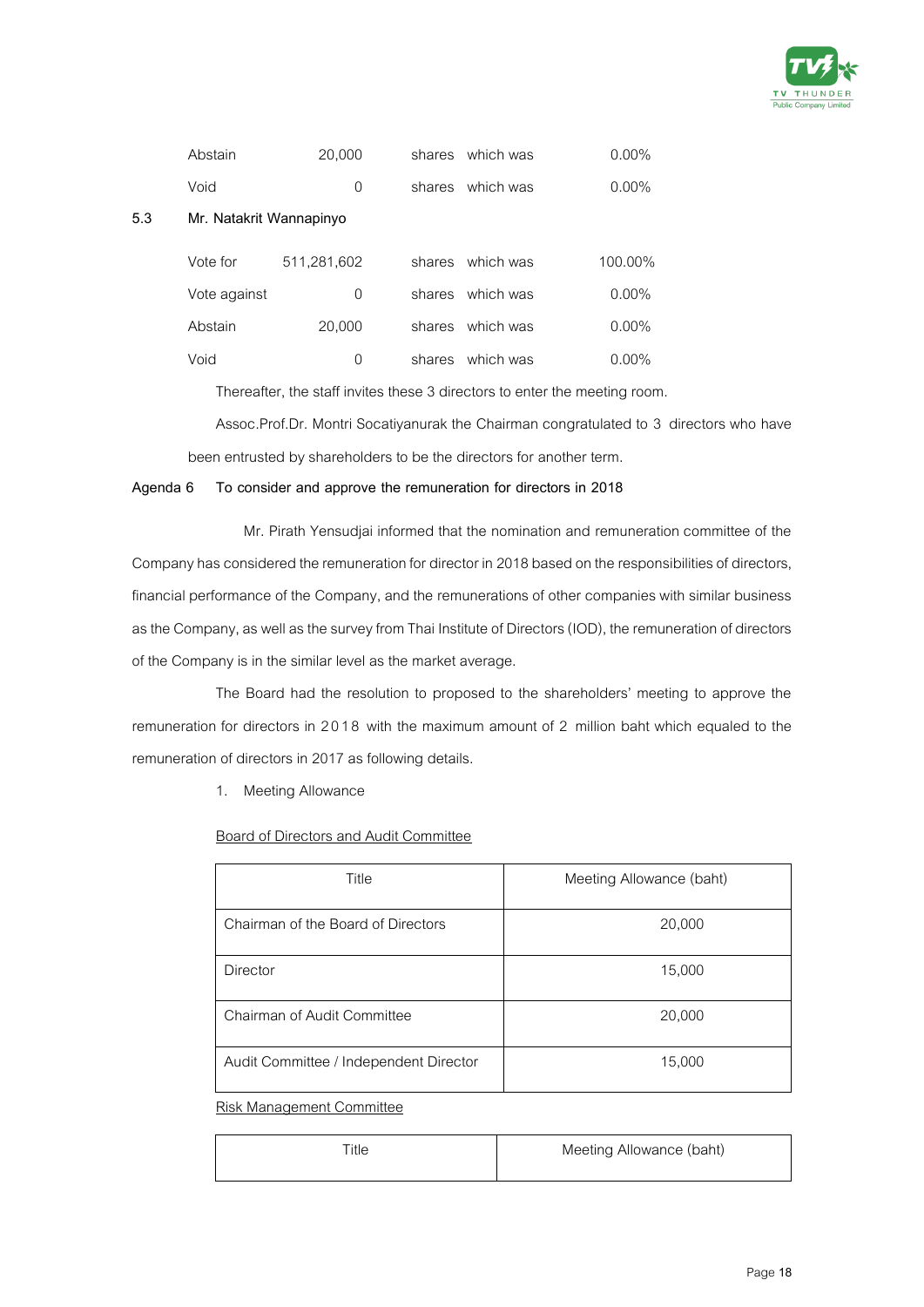

| Chairman of Risk Management         | 20,000 |
|-------------------------------------|--------|
| Committee                           |        |
| Member of Risk Management Committee | 15,000 |

Nomination and Remuneration Committee

| Title                                                       | Meeting Allowance (baht) |
|-------------------------------------------------------------|--------------------------|
| Chairman of Nomination and<br><b>Remuneration Committee</b> | 20,000                   |
| Member of Nomination and<br><b>Remuneration Committee</b>   | 15,000                   |

### 2. Quarterly Remuneration

| Title           | Quarterly Remuneration per person (Baht) |
|-----------------|------------------------------------------|
| Chairman        | 30,000                                   |
| <b>Director</b> | 30,000                                   |

Based on the above remuneration, the Board of Directors and other committees will not

get any other benefits beside the specified remuneration. The above rate would be effective on January 1, 2018 onward.

All shareholders and proxies were invited to ask questions and provide comments. There was no shareholder or proxy asking questions. Then, there was a call for voting for the remuneration for directors as proposed.

Mr. Natakrit Wannapinyo informed the meeting that there were 1 more person attending the meeting with 11,500 shares. Therefore, there were 57 persons attending the meeting with total of 511,313,102 shares.

**Resolution** The Meeting had the unanimous resolution to approve for the remuneration for directors in 2018 with the maximum amount of 2,000,000 baht. The result of voting was as follows.

| Vote for     | 511,313,102 | shares which was | 100.00 |
|--------------|-------------|------------------|--------|
| Vote against | 0           | shares which was | 0.00   |
| Abstain      | 0           | shares which was | 0.00   |
| Void         | 0           | shares which was | 0.00   |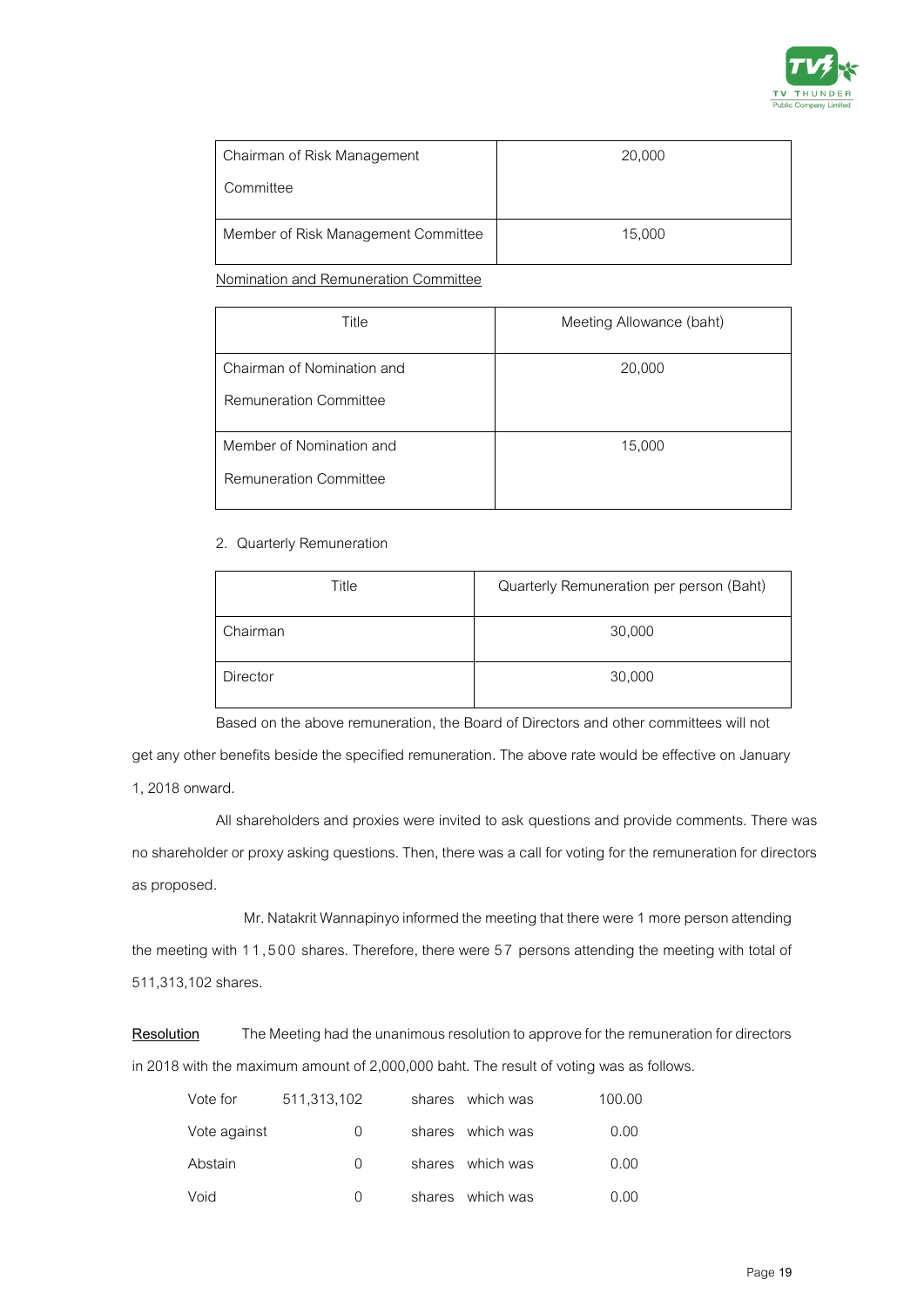

### **Agenda 7 To consider and appoint the Company's auditors and determine the audit fees in 2018**

Mr. Pirath Yensudjai explained that the Board had considered based on the suggestion of Audit Committee to change the auditor from the former one to the auditor from DIA International Auditing Co., Ltd. because the audit fee of DIA International Auditing Co., Ltd. is cheaper than the former one.

The audit committee has considered the qualification of the auditor of this company and found that the auditor is qualified, experienced, independent and has no relationship and no interest in the Company, subsidiaries, executives, major shareholders or persons related to such person. The audit committee has opined to appoint Ms. Suvimol Krittayakrien Certified Public Accountant (Thailand) No. 2982 or Mr. Jumpot Prairattanakorn Certified Public Accountant (Thailand) No. 7645 or Ms. Supaporn Mangjitr Certified Public Accountant (Thailand) No. 8125 from DIA International Auditing Co., Ltd. as the Company's auditor for the year 2018 and determined the budget for audit fee at 2,150,000 baht excluding other related expenses. This amount included the audit and quarterly review fee of the Company for 1,350,000 baht and the audit and quarterly review fee of the subsidiaries for 800,000 baht.

| <b>Audit Fee</b>     | 2018 (Proposed)                     | 2017        |
|----------------------|-------------------------------------|-------------|
| Audit fee            | 2,150,000.-                         | 3,111,600.- |
| Other expenses<br>2. | Based on actual expense<br>incurred | 217,801.-   |

Mr. Pirath Yensudjai proposed the comparison table as follows.

All shareholders and proxies were invited to ask questions and provide comments. There was no shareholder or proxy asking questions. Then, there was a call for voting for appointment of the Company's auditors and determining the audit fees for 2018.

**Resolution** The Meeting had the unanimous resolution to approve for the appointment of the auditor from DIA International Auditing Co., Ltd. as the Company's auditor by assigning any person on the above list as the Company's auditors in 2017 as well as approve the audit fees in 2017 of 2,150,000 baht. The result of voting was as follows.

| Vote for     | 511,313,102      | shares which was | 100.00%  |
|--------------|------------------|------------------|----------|
| Vote against | $\left( \right)$ | shares which was | $0.00\%$ |
| Abstain      | $\Omega$         | shares which was | $0.00\%$ |
| Void         | $\Omega$         | shares which was | $0.00\%$ |

**Agenda 8 To consider and approve the amendment of the Company's Regulation**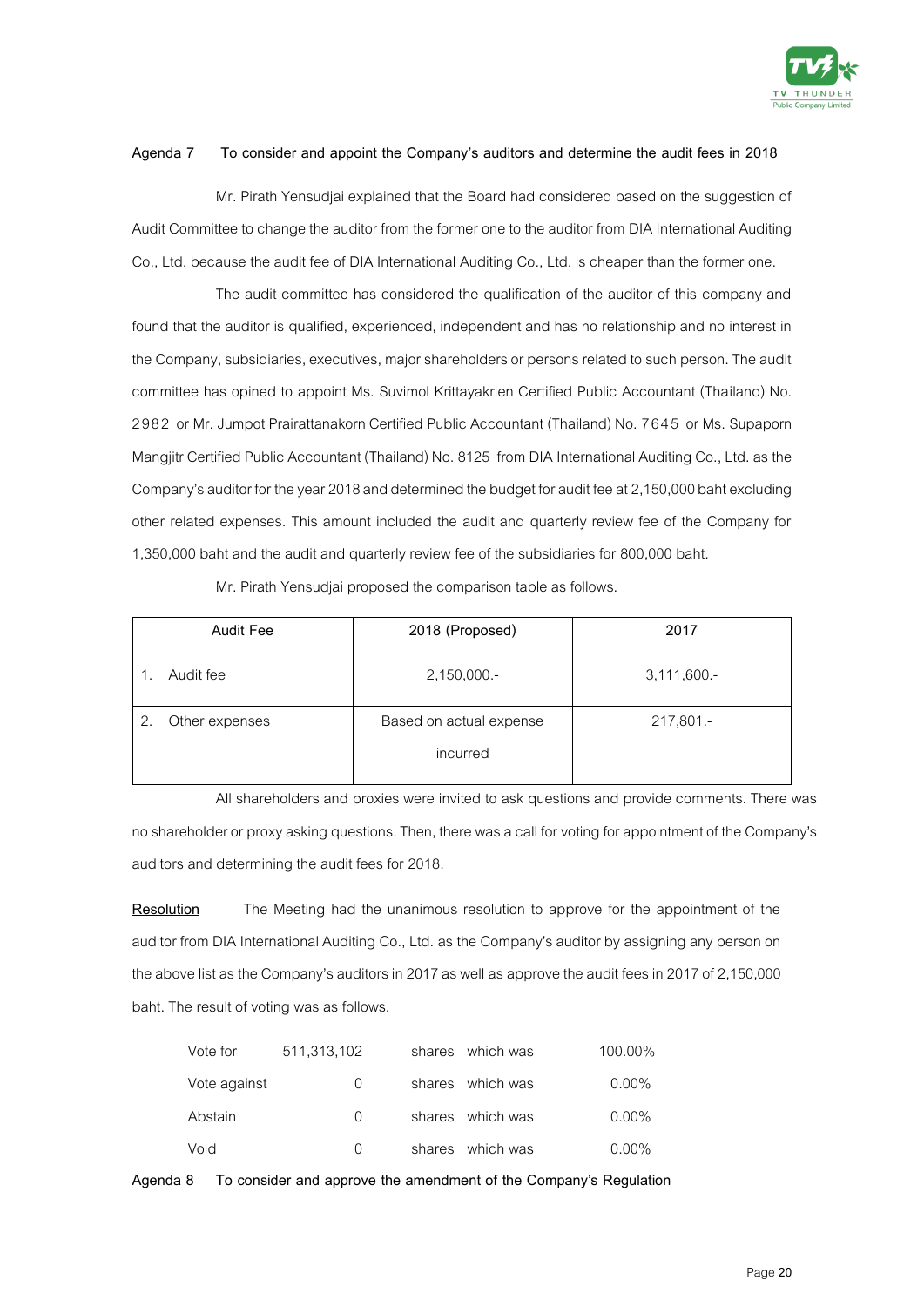

Mr. Pirath Yensudjai explained that the proposal for amendment of the Company's Regulation was in accordance of Article 100 of Public Limited Companies Act, B.E. 2535 as amended by the Order of the Head of the National Council of Peace and Order No. 21/2017 about Amendments of Laws to Facilitate the Ease of Doing Business.

Moreover, the Announcement of the National Council for Peace and Order No. 7 4 /2014 about Electronic Conferencing determined that the meeting can be arranged via electronic media but all participants must be in the Kingdom. To facilitate the Board of Directors meeting, the Company proposed for amendment of the Company's Regulation in this matter. The details were enclosed with the Notice of the 2018 Annual General Meeting of Shareholders as follows.

| Current                                       | Revision                                              |
|-----------------------------------------------|-------------------------------------------------------|
| No 27. In the Board Meeting, the quorum shall | No 27. In the Board Meeting, the quorum shall consist |
| consist of at least half $(1/2)$ of the       | of at least half $(1/2)$ of the directors for the     |
| directors. The Chairman shall act as          | meeting conducted face to face or using               |
| chairman of the meeting. In case the          | electronic media. The Chairman shall act as           |
| Chairman is absent or unable to               | chairman of the meeting. In case the Chairman         |
| perform his duty, the Vice Chairman is        | is absent or unable to perform his duty, the Vice     |
| the chairman of the meeting. If there is      | Chairman is the chairman of the meeting. If there     |
| no vice-chairman or not at the meeting        | is no vice-chairman or not at the meeting or          |
| or cannot perform the duty, the               | cannot perform the duty, the directors present at     |
| directors present at the meeting shall        | the meeting shall elect one director to preside       |
| elect one director to preside over the        | over the meeting.                                     |
| meeting.                                      | In addition to the requirements in the first          |
|                                               | the<br>of<br>electronic<br>paragraph,<br>in<br>case   |
| The decision of the board of directors        | conferencing, all participating directors must be     |
| shall be by majority vote. One member         | in the Kingdom and at least one-third of the          |
| has one vote (1). Except for a director       | members of the quorum must attend the meeting         |
| who has a vested interest in a particular     | in the same place. Moreover, it must be done          |
| matter, he or she has no right to vote on     | through a conferencing system with an                 |
| that matter. If the votes are equal, the      | information security process or both audio and        |
| Chairman of the meeting shall have a          | video recording (As the case may be) of all           |
| casting vote to finalize the decision.        | directors attending<br>the meeting<br>including       |
|                                               | computer traffic generated by the record. The         |
|                                               | meeting shall have the basic elements in              |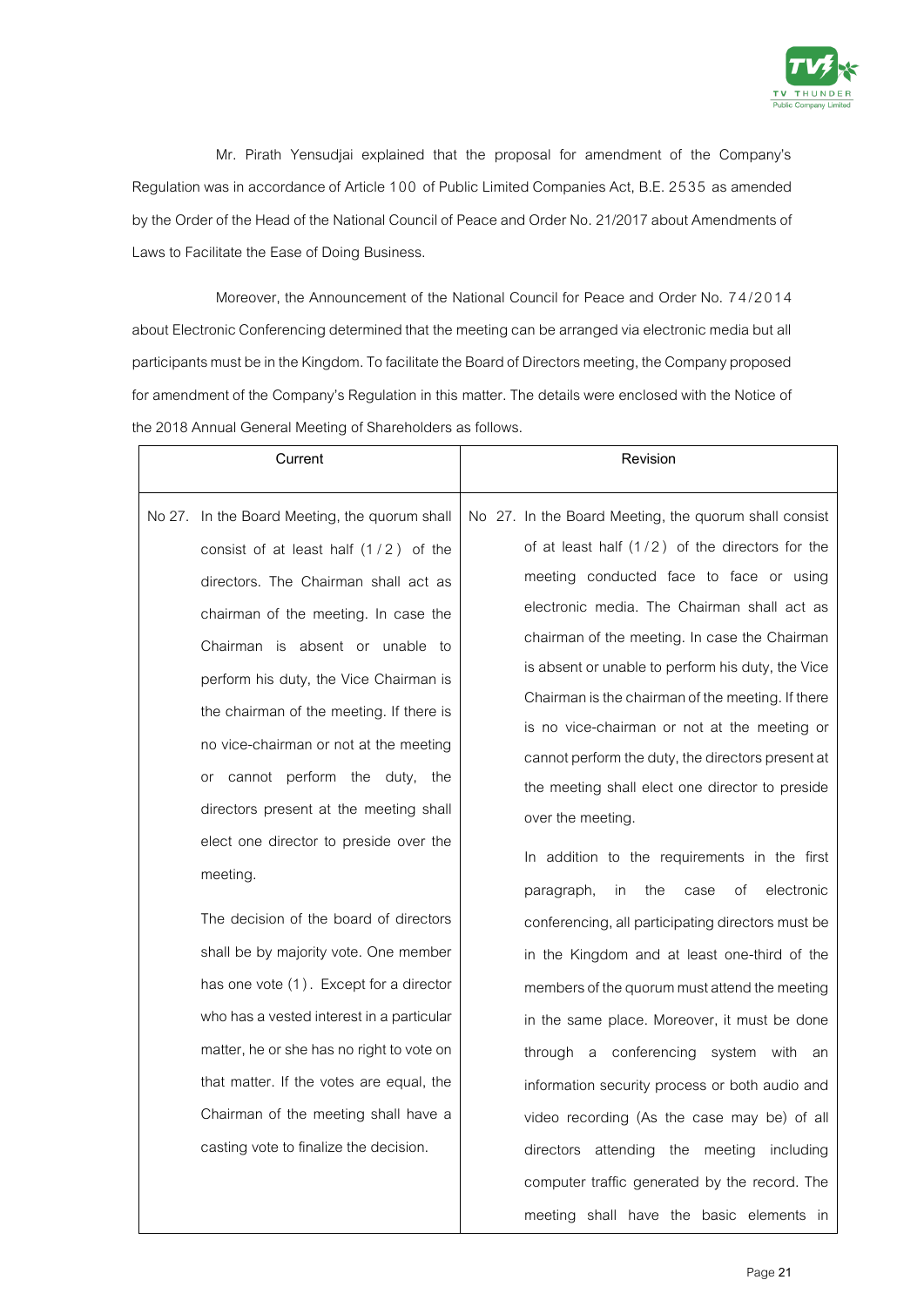

accordance with the Notification of the Ministry of Information and Communication Technology regarding the Security Standard for The Electronic Conference B.E. 2557 as well as the amendments thereto. The decision of the board of directors shall be by majority vote. One member has one vote (1). Except for a director who has a vested interest in a particular matter, he or she has no right to vote on that matter. If the votes are equal, the Chairman of the meeting shall have a casting vote to finalize the decision.

No 28. In the meeting of the Board of Directors, the Chairman or the authorized person shall send the notice to all directors not less than seven (7) days before the date of the meeting to the Board of Directors. Except in urgent cases to protect the rights and benefits of the company, the meeting can be informed by other means and the meeting can be arranged faster than that. Two (2) or more directors may request a meeting of the Board of Directors. In this case, the Chairman shall determine the date and schedule the meeting within fourteen (14) days from the date of receipt of the request. No 28.In the meeting of the Board of Directors in both face-to-face or using electronic channel, the Chairman or the authorized person shall send the notice to all directors not less than seven (7) days before the date of the meeting to the Board of Directors. Except in urgent cases to protect the rights and benefits of the company, the meeting can be informed by other means and the meeting can be arranged faster than that. For the meeting in form of electronic conference, the Company can deliver the notice by electronic mail. Two (2) or more directors may request a meeting of the Board of Directors. In this case, the Chairman shall determine the date and schedule the meeting within fourteen (1 4 ) days from the date of receipt of the request. No 32. The Board of Directors must meet at least once every three (3) months in the area where the head office of the Company is located or neighboring No 32. The Board of Directors must meet at least once every three (3) months in the area where the head office of the Company is located or neighboring provinces or elsewhere as the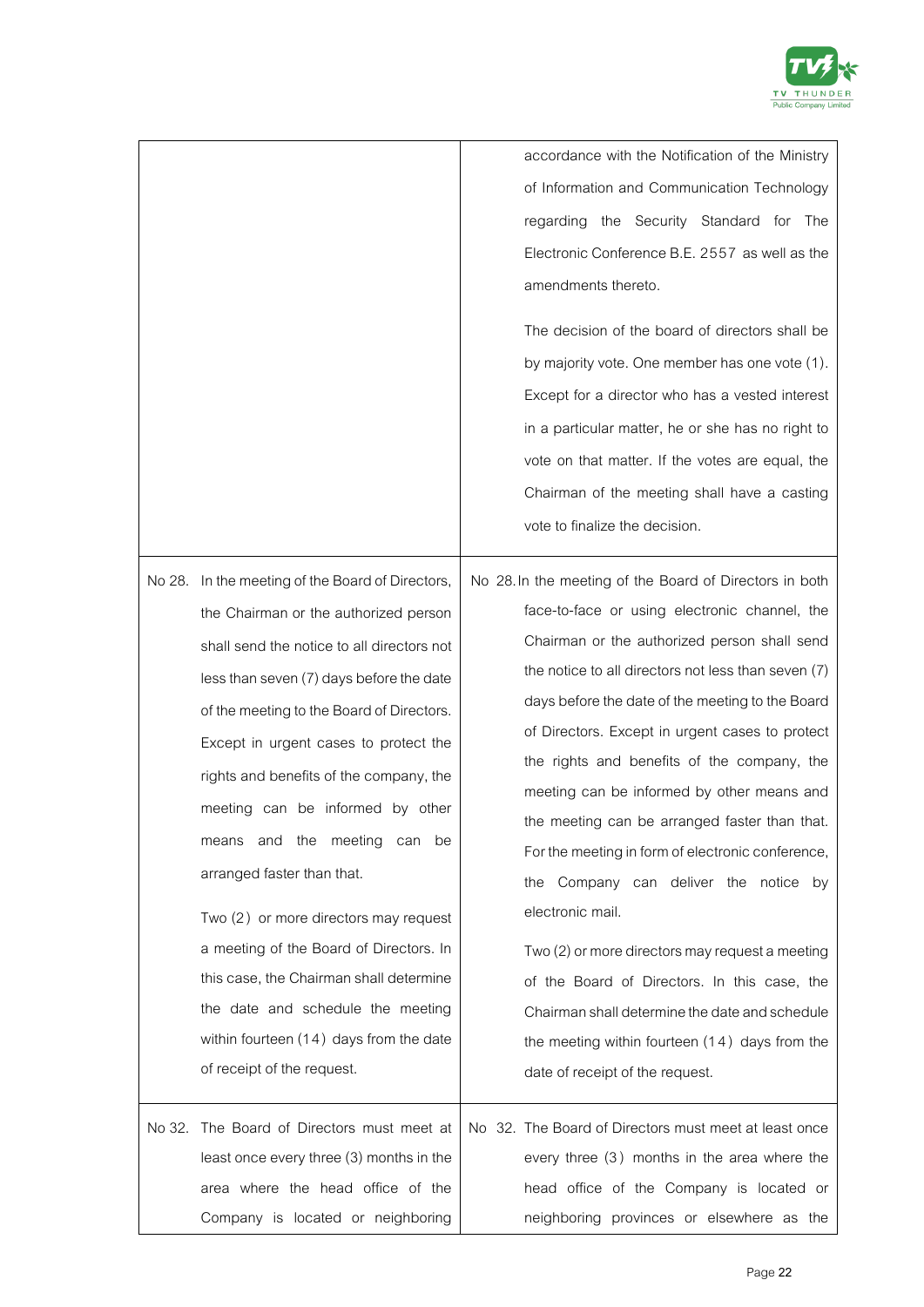

|        | provinces or elsewhere as the Board                                                                                                                                                                                                                                                                                                                                         | Board may determine or the Chairman may                                                                                                                                                                                                                                                                                                                                                                                                                                                                                                          |
|--------|-----------------------------------------------------------------------------------------------------------------------------------------------------------------------------------------------------------------------------------------------------------------------------------------------------------------------------------------------------------------------------|--------------------------------------------------------------------------------------------------------------------------------------------------------------------------------------------------------------------------------------------------------------------------------------------------------------------------------------------------------------------------------------------------------------------------------------------------------------------------------------------------------------------------------------------------|
|        | may determine.                                                                                                                                                                                                                                                                                                                                                              | arrange the meeting by electronic conference.                                                                                                                                                                                                                                                                                                                                                                                                                                                                                                    |
| No 36. | The Board of Directors must arrange the<br>annual general meeting of shareholders<br>within four $(4)$ months from the end of<br>the fiscal year.<br>Shareholders meeting other than the<br>first paragraph so-called extraordinary<br>meeting. The Board of Directors shall<br>extraordinary<br>the<br>convene<br>shareholders' meeting at any time<br>deemed appropriate. | No 36. The Board of Directors must arrange the annual<br>general meeting of shareholders within four (4)<br>months from the end of the fiscal year.<br>Shareholders meeting other than the first<br>paragraph so-called extraordinary meeting. The<br>Board<br>of<br><b>Directors</b><br>shall<br>convene<br>the<br>extraordinary shareholders' meeting at any time<br>deemed appropriate.<br>One or more shareholders holding shares of not<br>less than ten (10) percent of the total number of<br>outstanding shares may enter into a written |
|        | Shareholders whose shares are totally<br>not less than one-fifth (1/5) of the total<br>number of outstanding shares or<br>shareholders of not less than twenty five<br>(25) persons who hold not less than<br>one-tenth (1/10) of the total number of<br>outstanding shares can propose to the<br>Directors<br>Board<br>οf<br>call<br>to<br>an                              | request to the Board of Directors to call an<br>extraordinary meeting at any time. The subject<br>matter and reasons for requesting the meeting<br>are clearly stated in the letter. The Board of<br><b>Directors</b><br>must<br>meeting<br>arrange<br>оf<br>a<br>shareholders within forty-five (45) days from the<br>of receipt of the<br>letter from<br>date<br>the<br>shareholders.                                                                                                                                                          |
|        | extraordinary general meeting<br>оf<br>shareholders at any time. The reason for<br>requesting the meeting is specified<br>clearly in the letter.<br>In such case, the Board of Directors<br>must arrange a meeting of shareholders<br>within one (1) month from the date of<br>receipt of such letter<br>from<br>the<br>shareholder.                                        | In case the Board does not arrange a meeting<br>within forty-five (45) days from the date of receipt<br>of the letter from the shareholders, shareholders<br>can gather with other shareholders to have<br>number of shares required can call for meeting<br>within forty-five (45) days from the expiration of<br>specified<br>period<br>in<br>the<br>preceding<br>the<br>paragraph. Such meeting shall be deemed to be<br>a shareholders' meeting convened by the Board                                                                        |
|        |                                                                                                                                                                                                                                                                                                                                                                             | of Directors. The Company shall be responsible                                                                                                                                                                                                                                                                                                                                                                                                                                                                                                   |

for the necessary expenses incurred from arranging meetings and providing reasonable accommodations. If the number of shareholders attending the meeting does not meet the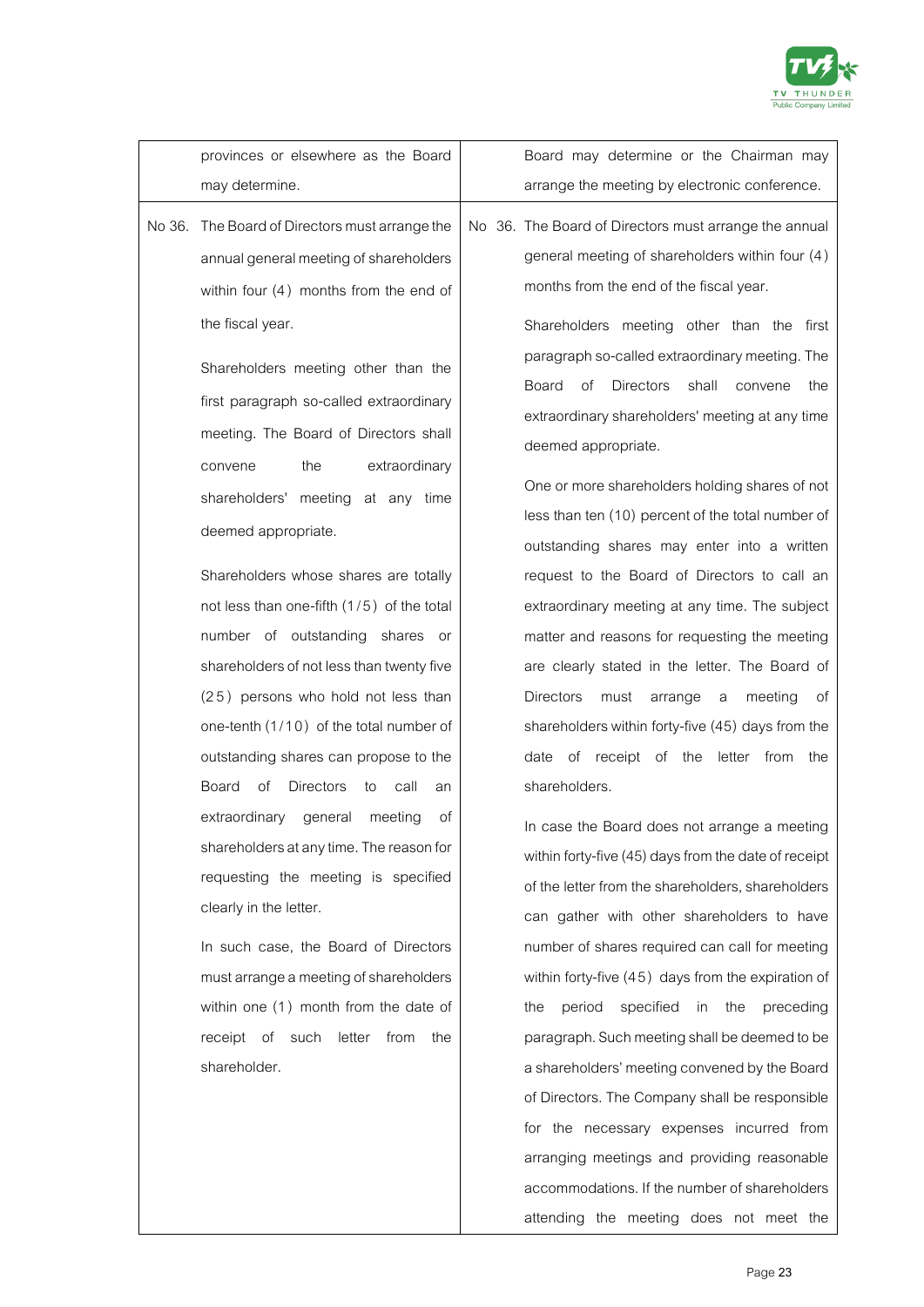

| required quorum, all shareholders who request        |
|------------------------------------------------------|
| for the meeting at that time shall be jointly liable |
| for the expenses incurred from the arranging of      |
| such meeting.                                        |
|                                                      |

The Board of Directors opined to propose to the 2018 Annual General Meeting of Shareholders to approve the amendment of the Company's Regulation as proposed.

All shareholders and proxies were invited to ask questions and provide comments. There was no shareholder or proxy asking questions. Then, there was a call for voting for approval of the amendment of the Company's Regulation.

**Resolution** The Meeting had the unanimous resolution to approve for the amendment of the Company's Regulation. The result of voting was as follows.

| Vote for     | 511,313,102      | shares which was | 100.00%  |
|--------------|------------------|------------------|----------|
| Vote against | $\left( \right)$ | shares which was | $0.00\%$ |
| Abstain      | $\left( \right)$ | shares which was | $0.00\%$ |
| Void         | $\Omega$         | shares which was | $0.00\%$ |

**Agenda 9 To consider other issues (if any)**

Assoc.Prof.Dr. Montri Socatiyanurak informed the meeting that all agenda have been finished. All shareholders were invited to propose any other issues but no shareholder proposed any issues. Then, all shareholders were invited to ask any questions.

Once there was no more question, Assoc.Prof.Dr. Montri Socatiyanurak the Chairman thanked all shareholders who attend the meeting and closed the meeting.

The meeting was adjourned at 11:03 hrs.

Signature Chairman of the Meeting

(Assoc.Prof.Dr. Montri Socatiyanurak)

Signature Company Secretary / Minutes Taker

(Mr. Natakrit Wannapinyo)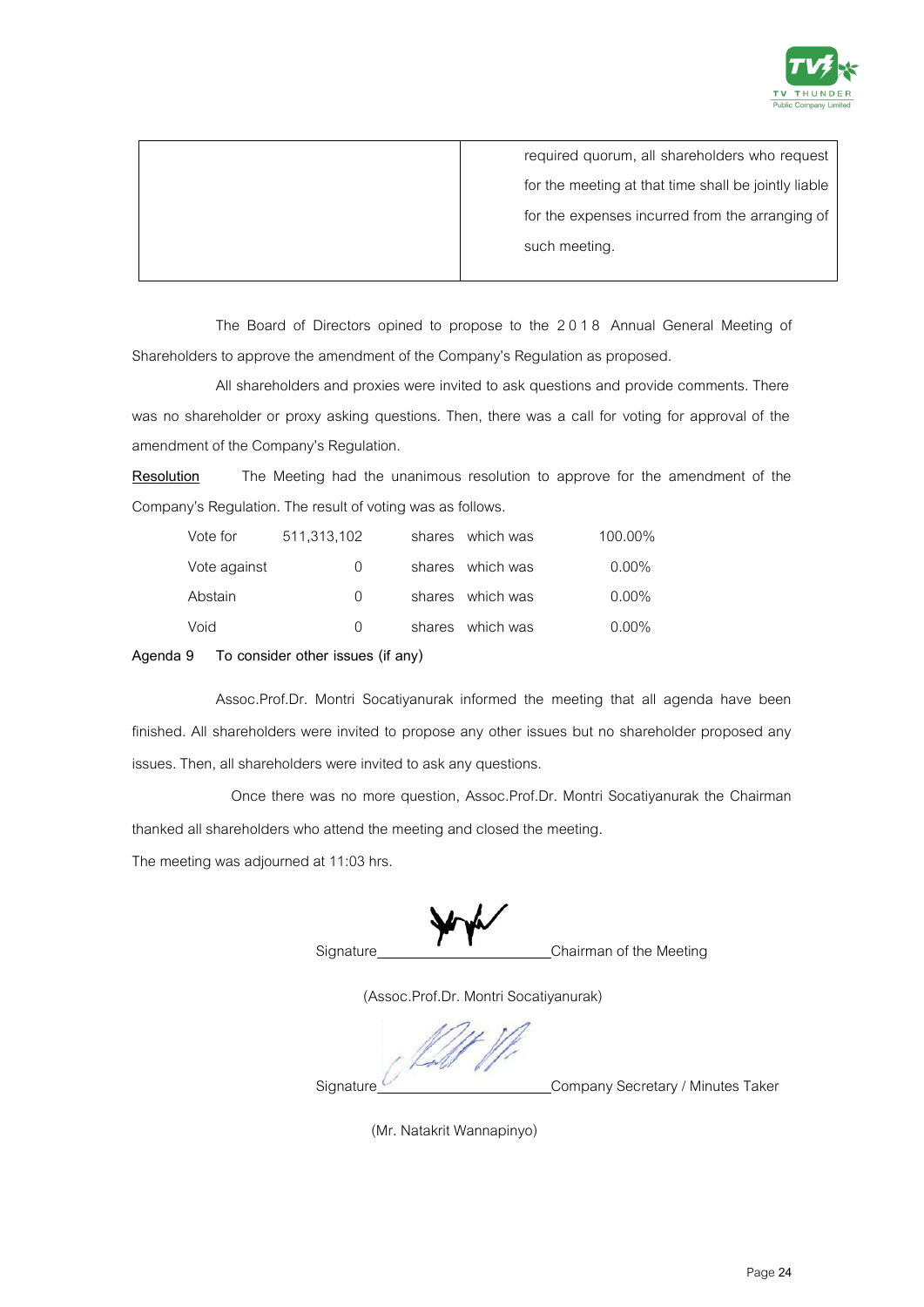

# **Profile and information of persons nominated as directors to replace directors whose term of office has completed**

### **1. Assoc.Prof.Dr. Montri Socatiyanurak**

### **Age 62 years old**

### **Nationality Thai**

- 
- **Title** Independent Director
	- Chairman of the Board of Directors
	- Chairman of Audit Committee
	- Chairman of Nomination and Remuneration Committee

### **Date appointed as Director**

December 3, 2014 (The length of period in the office until April 2019 is 6 years)

### **Address**

29/37 Ladprao 23, Chankasem, Chatuchak, Bangkok 10900

### **Education**

- Ph.D. in Economics University of Minnesota, U.S.A. (Government Scholarship)
- Master in Economics University of Minnesota, U.S.A. (Government Scholarship)
- Master in Economic Development National Institute of Development Administration (NIDA)
- Bachelor in Economics Thammasat University

### **Training for Directorship**

Certification of Director Accreditation Program (DAP) Batch 69/2008 from Institute of Director

(IOD)

### **Specialization**

- Economic Development and Investment
- Corporate Governance
- Finance and Banking

### **Titles in Other Listed Companies (4 Companies)**

- 2016 Present Chairman Thai Plastic Industrial (1994) PCL
- 2015 Present Independent Director / Chairman of Audit Committee Megachem (Thailand) PCL
- 2012 Present Independent Director / Chairman of Audit Committee East Coast Furnitech PCL
- 2011 Present Independent Director / Audit Committee Union Auction PCL)

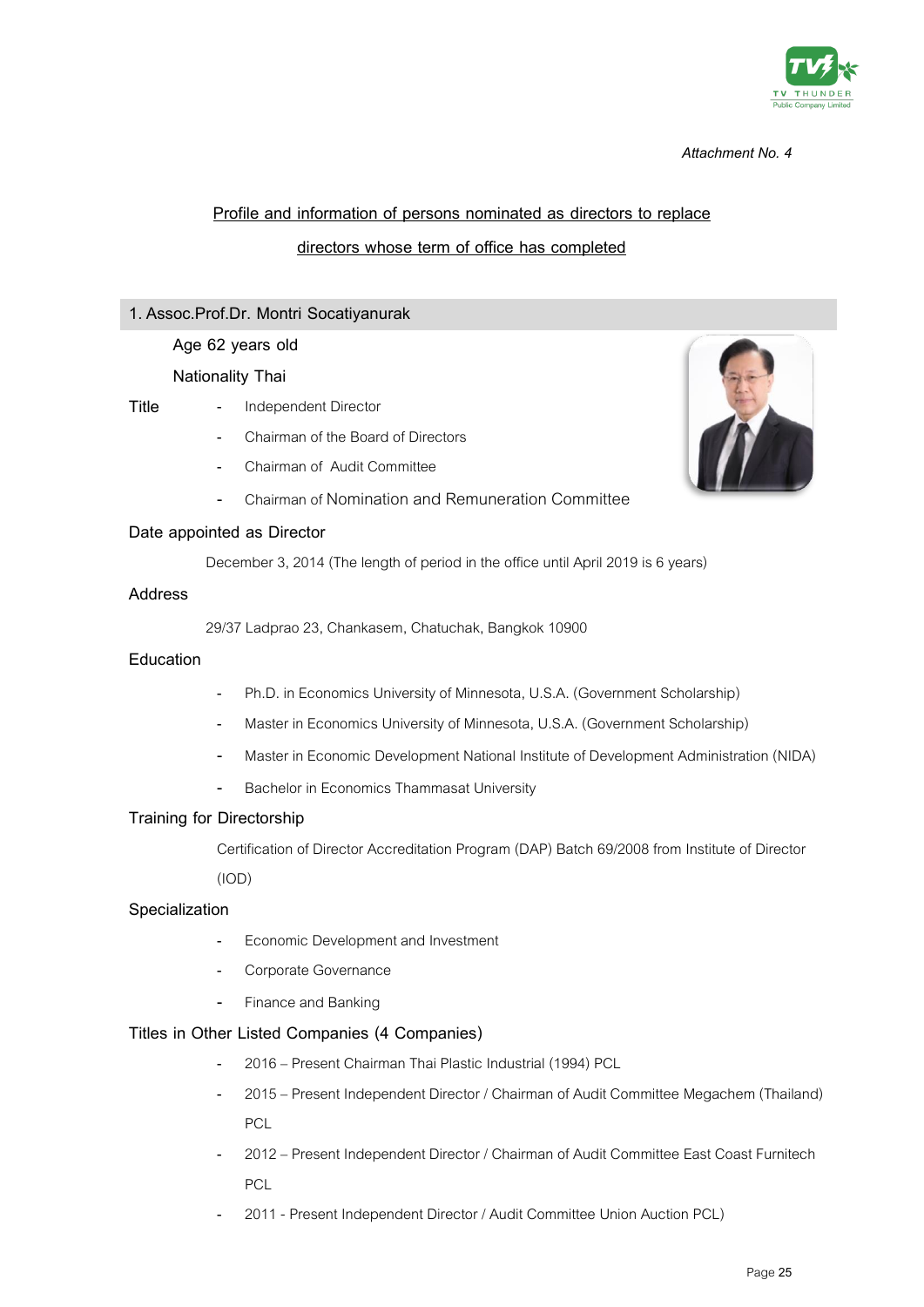

### **Titles in Other Non-Listed Companies (3 Companies**)

- 2017 Present Chairman CPN Corp PCL
- 2015 Present Independent Director / Audit Committee Baansuay Group (Surat Thani) PCL
- 2011 Present Director LearnTech Co., Ltd.

### **Work Experience During Past 5 years and/or Important Titles**

- 2018 – Present Program Director for Advance Master Management Program (AMM)

National Institute of Development Administration (NIDA)

- 2013 –2017 Chairman Ocean Commerce PCL
- 2012 2013 Independent Director Cho Thavee PCL
- 2009 –2013 Independent Director / Chairman of Audit Committee Siam Global House PCL

### **Shareholding in the Company**

None

**Interest in the Company, Parent Company, and Subsidiaries** 

None

**Titles in Other Companies with Potential Conflict of Interest** 

None

### **Type of Director**

Independent Director

**Family Relationship with Executives or Major Shareholders** 

None

**Relationship with the Company/Subsidiaries or Associates or Other Juristic Persons with Potential** 

### **Conflict of Interest during Past 2 Years**

None

**Director Involving in Management, Employee, or Advisor Receiving Regular Salary**

None

**Professional Services e.g. Auditor or Legal Advisor**

None

**Relationship in Business Significantly Preventing in Performing Duty Independently**

None

### **The attendance of meeting in previous year**

- 1. Attendance of the Board of Directors Meeting 7/7 (100%)
- 2. Attendance of Audit Committee Meeting 5/5 (100%)
- 3. Attendance of Nomination and Remuneration Committee 1/1 (100%)
- 4.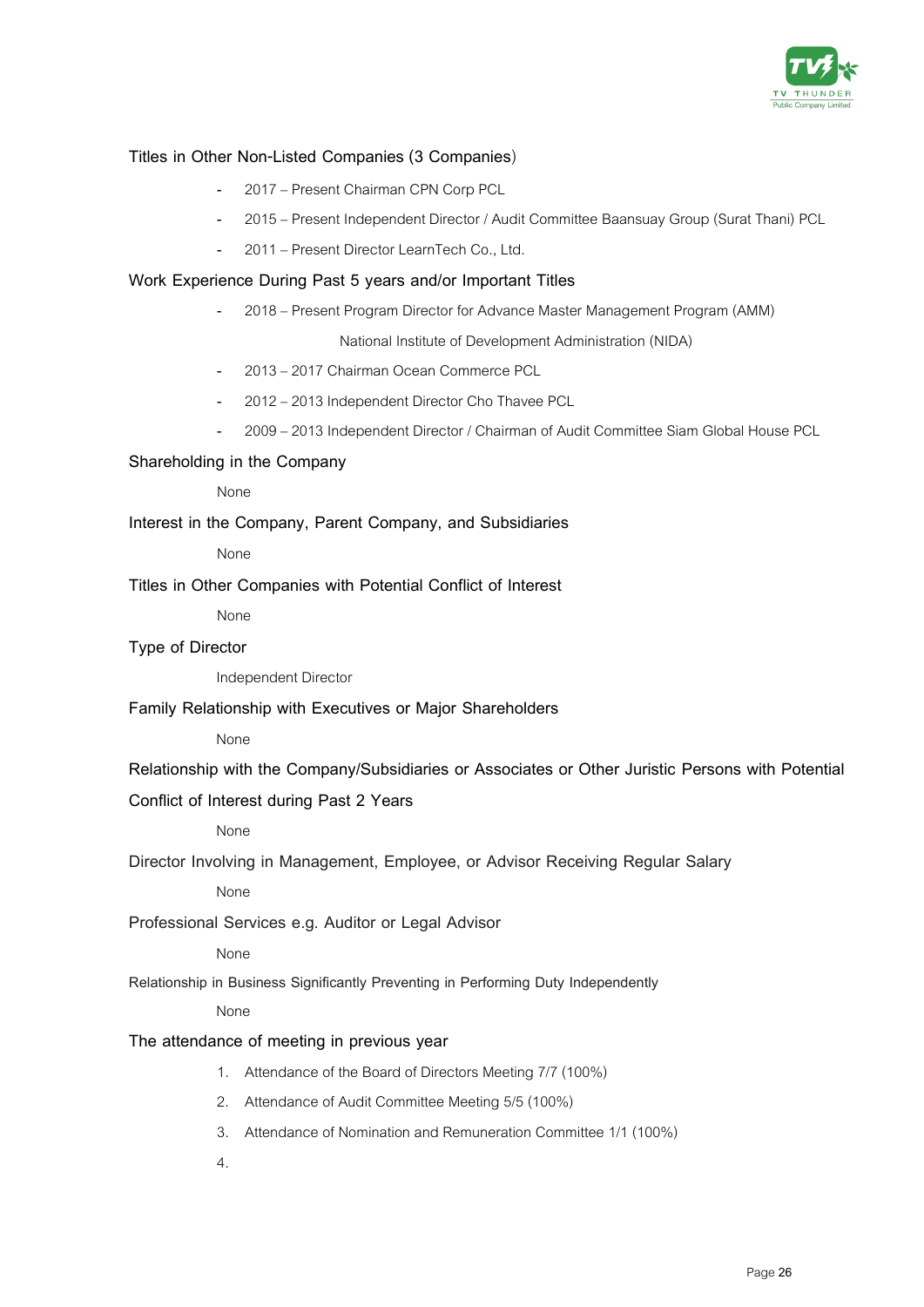

### **2. Mr. Sompong Wannapinyo**

### **Age 69 years old**

**Nationality Thai**

- **Title** Director
	- Chairman of Advisory Board

### **Date appointed as Director**

December 3, 2014 (The length of period in the office until April 2019 is 6 years)

### **Address**

2411/16 Ladprao Road, Saphansong, Wang Thonglang, Bangkok 10310

### **Education**

Honorable degree in Technology, Television and Radio Broadcasting

Rajamangala University of Technology Thanyaburi

### **Training for Directorship**

Certification of Director Accreditation Program (DAP) Batch 111/2014 from Institute of Director

(IOD)

### **Specialization**

- Production for Television Program, Advertising Media, and Digital Media
- Corporate Governance and Administration of Small Organization
- Crisis Management and Business Continuity Management

### **Titles in Other Listed Companies**

None

### **Titles in Other Non-Listed Companies (1 Company**)

2011 – Present Chairman Creatist Media Co., Ltd.

### **Work Experience During Past 5 years and/or Important Titles**

2016 – Present Chairman Radio-Television Broadcasting Professional Federation

### **Shareholding in the Company**

142,837,700 shares (As of March 11, 2019 )

### **Interest in the Company, Parent Company, and Subsidiaries**

None

### **Titles in Other Companies with Potential Conflict of Interest**

None

### **The attendance of meeting in previous year**

Attendance of the Board of Directors Meeting 7/7 (100%)

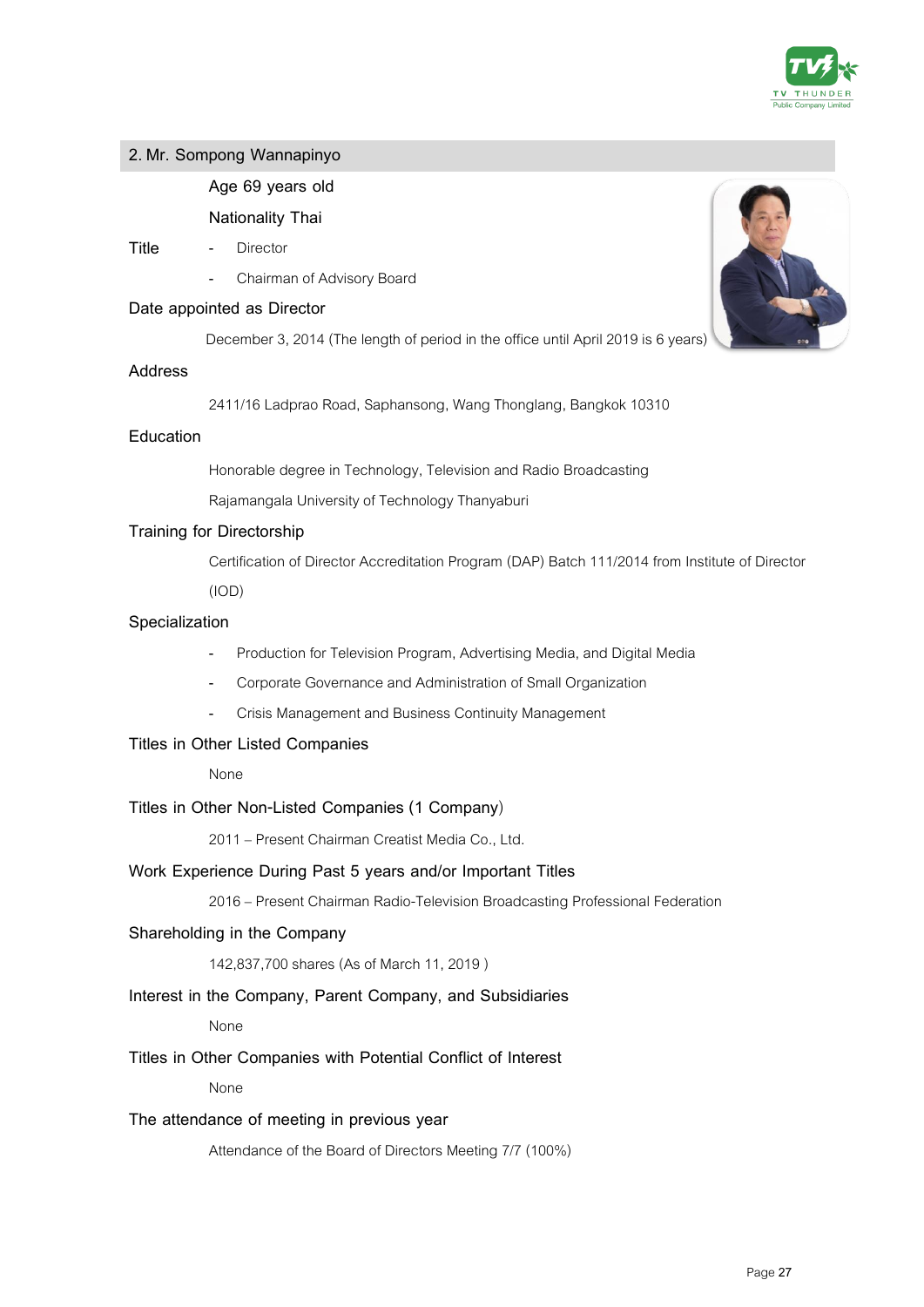

### **3. Mrs. Patraporn Wannapinyo**

### **Age 59 years old**

### **Nationality Thai**

#### **Title** - Director

- Nomination and Remuneration Committee
- Chief Executive Officer

### **Date appointed as Director**

December 3, 2014 (The length of period in the office until April 2019 is 6 years)

### **Address**

2411/16 Ladprao Road, Saphansong, Wang Thonglang, Bangkok 10310

### **Education**

- Master of Business Administration National Institute of Development Administration (NIDA)
- Bachelor of Communication Arts Sukhothai Thammathirat Open University

### **Training for Directorship**

Certification of Director Accreditation Program (DAP) Batch 111/2014 from Institute of Director

(IOD)

### **Specialization**

- Production for Television Program, Advertising Media, and Digital Media
- Administration of Small Organization
- Crisis Management and Business Continuity Management
- Corporate Governance
- **Marketing**

### **Titles in Other Listed Companies**

### None

### **Titles in Other Non-Listed Companies (4 Companies**)

- 2018 Present Chairman Meraya Co., Ltd.
- 2016 Present Chairman Big Brain Creation Co., Ltd.
- 2013 Present Chairman EM Entertainment Co., Ltd.
- 2011 Present Chairman Creatist Media Co., Ltd.

### **Work Experience During Past 5 years and/or Important Titles**

- 2018 Present President Alumni Association of NIDA Business School, National Institute of Development Administration (NIDA)
- 2018 Present Vice President Alumni Association of National Institute of Development Administration (NIDA)
- 2018 Present Executive Director Right Livelihood Foundation
- 2016 –2018 Vice President Zonta Club Bangkok 9

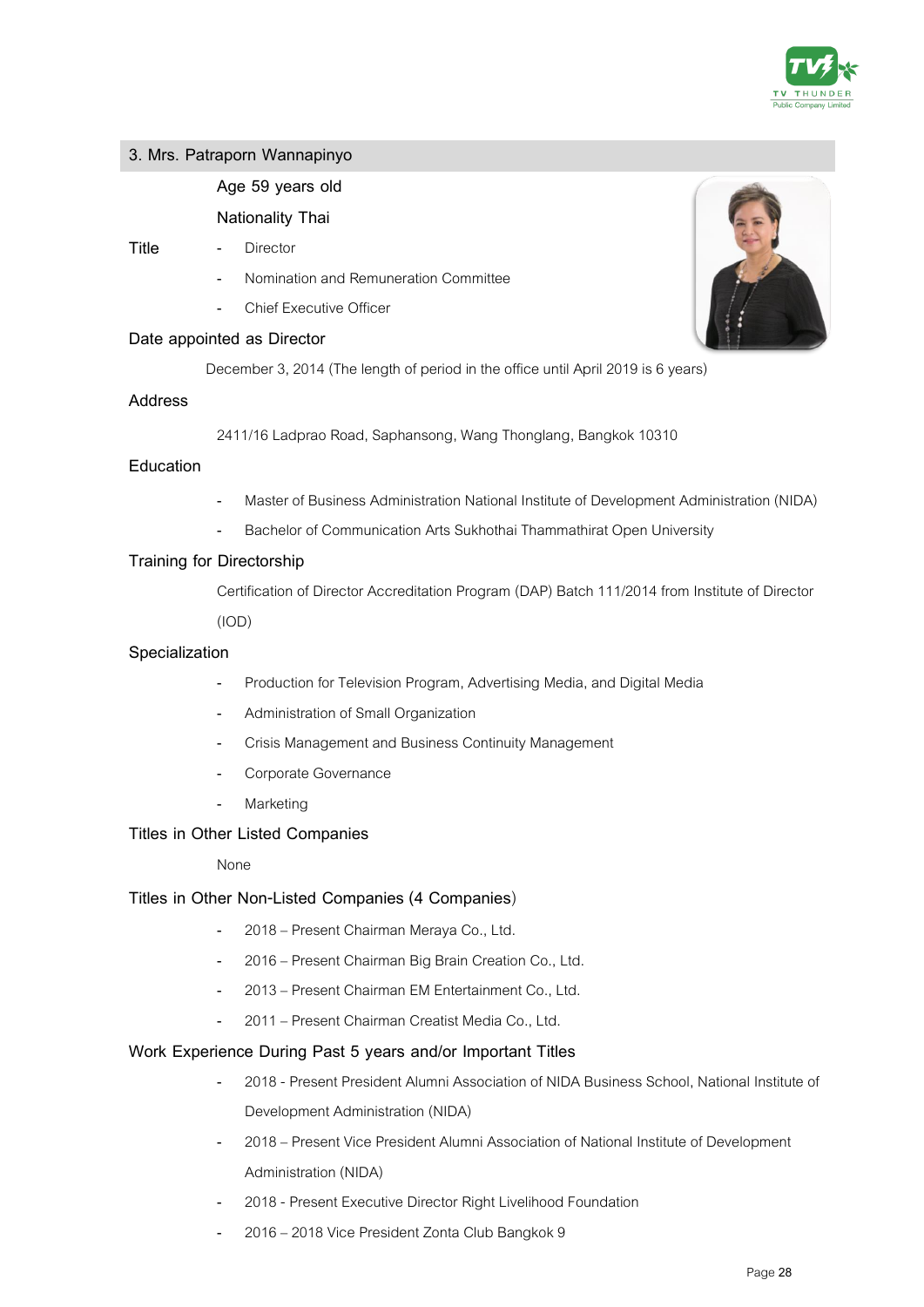

# **Shareholding in the Company**

193,069,000 shares (As of March 11, 2019)

### **Interest in the Company, Parent Company, and Subsidiaries**

None

### **Titles in Other Companies with Potential Conflict of Interest**

None

### **The attendance of meeting in previous year**

Attendance of the Board of Directors Meeting 7/7 (100%)

Attendance of Nomination and Remuneration Committee Meeting 1/1 (100%)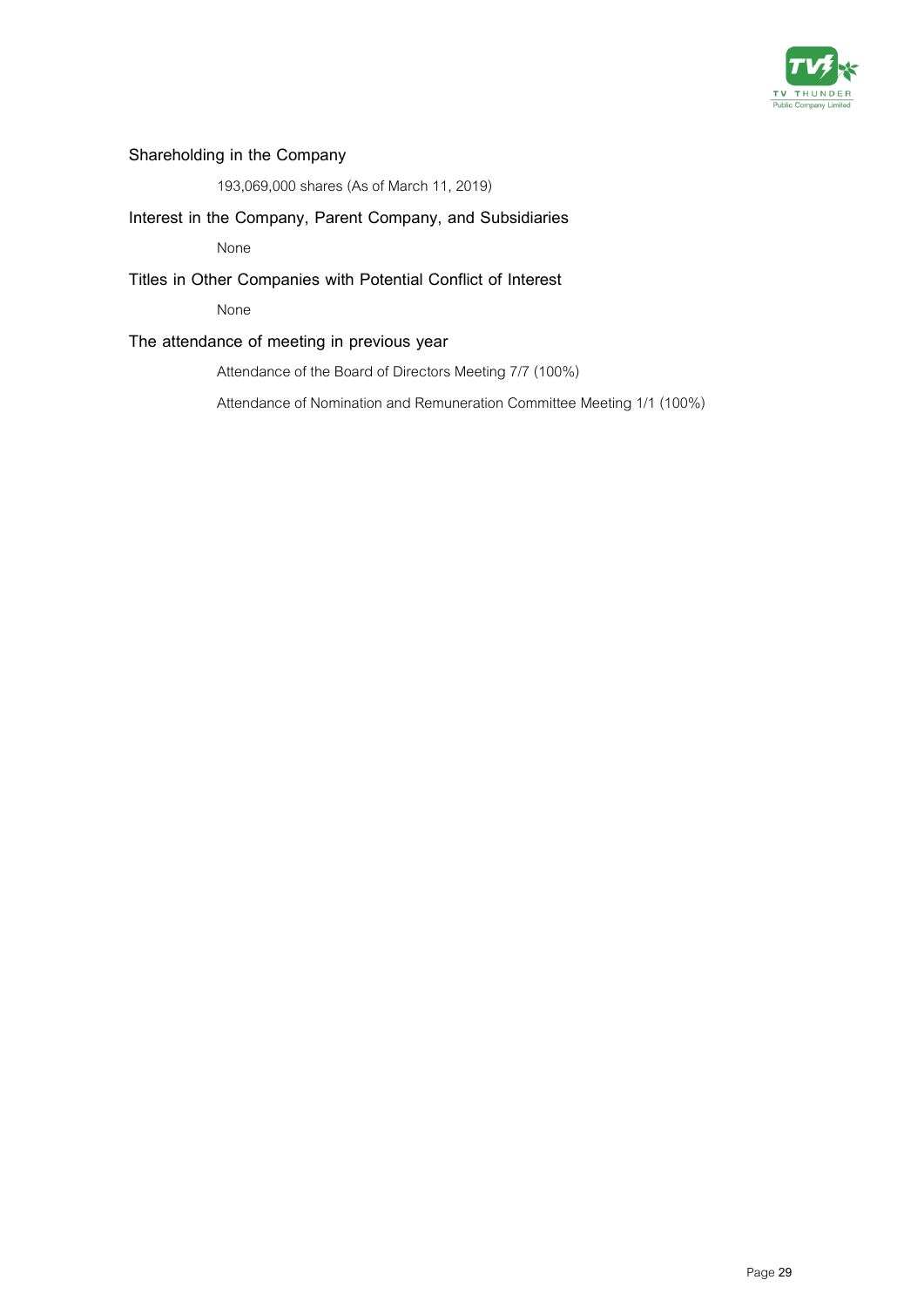

### **Definition of Independent Director**

TV Thunder Public Company Limited has determined the definition of independent director to meet the criteria of the Office of Securities and Exchange Commission or the Stock Exchange of Thailand regarding to shareholding in the Company, or not being employee or advisor with regular salary or not having control over the Company including business relationship as follows.

- 1. The person holds less than The person holds less than 1% of ordinary shares of the company, parent company, subsidiary, associate, major shareholder or controlling shareholder of the company counting the shareholding of related parties of that independent director
- 2 . The person is not or has never been the director participating in management, people hired by the company, employees, consultant who get fixed salary, or controlling shareholder of the company, parent company, subsidiary, associate, joint subsidiaries, major shareholder or controlling shareholder of the company. This prohibition does not include the person who has not been in the above status already for at least 2 years before asking the permission from SEC. This prohibited characteristic does not include the case that the independent director used to be government official or consultant of government agency who is the major shareholder or controlling shareholder of the company.
- 3. The person who does not have blood relation or legitimation in form of father, mother, spouse, sibling, and child including spouse of child or any executive, major shareholder, controlling shareholder, or any person nominated as the executive or controlling shareholder of the company and subsidiaries.
- 4. The person does not have or never have the business relationship with the company, parent company, subsidiary, associate, major shareholder or controlling shareholder of the company in the characteristic that can be obstacle of independent consideration. Moreover, the person is not or has never been the significant shareholder or controlling shareholder of any company who has business relationship with the company, parent company, subsidiary, associate, major shareholder or controlling shareholder of the company. This prohibition does not include the person who has not been in the above status already for at least 2 years before asking the permission from SEC.
- 5. The person is not or have never been the auditor of the company, parent company, subsidiary, associate, major shareholder or controlling shareholder of the company. Moreover the person is not significant shareholder, controlling shareholder, or partner of auditor's office that the auditor of company, parent company, subsidiary, associate, major shareholder or controlling shareholder of the company belongs to. This prohibition does not include the person who has not been in the above status already for at least 2 years before asking the permission from SEC.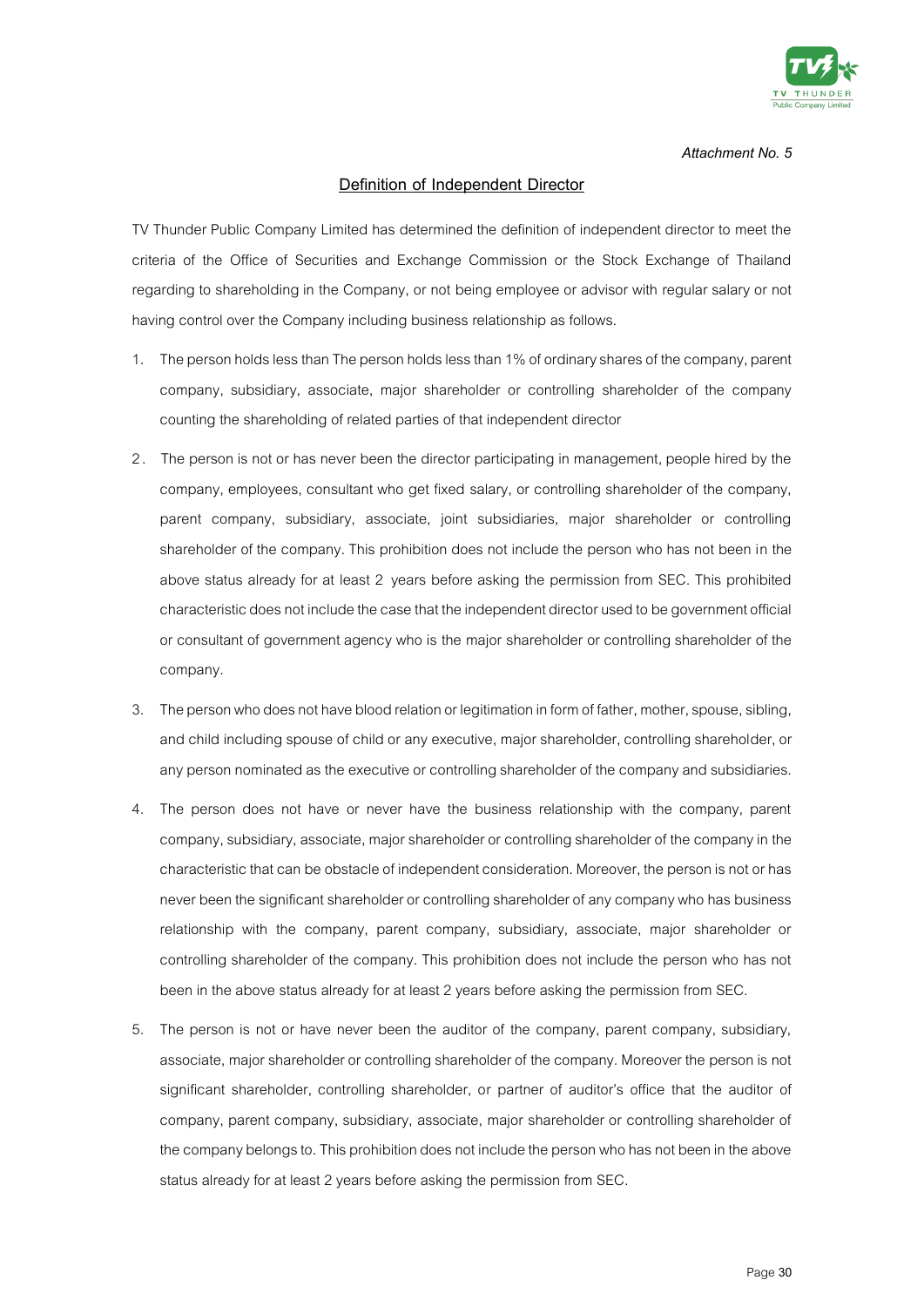

- 6. The person is not or have never been the professional service provider of the company including legal advisor and financial advisor who gets the compensation more than 2 million baht per year from the company, parent company, subsidiary, associate, major shareholder or controlling shareholder of the company. Moreover the person is not significant shareholder, controlling shareholder, or partner of that professional service provider. This prohibition does not include the person who has not been in the above status already for at least 2 years before asking the permission from SEC.
- 7. The person is not the director appointed as the representative or the company, major shareholder or any shareholder connected to major shareholder.
- 8. The person does not work for another organization running the same business and significantly competing with the company or subsidiaries. Also the person is not significant partner, director involving with the management process, employee, or people employed by the company and getting compensation in form of salary. Moreover, the person does not hold more than 1% of ordinary shares with voting rights in another company running the same business and significantly competing with the company or subsidiaries.
- 9. The person does not have characteristic that make him unable to provide opinion about the operation of the Company independently.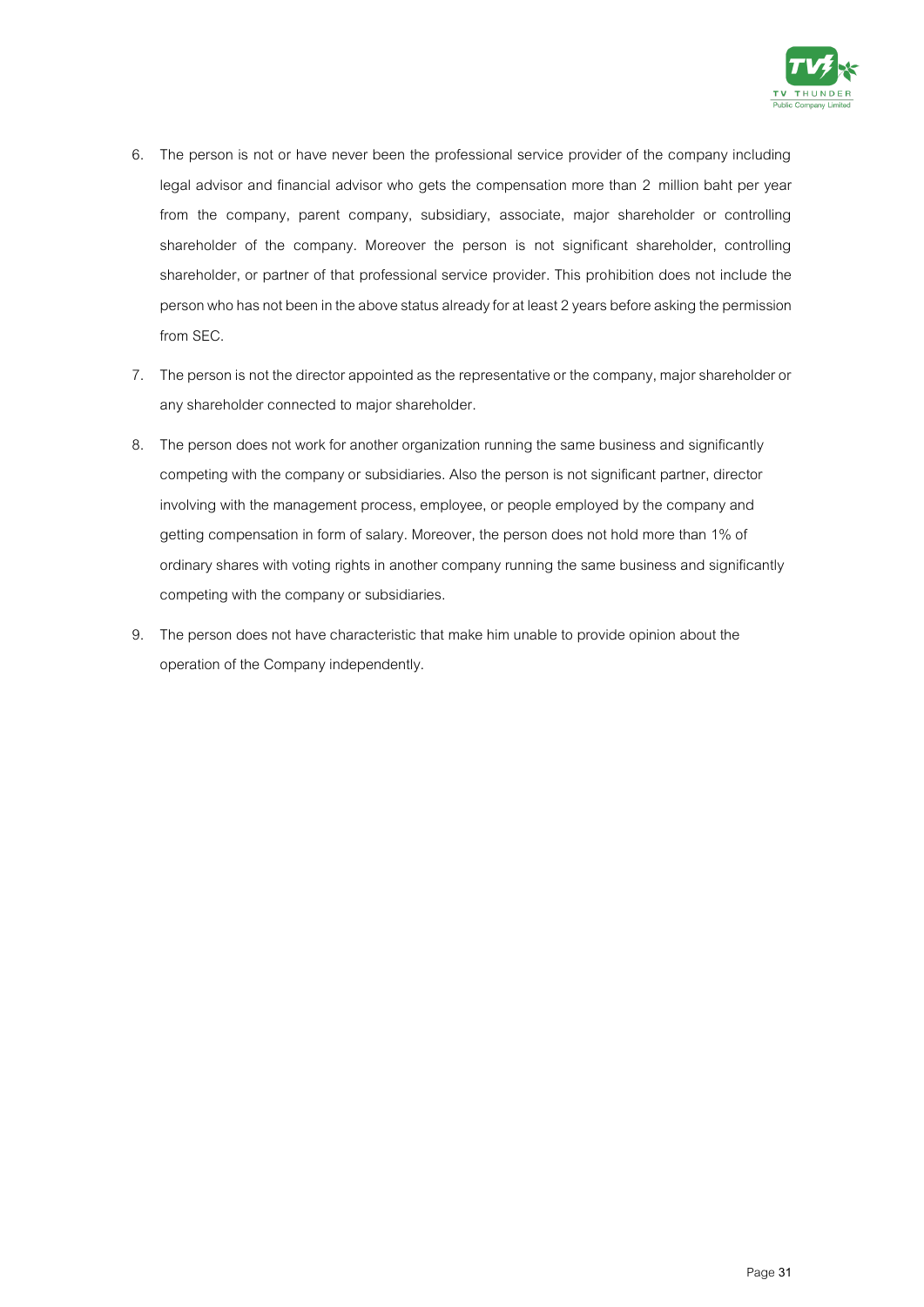

### **Information of Nominated Auditors for the year 2019**

### **From DIA International Auditing Co., Ltd.**

| Ms. Suvimol Chrityakierne<br>1.            |                                                                                         |
|--------------------------------------------|-----------------------------------------------------------------------------------------|
| Certified Public Accountant (Thailand) No. | 2982                                                                                    |
| Education                                  | Master of Accountancy, Chulalongkorn University                                         |
|                                            | Bachelor of Accountancy, Chulalongkorn University<br>$\overline{\phantom{a}}$           |
| Work Experience                            | Managing Director, DIA International Auditing.<br>$\overline{\phantom{a}}$              |
|                                            | Executive Director, DIA. Audit Co., Ltd.                                                |
|                                            | Director, 75 C.P.E. Co., Ltd.<br>$\overline{\phantom{a}}$                               |
| 2.<br>Ms. Somjintana Pholhirunrat          |                                                                                         |
| Certified Public Accountant (Thailand) No. | 5599                                                                                    |
| Education                                  | Master of Accountancy, Chulalongkorn University<br>$\overline{\phantom{a}}$             |
|                                            | Bachelor of Accountancy, Ramkamhaeng University<br>$\overline{\phantom{a}}$             |
|                                            | Bachelor of Business Administration, Sukhothai Thammathirat                             |
|                                            | Open University                                                                         |
| Work Experience                            | Partner, DIA International Auditing<br>$\overline{\phantom{a}}$                         |
|                                            | Manager of Auditing Department, DIA International Auditing                              |
|                                            | Manager of Accounting Department, Plan Publishing Co., Ltd.                             |
| Mr. Joompoth Pritanankorn<br>3.            |                                                                                         |
| Certified Public Accountant (Thailand) No. | 7645                                                                                    |
| Education                                  | Master of Accountancy, Thammasat University<br>$\overline{\phantom{a}}$                 |
|                                            | Bachelor of Accountancy, Thammasat University<br>$\overline{\phantom{a}}$               |
| Work Experience                            | Partner Auditing Department, DIA International Auditing<br>$\overline{\phantom{a}}$     |
|                                            | Lecturer in Accounting and Auditing, Federation of Accounting                           |
|                                            | Professions                                                                             |
| Ms. Suphaphorn Mangjit<br>4.               |                                                                                         |
| Certified Public Accountant (Thailand) No. | 8125                                                                                    |
| Education                                  | Bachelor of Business Administration in Finance and Banking,<br>$\overline{\phantom{a}}$ |
|                                            | Ramkamhaeng University                                                                  |
|                                            | Bachelor of Business Administration in Accounting,<br>$\overline{\phantom{a}}$          |
|                                            | Ramkamhaeng University                                                                  |
| Work Experience                            | Partner, DIA International Auditing                                                     |

\*\* All 4 persons nominated as auditors above have no relationship or interest with the Company and

subsidiaries, executives, major shareholders, or any person related to these persons.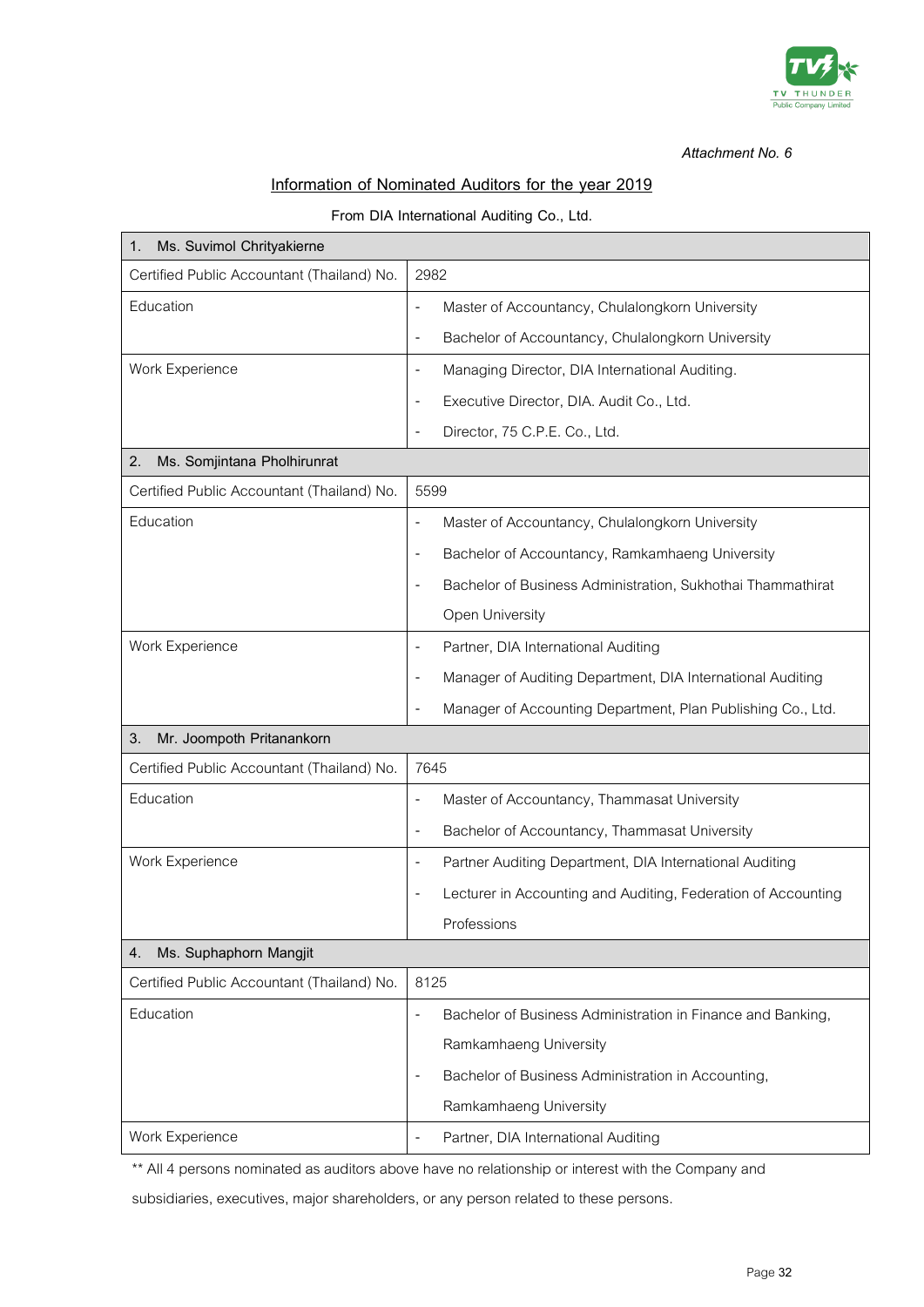

| Profile of Auditor                         |   |                                                                              |
|--------------------------------------------|---|------------------------------------------------------------------------------|
| Name-Surname                               |   | Ms. Suvimol Chrityakierne                                                    |
| <b>Current Title</b>                       |   | Managing Director                                                            |
|                                            |   | DIA International Auditing Co., Ltd.                                         |
| <b>Educational Background</b>              | ÷ | Master of Accountancy, Chulalongkorn University                              |
|                                            |   | Bachelor of Accountancy, Chulalongkorn University                            |
| Training for Directorship                  |   |                                                                              |
| Institute of Director (IOD)                |   |                                                                              |
|                                            | ÷ | Ethical Leadership Program (ELP) Batch 10/2017                               |
|                                            |   | Advanced Audit Committee Program (AACP) Batch 7/2017                         |
|                                            |   | R-DF-Director Forum (R-DF) Batch 1/2010                                      |
|                                            |   | Audit Committee Program (ACP) Batch 36/2011)                                 |
|                                            |   | Director Certification Program (DCP) Batch 92/2007)                          |
| <b>Other Trainings</b>                     |   | Tax Law Certification Program Batch 1                                        |
|                                            |   | Judicial Training Institute                                                  |
|                                            |   | Certified Professional Internal Auditors of Thailand Program (CPIAT) Batch 1 |
|                                            |   | The Institute of Internal Auditors of Thailand                               |
|                                            |   | Balanced Scorecard Program, School of Commerce and Accountancy               |
|                                            |   | Chulalongkorn University                                                     |
|                                            |   | Academic Seminar about "Money Laundering"                                    |
|                                            |   | New Leader with Transparency and Anti-Corruption Program Batch 1/2561        |
| <b>Current Title</b>                       |   |                                                                              |
| <b>Listed Companies</b>                    |   |                                                                              |
| 3 Companies                                |   | Independent Director / Audit Committee                                       |
|                                            |   | TEAM Consulting Engineering and Management Public Company Limited            |
|                                            |   | Independent Director / Audit Committee                                       |
|                                            |   | Global Power Synergy Public Company Limited                                  |
|                                            |   | Independent Director / Chairman of Audit Committee                           |
|                                            |   | Khonburi Sugar Public Company Limited                                        |
| Other Organizations (Non-Listed Companies) |   |                                                                              |
| 10 Organizations                           |   | Managing Director DIA International Auditing Co., Ltd.                       |
|                                            |   | Executive Director DIA Audit Co., Ltd.                                       |
|                                            |   | Director 75 C P E Co., Ltd.                                                  |
|                                            |   | Committee for Accounting Professions Federation of Accounting Professions    |
|                                            | ÷ | Committee for Accounting Standard Federation of Accounting Professions       |
|                                            |   | Academic Committee Alumni Association School of Commerce and Accountancy,    |
|                                            |   | Chulalongkorn University                                                     |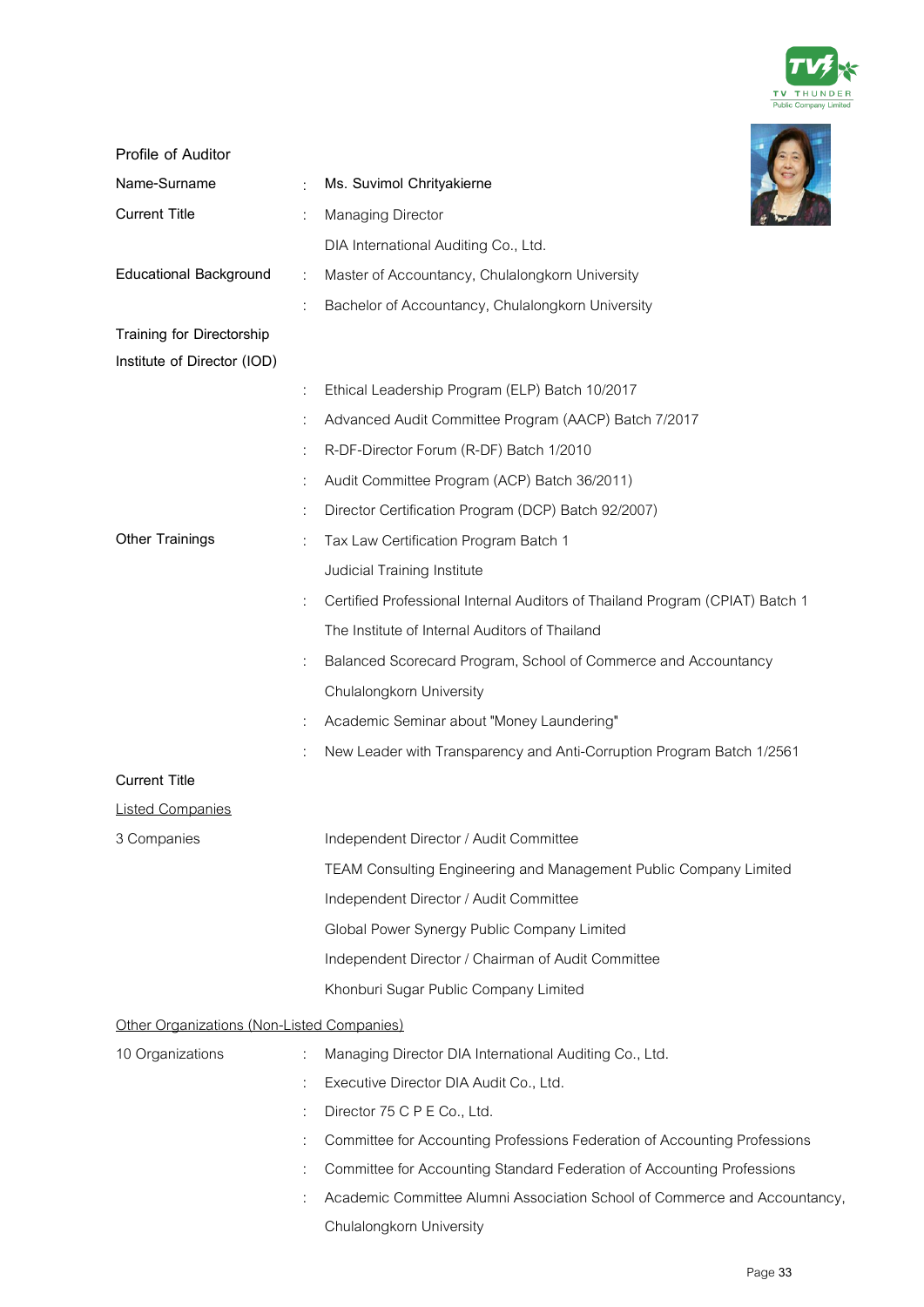

|                                     |                      | Committee Foundation for Academic Development in Law, School of Law, Chulalongkorn |
|-------------------------------------|----------------------|------------------------------------------------------------------------------------|
|                                     |                      | University                                                                         |
|                                     | ÷                    | Committee and Treasurer Foundation Yong Somjai Santiwattana                        |
|                                     |                      | Director and Chairman of Audit Committee Thai Investor Association                 |
|                                     |                      | Director Yong Somjai Co., Ltd.                                                     |
| Work Experience During Past 5 Years |                      |                                                                                    |
| 1988 – Present                      | ÷                    | Director Yong Somjai Co., Ltd.                                                     |
| 1990 - Present                      | ÷                    | Director DIA Audit Co., Ltd                                                        |
| 2002 - Present                      | ÷                    | Director 75 C P E Co., Ltd.                                                        |
| $2005 -$ Present                    |                      | Academic Committee Alumni Association School of Commerce and Accountancy,          |
|                                     |                      | Chulalongkorn University                                                           |
| 2010 - Present                      | ÷                    | Managing Director DIA International Auditing Co., Ltd.                             |
| $2010$ – Present                    | ÷                    | Independent Director / Chairman of Audit Committee Khonburi Sugar Public Company   |
|                                     |                      | Limited                                                                            |
| 2012 - Present                      |                      | Committee Foundation for Academic Development in Law, School of Law, Chulalongkorn |
|                                     |                      | University                                                                         |
| $2012 -$ Present                    | ÷                    | Committee and Treasurer Foundation Yong Somjai Santiwattana                        |
| 2014 - 2017                         | ÷                    | Committee for Auditing Standard Federation of Accounting Professions               |
| 2017 - Present                      | ÷                    | Committee for Accounting Professions Federation of Accounting Professions          |
| $2016 - 2018$                       | ÷                    | Independent Director / Audit Committee Thai Oil Public Company Limited             |
| 2017 – ปัจจุบัน                     | $\ddot{\phantom{a}}$ | Independent Director / Audit Committee                                             |
|                                     |                      | TEAM Consulting Engineering and Management Public Company Limited                  |
| 2017 - Present                      | ÷                    | Committee for Accounting Professions Federation of Accounting Professions          |
| $2017$ – Present                    |                      | Director and Chairman of Audit Committee Thai Investor Association                 |
| 2018 - Present                      |                      | Independent Director / Audit Committee                                             |
|                                     |                      |                                                                                    |

Global Power Synergy Public Company Limited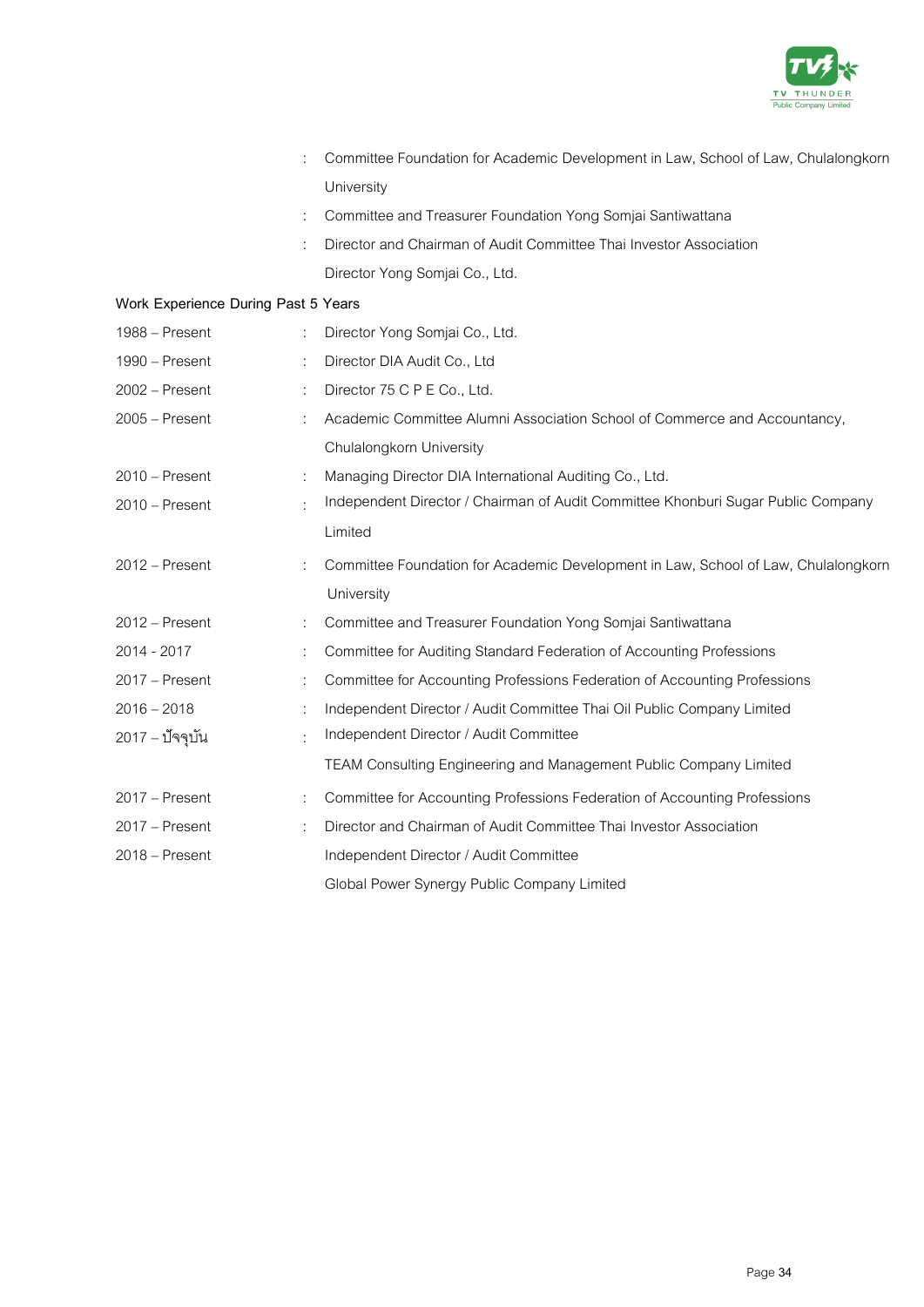

| Profile of Auditor |                                                                            |
|--------------------|----------------------------------------------------------------------------|
| Name-Surname       | Miss Somjintana Pholhirunrat                                               |
| Citizen I.D.       | 3100800294738                                                              |
| Address            | 316/32 Soi Sukhumvit 22, Sukhumvit Road, Khlong Toei,                      |
|                    | Khlong Toei, Bangkok 10110                                                 |
|                    | Tel. 02-2595300                                                            |
|                    | Fax 02-2601553, 02-2598959 และ 02-2598956                                  |
|                    | Email Address: Somjintana@diaaudit.com                                     |
| Education          |                                                                            |
| Bachelor's Degree  | :- Bachelor of Accountancy Ramkhamhaeng University                         |
|                    | Bachelor of Business Administration Sukhothai Thammathirat Open University |
| Master's Degree    | :- Master of Accountancy Chulalongkorn University                          |
| <b>Others</b>      | :- Certified Public Accountant (Thailand) No. 5599                         |
|                    | Approved by the Office of SEC                                              |

### **Work Experience**

| Year           | Company                              | Title                            |
|----------------|--------------------------------------|----------------------------------|
| 2011 - Present | DIA International Auditing Co., Ltd. | Partner                          |
| 1996 - 2011    | DIA Audit Co., Ltd.                  | Manager of Audit Department      |
| 1989 - 1996    | Plan Publishing Co., Ltd.            | Manager of Accounting Department |

### **Auditor for listed companies and other companies**

Saha Pathanapibul Public Company Limited UAC Global Public Company Limited Saha Pathana Inter Holding Public Company Limited Eastern Commercial Leasing Public Company Limited United Paper Public Company Limited **Liquidator (working with liquidator team appointed by Ministry of Finance** Nava Factoring Co., Ltd. L.P.N. Credit Foncier Co.,Ltd.

Ocean Finance Co., Ltd.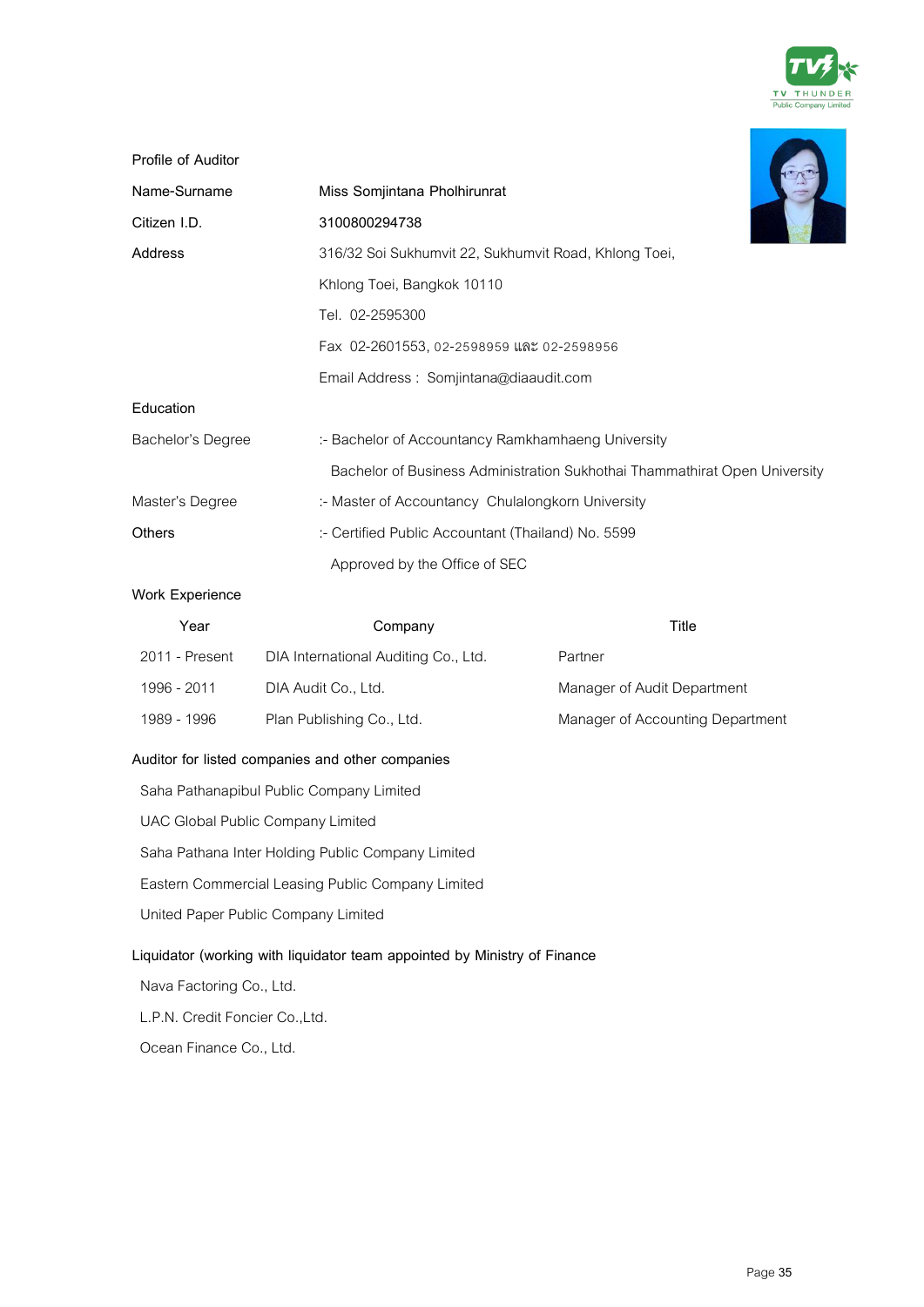

### **Profile of Auditor**

### **1. Name-Surname Mr. Joompoth Pritanankorn**

### **2. Academic Title**

Advisor in Accounting and Auditing DIA International Auditing Co., Ltd.

Certified Public Accountant (Thailand) No. 7645

The auditor approved by the Office of Securities and Exchange Commission (SEC)

**3. Administrative Title** Partner Auditing Department, DIA International Auditing. Co., Ltd.

#### **4. Education**

| <b>Education Level</b> | Degree      | Major      | Institute                   | Graduation |
|------------------------|-------------|------------|-----------------------------|------------|
| Master's Degree        | Master of   | Accounting | <b>Thammasat University</b> | 2004       |
|                        | Accountancy |            |                             |            |
| Bachelor's Degree      | Bachelor of | Accounting | <b>Thammasat University</b> | 2001       |
|                        | Accountancy |            |                             |            |
| Doctoral Degree        |             |            |                             |            |
| Others                 |             |            |                             |            |

#### **5. Address**

work 316/32 Soi Sukhumvit 22, Sukhumvit Road, Khlong Toei,

Khlong Toei, Bangkok 10110 Tel.085-5544776 , 02-332-5126 ext.116

Home 406/135 On Nut Rd, Suan Luang, Suan Luang, Bangkok 10250

#### **6. Academic Works**

### **Works with Federations of Accounting Professions**

- Co-reviewing the interpretation of the financial reporting standard for small and medium
- business (TFRS for SMEs)
	- Co-interpreting the account standard no. 15 Operating Lease Agreement and Incentives
	- Co-interpreting the account standard no. 27 Evaluation the contents of lease agreement made
- in accordance with the law
	- Co-interpreting the accounting standard no. 32 Intangible Assets Costing of Website

#### **Works with Educational institutions**

- Co-writing the textbook and lecturing for the subject "Advance Audit and Internal Audit" Code 32444, Sukhothai Thammathirat Open University

### **7. Work Experience**

### **Academic**

- Lecturer for Accounting and Audit for D.I.A. International Auditing Co., Ltd.
- Lecturer for Accounting and Audit for Federation of Accounting Professions in the following

topics.

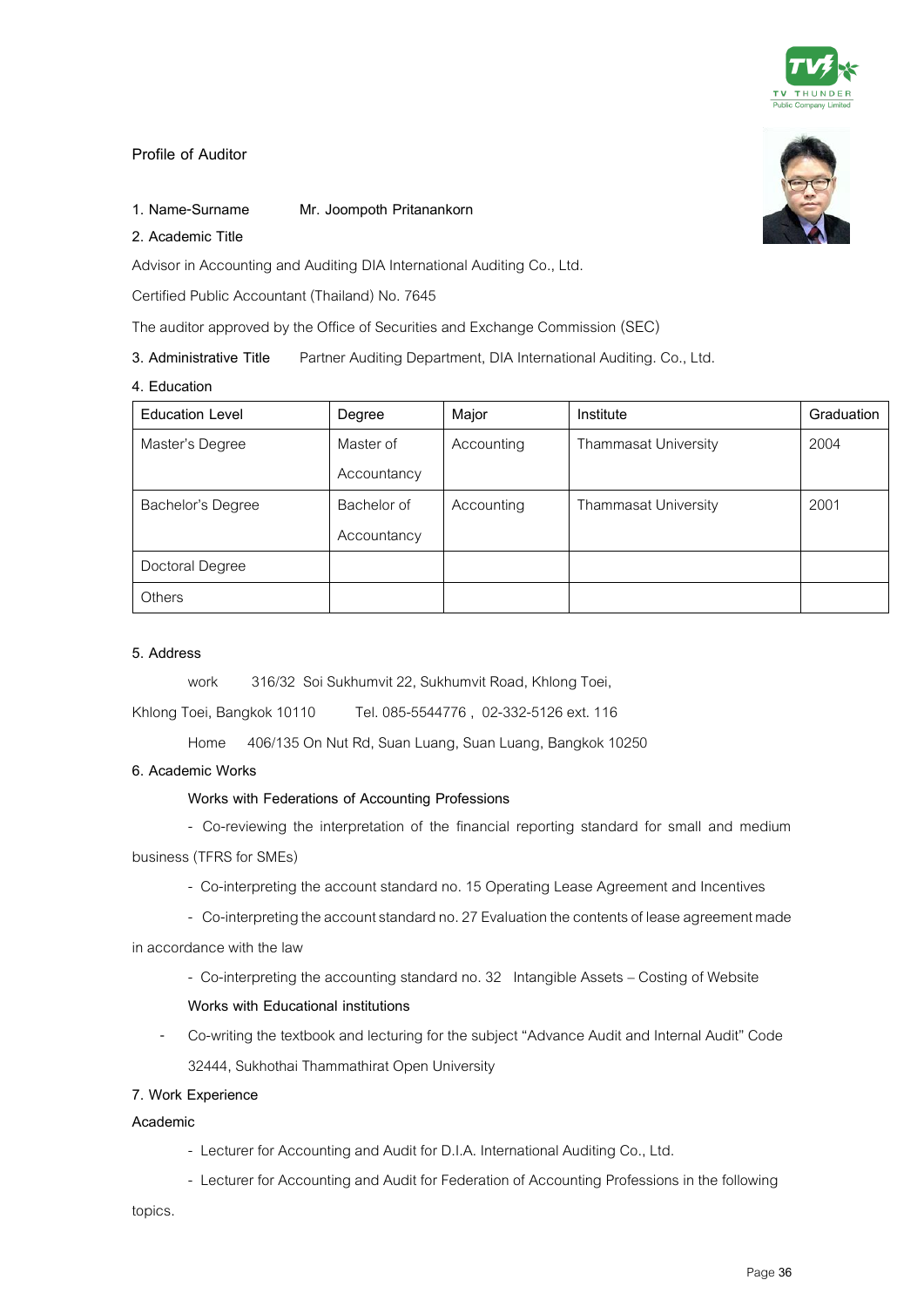

- Preparing the Statement of Cash Flow
- Thai Financial Reporting Standard for Small and Medium Enterprises (TFRS for

SMEs)

- Thai Standard on Quality Control No. 1(TSQC1)

etc.

- Lecturer for Accounting for private companies in the following topics
	- Financial statement analysis for business under TFRS for NPAEs
	- Accounting Standard No. 12 Income Tax
	- Preparing Consolidated Financial Statement
- Lecturer for Auditing to interest persons in the following topics.
	- **-** Accounting Standard revised in the year 2012 (all)
	- How to write the Auditor's Report

### **Professional Experience**

| 2000           | Internship                                                           | Price Waterhouse Cooper                                                            |  |
|----------------|----------------------------------------------------------------------|------------------------------------------------------------------------------------|--|
| $2001 - 2005$  | Senior Assistant Auditor                                             | Ernst & Young                                                                      |  |
| $2005 - 2010$  | Audit Manager                                                        | Deloitte Touche Tohmatsu Jaiyos                                                    |  |
| $2010 - 2011$  | <b>Budgeting Manager</b>                                             | Thai Namthip Co., Ltd.                                                             |  |
| 2011 - Present | Partner Auditing                                                     | DIA International Audit Co., Ltd.                                                  |  |
| $2011 - 2015$  |                                                                      | Subcommittee on Technical Accounting Standards Federation of Accounting Profession |  |
| $2015 - 2016$  | Working Committee on Thai Financial Reporting Standard for Small and |                                                                                    |  |
|                | Medium Enterprises                                                   |                                                                                    |  |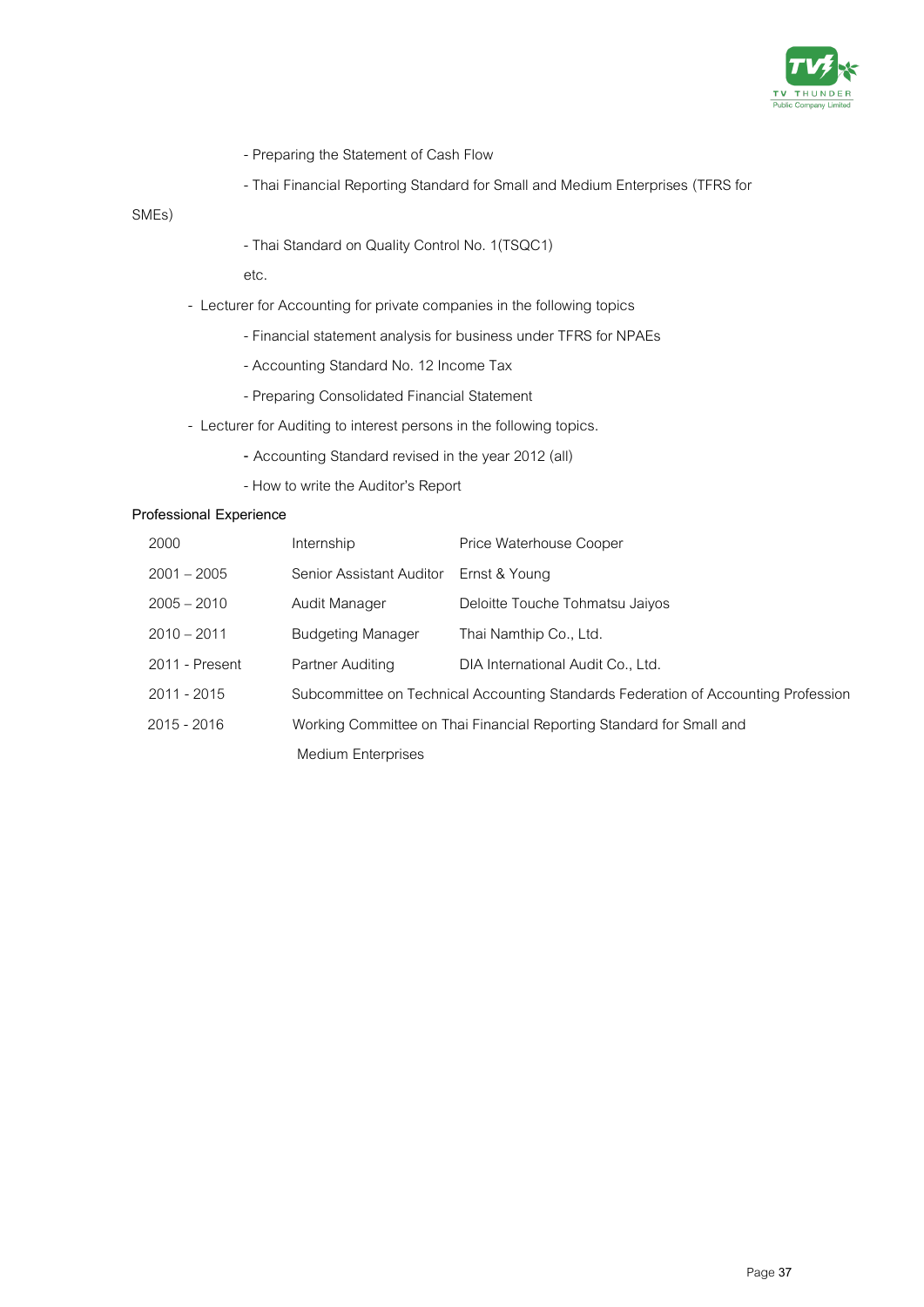

| Profile of Auditor         |                                                                          |
|----------------------------|--------------------------------------------------------------------------|
| Name-Surname               | Ms. Suphaphorn Mangjit                                                   |
| Birthdate                  | June 26, 1971                                                            |
| Citizen I.D.               | 3-3021-00103-47-6                                                        |
| <b>Address</b>             | 316/32 Soi Sukhumvit 22, Sukhumvit Road, Khlong Toei,                    |
| Khlong Toei, Bangkok 10110 |                                                                          |
| Education                  | Bachelor of Business Administration (Finance and Banking)                |
|                            | Ramkhamhaeng University                                                  |
|                            | Bachelor of Business Administration (Accounting)                         |
|                            | Ramkhamhaeng University                                                  |
| Others                     | Certified Public Accountant (Thailand) (CPA) No. 8125                    |
|                            | The auditor approved by the Office of Securities and Exchange Commission |
| Work Experience            |                                                                          |
| 2010 - Present             | Partner, DIA International Audit Co., Ltd.                               |
| $1995 - 2010$              | Manager of Auditing Department, DIA International Audit Co., Ltd.        |
| Other Work Experience.     |                                                                          |
| Auditor                    | 1. Southern Concrete Pile Public Company Limited                         |
|                            | 2. Samchai Steel Industries Public Company Limited                       |
|                            | 3. Mandarin Hotel Public Company Limited                                 |
|                            | 4. LDC Dental Public Company Limited                                     |
|                            | 5. Project Planning Services Public Company Limited                      |
|                            | 6. Siameast Solution Public Company Limited                              |
|                            | 7. Grandprix International Public Company Limited                        |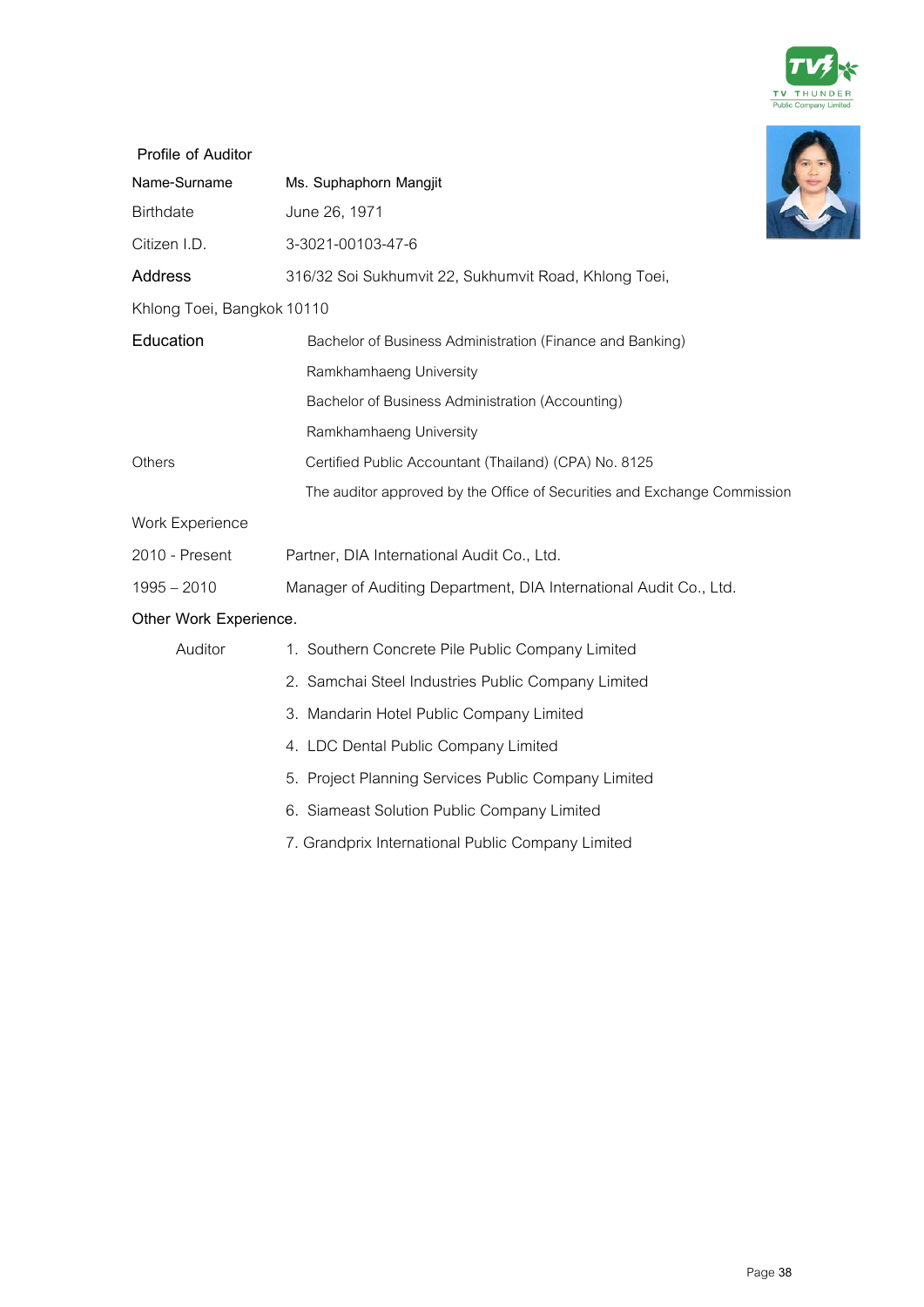

### **Information of the independent director whom the Company has proposed as the proxy**

### **1. Mr. Sudhitham Chirathivat**

### **Age 71 years old**

### **Nationality Thai**

- **Title** Independent Director
	- **Director**
	- Audit Committee
	- Chairman of Risk Management Committee
	- Nomination and Remuneration Committee



### **Date appointed as Director**

December 3, 2014 (The length of period in the office until April 2019 is 6 years)

### **Address**

999/9 Rama 1 Road, Pathumwan, Pathumwan, Bangkok 10330

#### **Education**

- Master of Business Administration (Operations Research), Lona University, U.S.A
- Bachelor of Electrical Engineering, University of Mayryland (College Park, Maryland), U.S.A.

### **Training for Directorship**

Director Certification Program (DCP) Batch 37/2003

from Institute of Director (IOD)

### **Titles in Other Listed Companies (4 Companies)**

- Present Director Robinson Department Store Public Company Limited
- Present Director Central Pattana Public Company Limited
- Present Director Central Plaza Hotel Public Company Limited
- Present Chairman of the Board of Director / Independent Director Jasmine International Public Company Limited

### **Titles in Other Non-Listed Companies (3 Companies**)

- Present Director Central Group Co., Ltd.
- Present Chairman of Executive Committee The Vintage Club Co., Ltd.
- Present Chairman Earthcare Co., Ltd.

### **Work Experience During Past 5 years and/or Important Titles**

- 2009-2013 Chairman of Executive Board Central Group Co., Ltd.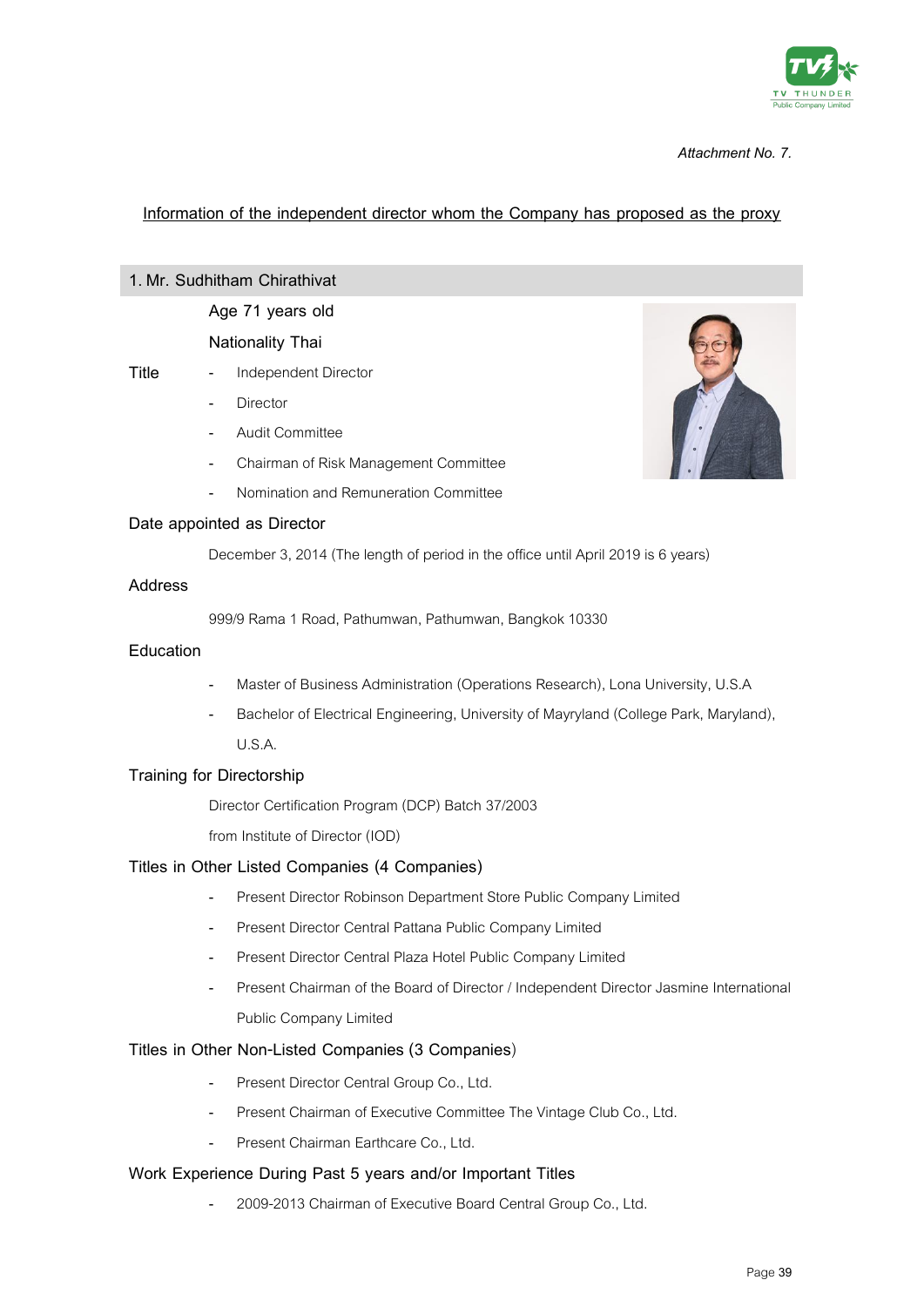

### **Shareholding in the Company**

None

### **Interest in the Company, Parent Company, and Subsidiaries**

Having interest in the agenda no. 6: To consider and approval of remuneration for directors for the year 2019

### **Titles in Other Companies with Potential Conflict of Interest**

None

### **The attendance of meeting in previous year**

- Attendance of the Board of Directors Meeting 7/7 (100%)
- Attendance of Audit Committee Meeting 5/5 (100%)
- Attendance of Audit Nomination and Remuneration Committee Meeting1/1 (100%)
- Attendance of Risk Management Committee Meeting 2/2 (100%))

### **Any interest in the agenda in this meeting**

None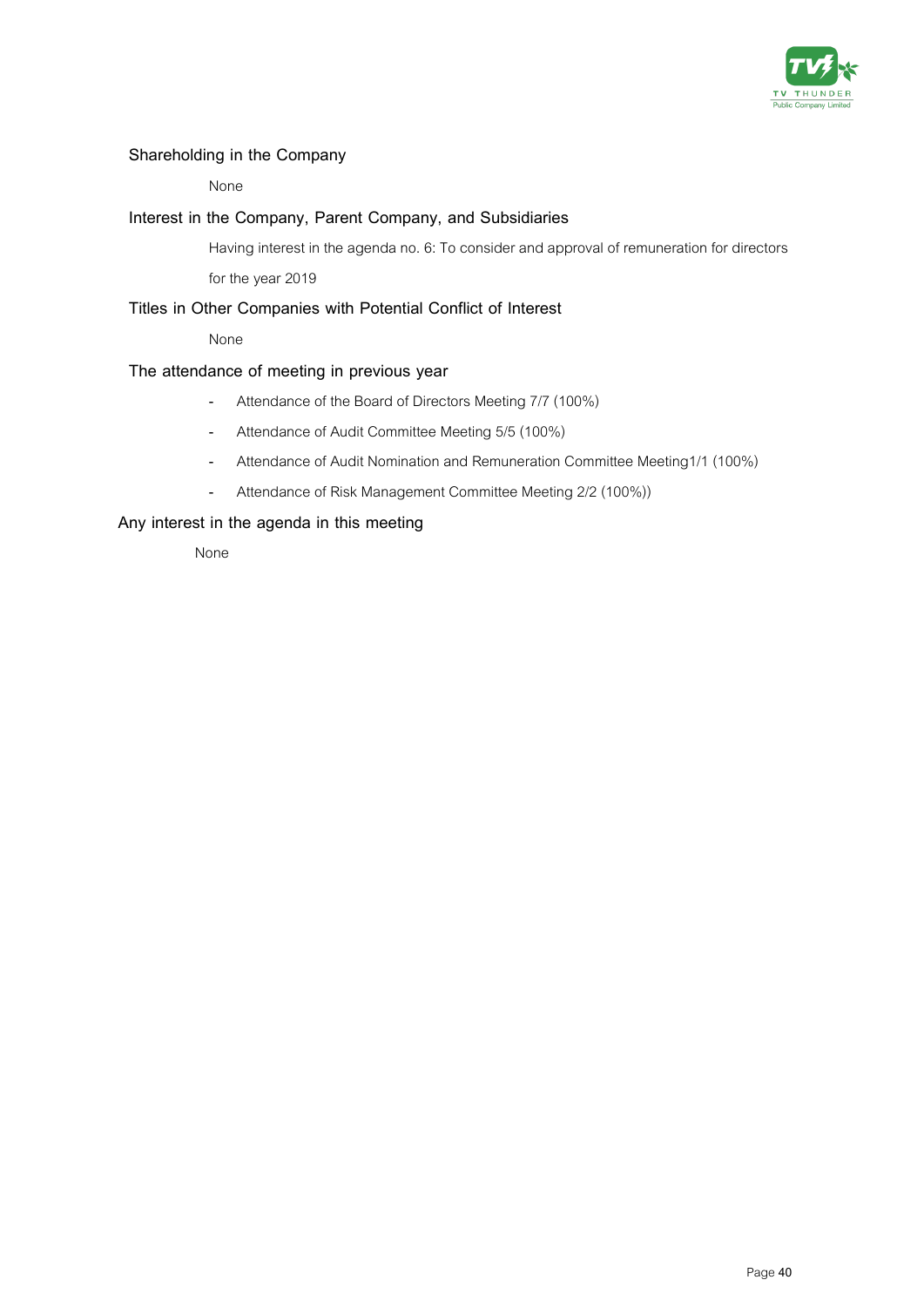

### **2. Assoc.Prof.Dr. Gallayanee Parkatt**

### **Age 61 years old**

### **Nationality Thai**

- **Title** Independent Director
	- **Director**
	- Audit Committee
	- Chairman of Risk Management Committee

### **Date appointed as Director**

December 3, 2014 (The length of period in the office until April 2019 is 6 years)

#### **Address**

318 Phahonyothin 28, Phahonyothin Road, Chatuchak, Bangkok 10900

### **Education**

- Ph.D (Finance) RMIT University, Melbourne, Australia
- Master of Business Administration (Finance) National Institute of Development Administration (NIDA)
- Bachelor of Accounting University of the Thai Chamber of Commerce

### **Training for Directorship**

Certification of Director Accreditation Program (DAP) Batch 99/2012 from Institute of Director

(IOD)

### **Specialization**

Accounting

### **Titles in Other Listed Companies**

None

### **Titles in Other Non-Listed Companies**

None

### **Work Experience During Past 5 years and/or Important Titles**

- 2010 Present Chairman of the Committee for Doctor of Philosophy in Business Administration, Sukhothai Thammathirat Open University
- 2013 –2015 Vice Rector of Finance Sukhothai Thammathirat Open University

### **Shareholding**

None

### **Interest in the Company, Parent Company, and Subsidiaries**

None

### **Titles in Other Companies with Potential Conflict of Interest**

None

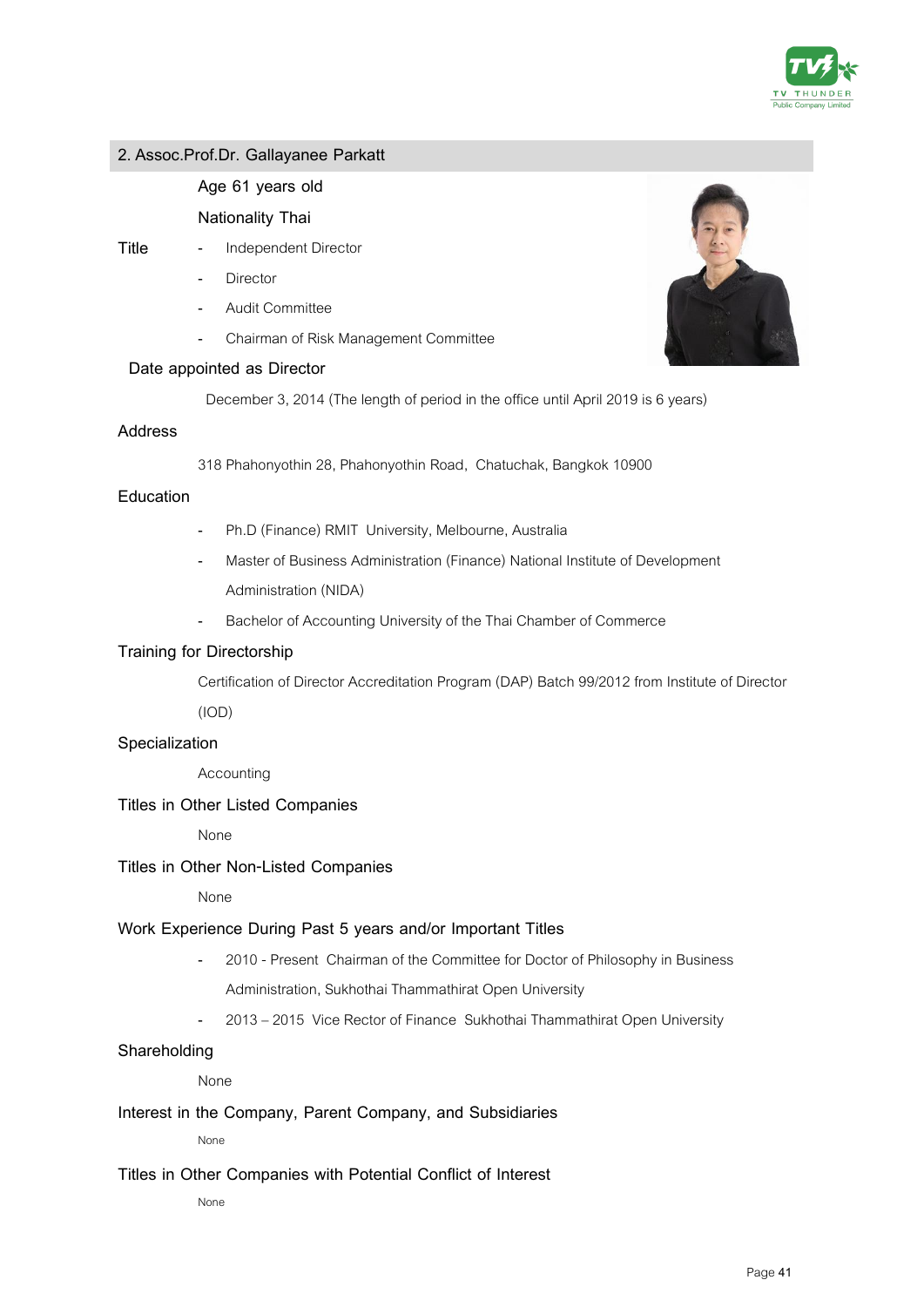

### **The attendance of meeting in previous year**

- Attendance of the Board of Directors Meeting 7/7 (100%)
- Attendance of Audit Committee Meeting 5/5 (100%)
- Attendance of Nomination and Remuneration Committee Meeting 1/1 (100%)
- Attendance of Risk Management Committee Meeting 2/2(100%)

### **Any interest in the agenda in this meeting**

None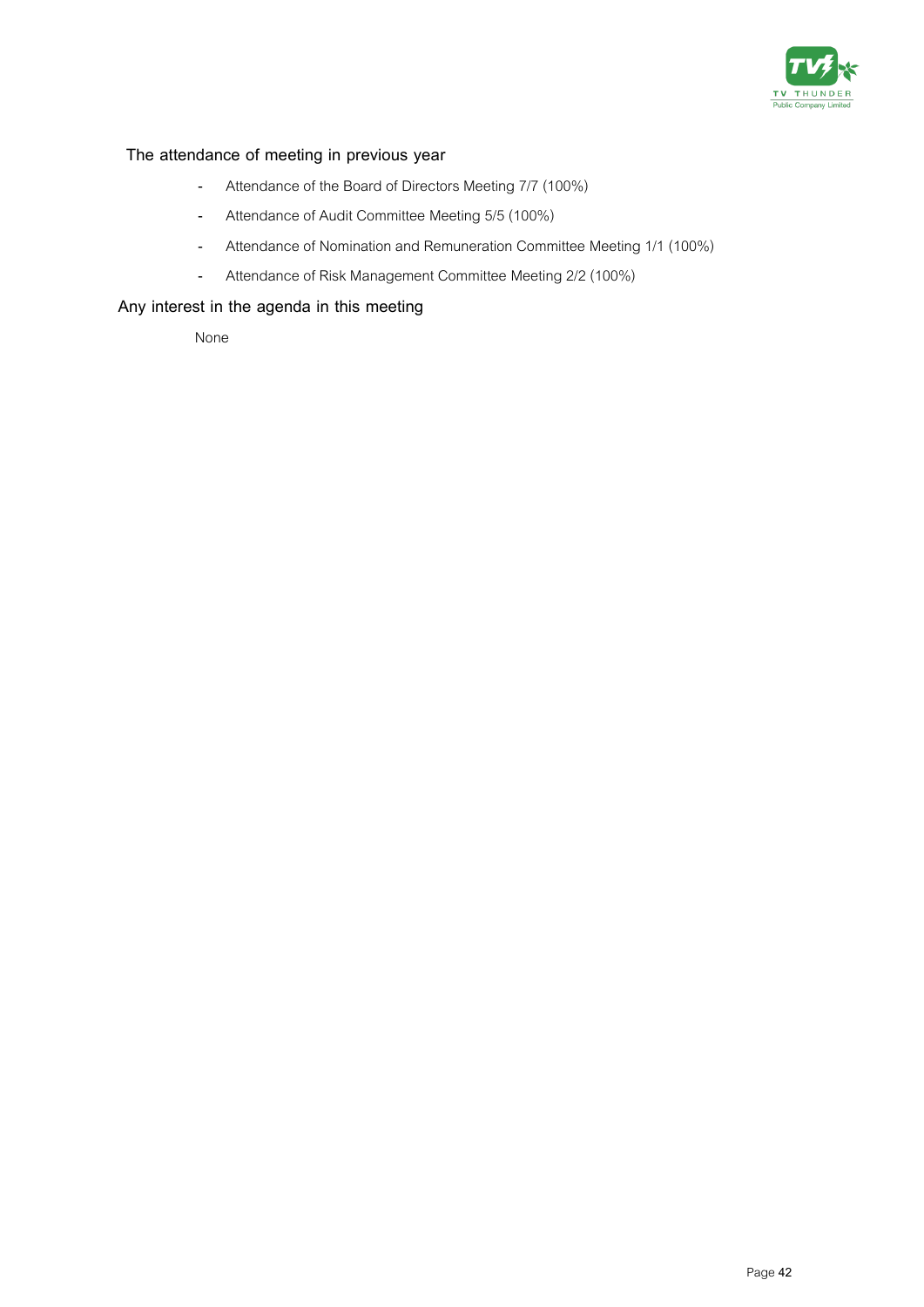

# **Company Regulation about the Shareholders' Meeting TV Thunder Public Company Limited**

#### **Section 5**

#### **Board of Directors**

No.18 The Board of Directors of the Company shall consist of no less than five (5) members. At least one-half of the directors shall reside within the Kingdom of Thailand. All directors shall have qualification according to the laws and regulations.

The directors of the Company may be not may not be shareholders of the Company.

- No. 19 Directors of the Company shall be elected by the shareholders' meeting under the following terms and conditions:
	- (1) Each shareholder shall have one vote per share.
	- (2) Each shareholder may cast all his/her vote(s) according to (1) to elect one or several candidates as directors but could not allot the votes to any person at any number.
	- (3) The candidates receiving the highest number of votes in the respective order of the votes shall be elected as directors at such time. In the event that a number of candidates receiving an equal number of votes for the last directorship exceed the number of directors the Company required or to be elected at such time, the Chairman of the meeting shall have a second or casting vote.
- No. 20 At every Annual General Meeting of Shareholders, one-third of the directors shall retire from the office. If the number of directors is not a multiple of three, then the number of directors nearest to one-third (1/3) must retire from the office.

The retired directors shall be eligible for re-election.

The directors retiring in the first and the second years following the enlisting of the Company shall be drawn by lots. In the subsequent years, the directors who have been the longest in office shall retire.

No. 25 The directors of the Company shall earn the remuneration as approved by the shareholders' meeting. The remunerations may be in form of fixed remuneration or variable remuneration based on the specified criteria. The determined remuneration can be effective for each time or until the shareholders' meeting has the resolution to change it. Moreover, the directors have the rights to get allowance and welfare according to the order of the Company.

The first paragraph will not affect the rights of directors who are appointed from staffs or employees of the Company in earning compensation and benefits as the staffs or employees of the Company.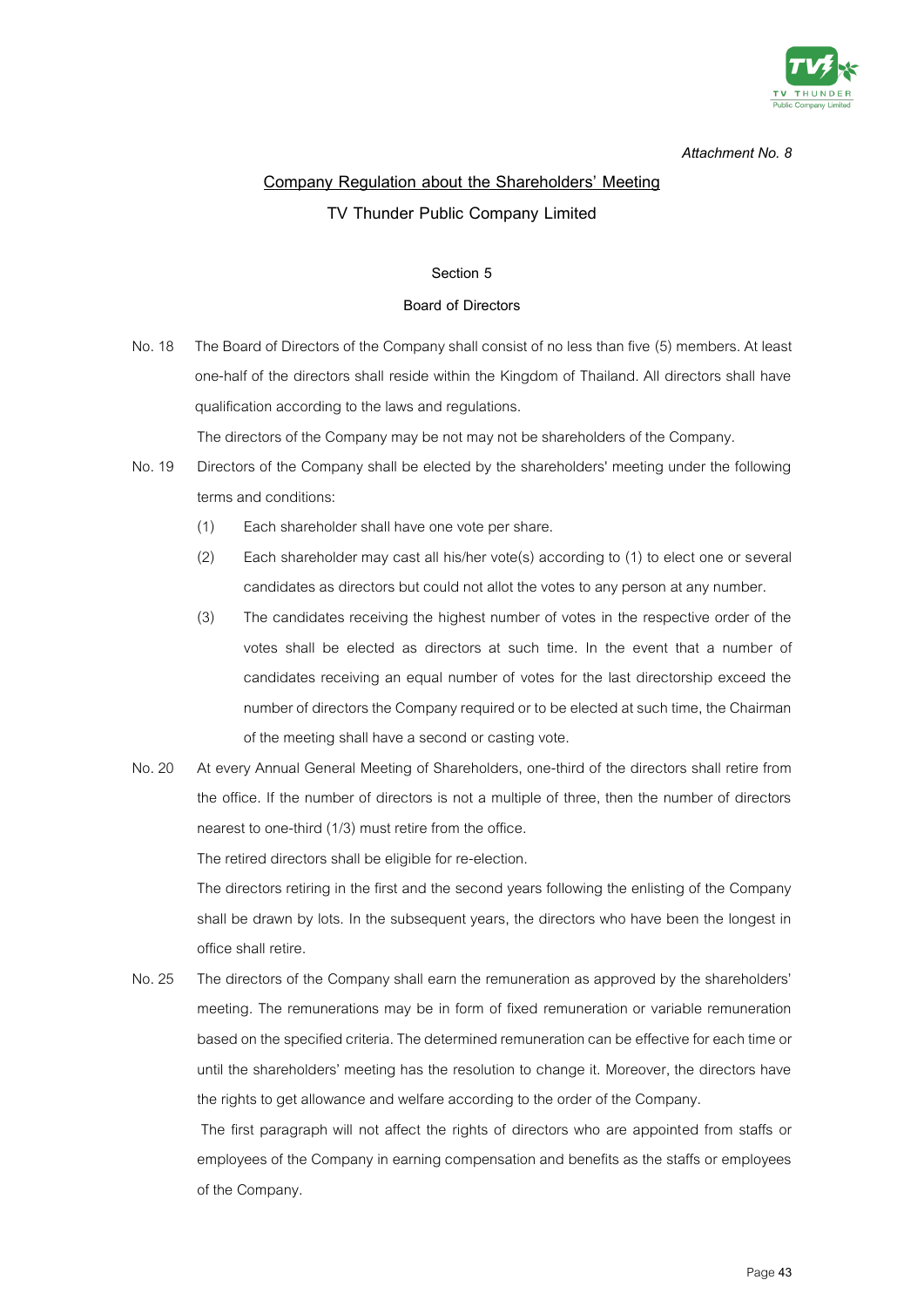

#### **Section 6**

#### **Shareholders' Meeting**

No. 36 The Board of Directors must arrange the annual general meeting of shareholders within four (4) months from the end of the fiscal year.

Shareholders meeting other than the first paragraph so-called extraordinary meeting. The Board of Directors shall convene the extraordinary shareholders' meeting at any time deemed appropriate.

One or more shareholders holding shares of not less than ten (10) percent of the total number of outstanding shares may enter into a written request to the Board of Directors to call an extraordinary meeting at any time. The subject matter and reasons for requesting the meeting are clearly stated in the letter. The Board of Directors must arrange a meeting of shareholders within forty-five (45) days from the date of receipt of the letter from the shareholders.

In case the Board does not arrange a meeting within forty-five (45) days from the date of receipt of the letter from the shareholders, shareholders can gather with other shareholders to have number of shares required can call for meeting within forty-five (45) days from the expiration of the period specified in the preceding paragraph.

Such meeting shall be deemed to be a shareholders' meeting convened by the Board of Directors. The Company shall be responsible for the necessary expenses incurred from arranging meetings and providing reasonable accommodations. If the number of shareholders attending the meeting does not meet the required quorum, all shareholders who request for the meeting at that time shall be jointly liable for the expenses incurred from the arranging of such meeting.

No. 37 The Board of Directors shall summon a Shareholders' Meeting by sending a notice to the shareholders at least seven (7) days before the date of the meeting. The notice shall specify the venue, date, time and agenda of the meeting and the subject matter to be submitted to the meeting together with appropriate details – specify clearly agenda that to acknowledge, or to approve, or to consider and also include the opinion of the Board of Directors. Such notice shall be published in a newspaper not less than three (3) consecutive days for at least three (3) days in advance of the date of the meeting date.

The venue for the meeting may be in the province where the Company's head office is located, or any place decided by the Board of Directors.

38. The quorum of a Shareholders' Meeting shall be either not less than twenty-five (25) shareholders or proxies (if any) presented, or not less than half of the total number of shareholders, and the total number of shares altogether should not less than one-third (1/3) of the total number of outstanding shares.

When one (1) hour has elapsed from the appropriated time fixed for any Shareholders' Meeting and the number of shareholders presenting at the meeting does not constitute a quorum as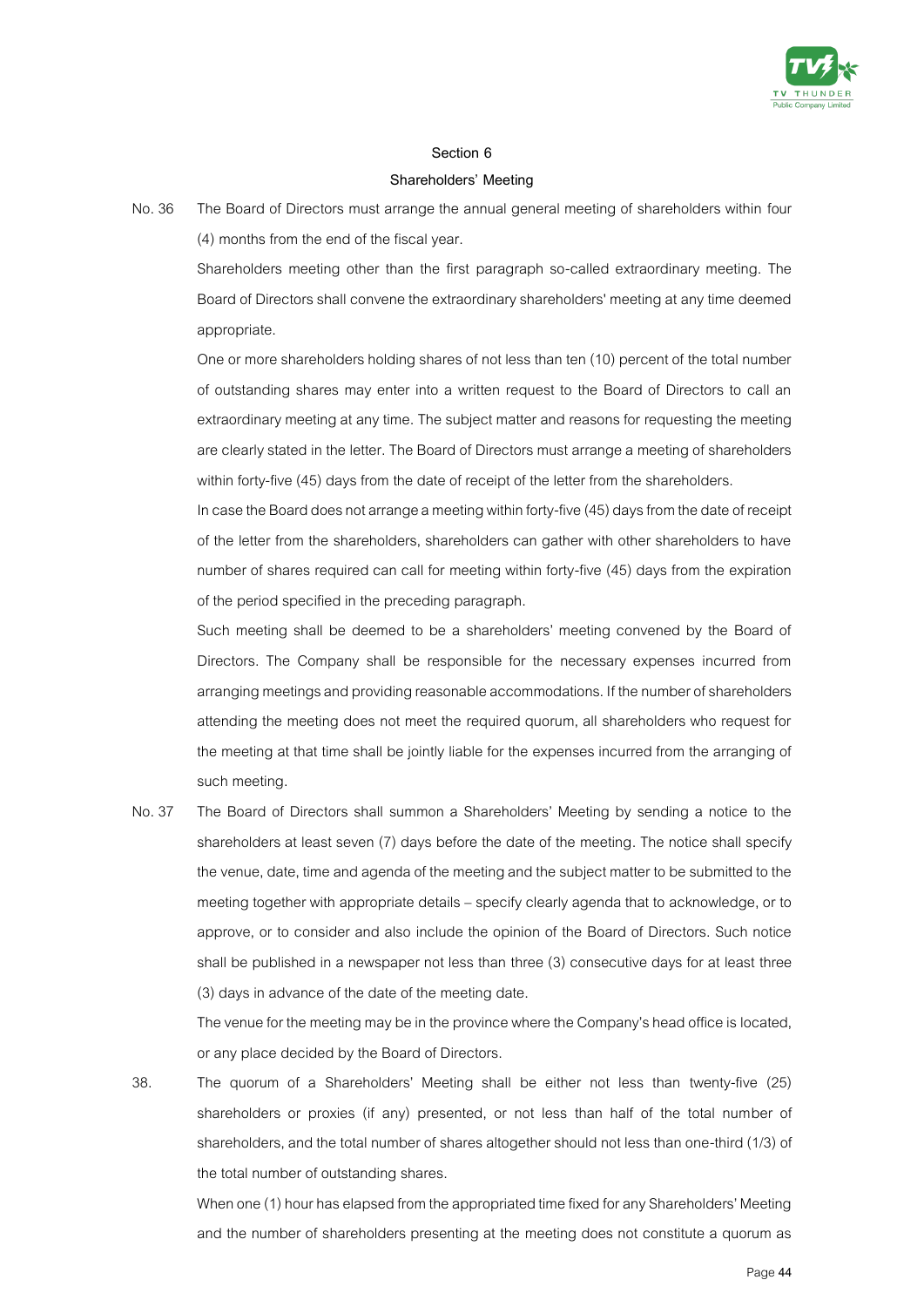

specified in the first paragraph, if such meeting is a Shareholders' Meeting convened because of a request from shareholders, it shall be extinguished. If it is not convened because of a request from shareholders, it shall be re-convened by sending notice to shareholders at least seven (7) days prior to the meeting. At this later meeting, a quorum as prescribed is not compulsory.

- 39. The Chairman of the Board of Directors is the Chairman in the Shareholders' Meeting. If the Chairman of the Board of Directors cannot attend the meeting, the Vice Chairman of the Board of Directors will be the Chairman of the meeting. If there is no Vice Chairman or Vice Chairman is not in the meeting or cannot act such duty, the meeting shall select any shareholder as the Chairman of the meeting.
- 40. The resolution of a Shareholders' Meeting should be form one share equaling one vote. The shareholders who have interest in any issue shall not vote for such issues. The election of directors and resolution of shareholders' meeting require the following votes:
	- (1) In an ordinary case, it shall be adopted by a simple majority vote of the shareholders who attend the meeting and cast the vote. In case of equality of votes, the Chairman of the meeting shall have an additional casting vote.
	- (2) In the following cases, it shall be adopted by the votes of not less than three-fourths of the total votes of the shareholders who attend the meeting and have the right to vote:
		- (a) Sale or transfer of the whole or a material part of the Company's business to others;
		- (b) Purchase or acceptance of transfer of other entity or private company to the Company.
		- (c) Execution, amendment or termination of contracts concerning the Company's all or partial leasing businesses, as well as assignment of other persons to operate the Company's business, or have a joint-venture with other persons with the objective of profit and loss sharing,
		- (d) Modification of Memorandum of Association or Company Regulation
		- (e) Capital increase or decrease of the Company
		- (f) Liquidation of the Company
		- (g) Issuance of bond of the Company
		- (h) Merger with other companies.
- 41. The agendas which an Annual General Meeting of Shareholders shall require are as follows:
	- (1) To consider the declaration of the past operational results.
	- (2) To consider and approve the Company's Balance Sheet and Profit and Loss Statement.
	- (3) To approve the appropriation of the profit and dividend payment.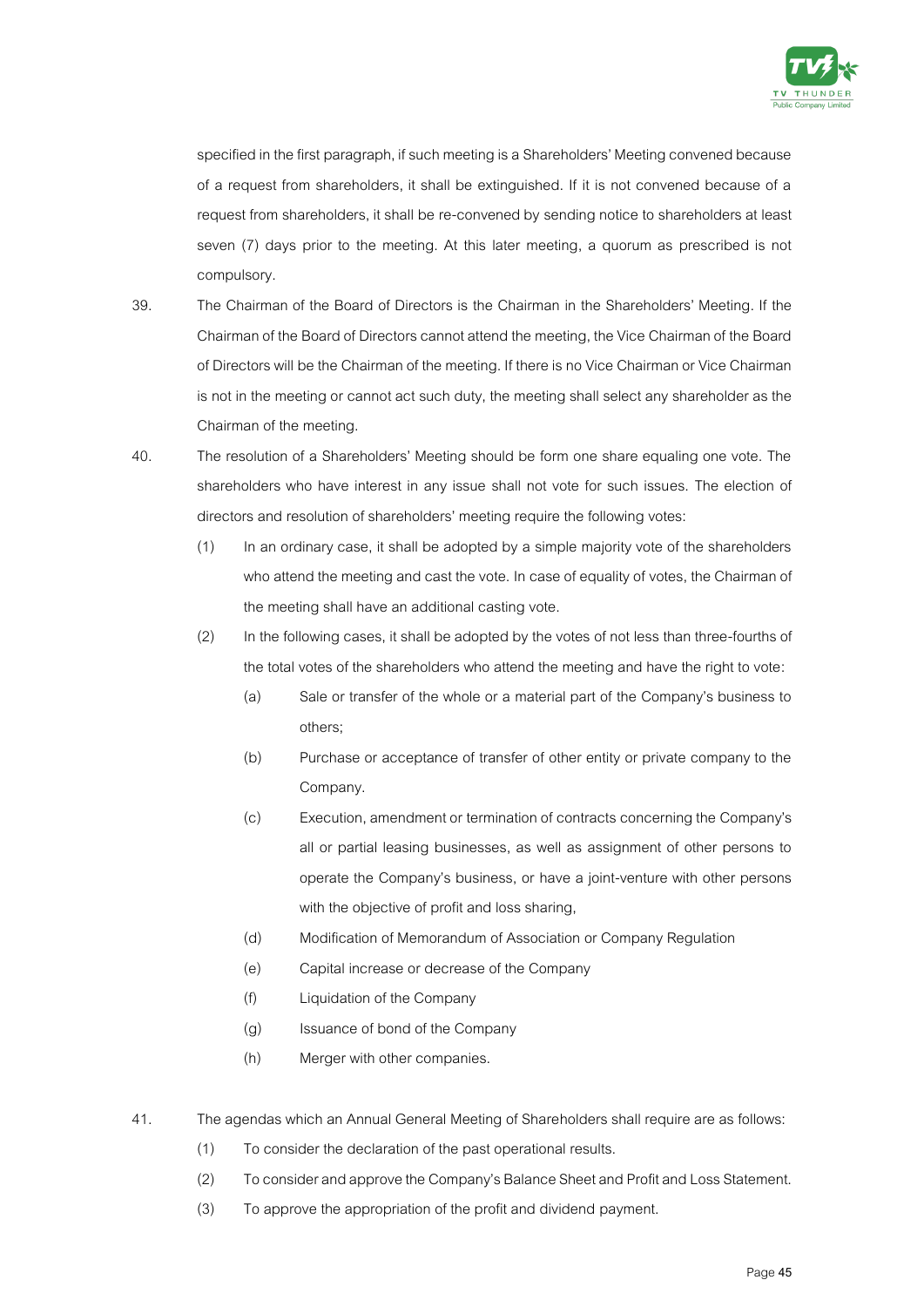

- (4) To approve the appointment of a new director in replacement to a director who are due to retire by rotation.
- (5) To approve the appointment of the Company's auditor.
- (6) To consider other issues.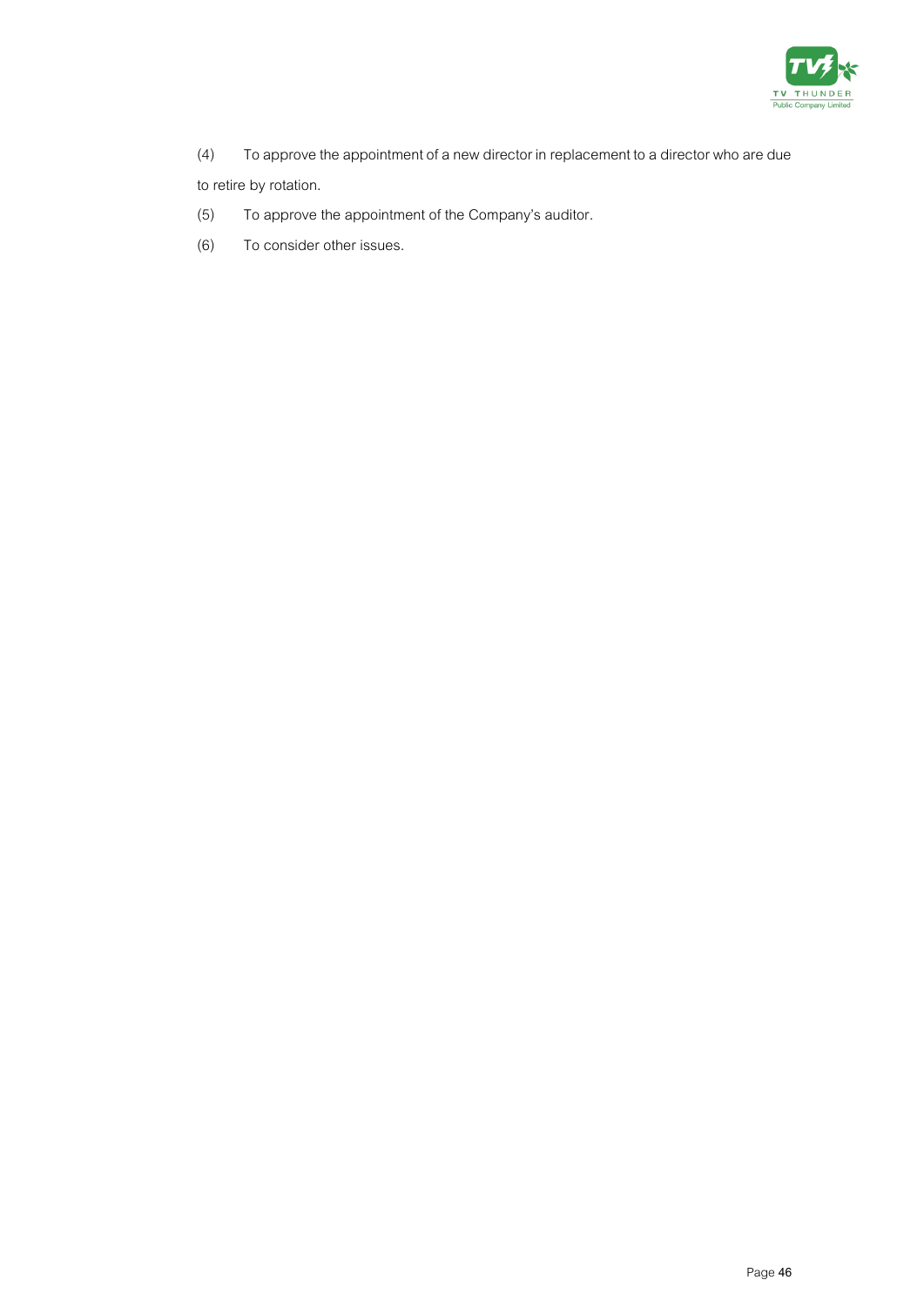

#### **Documentary evidences required to attend the Meeting**

- 1. The shareholder who is ordinary person.
	- 1.1 If the shareholder will attend the meeting, the required document is any evidence with attached photo issued by government agencies and is unexpired e.g. citizen I.D. card, driving license, or passport.
	- 1.2 If the shareholder appoints the proxy holder to attend the meeting, the required documents are as follows.
		- (a) The proxy form enclosed with the meeting invitation that is completed filled and signed by proxy grantor and proxy holder.
		- (b) The photocopy of the evidence issued by government agencies of shareholders according to the details in no. 1.1 and certified as true copy by the proxy grantor.
		- (c) The evidence issued by government agencies of proxy holder according to the details in no. 1.1.
- 2. The shareholder who is juristic person.
	- 2.1 If the representative of shareholder attends the meeting
		- (a) The evidence issued by government agencies of the representative according to the details in no. 1.1.
		- (b) The photocopy of the juristic person certificate of the shareholder certified as true copy by the representative of the juristic person with the sentence showing that the representative who attends the meeting has authority to act for the shareholder who is the juristic person.
	- 2.2 If the shareholder appoints the proxy holder to attend the meeting
		- (a) The proxy form enclosed with the meeting invitation that is completed filled and signed by proxy grantor and proxy holder
		- (b) The photocopy of the juristic person certificate of the shareholder certified as true copy by the representative of the juristic person with the sentence showing that the representative who signed the proxy form has authority to act for the shareholder who is the juristic person.
		- (c) The evidence issued by government agencies of proxy holder according to the details in no. 1.1.
- 3. The shareholder who is non-Thai person or a juristic person established based on the law of other countries. The contents in no. 1 and no. 2 can be applied to the shareholder who is non-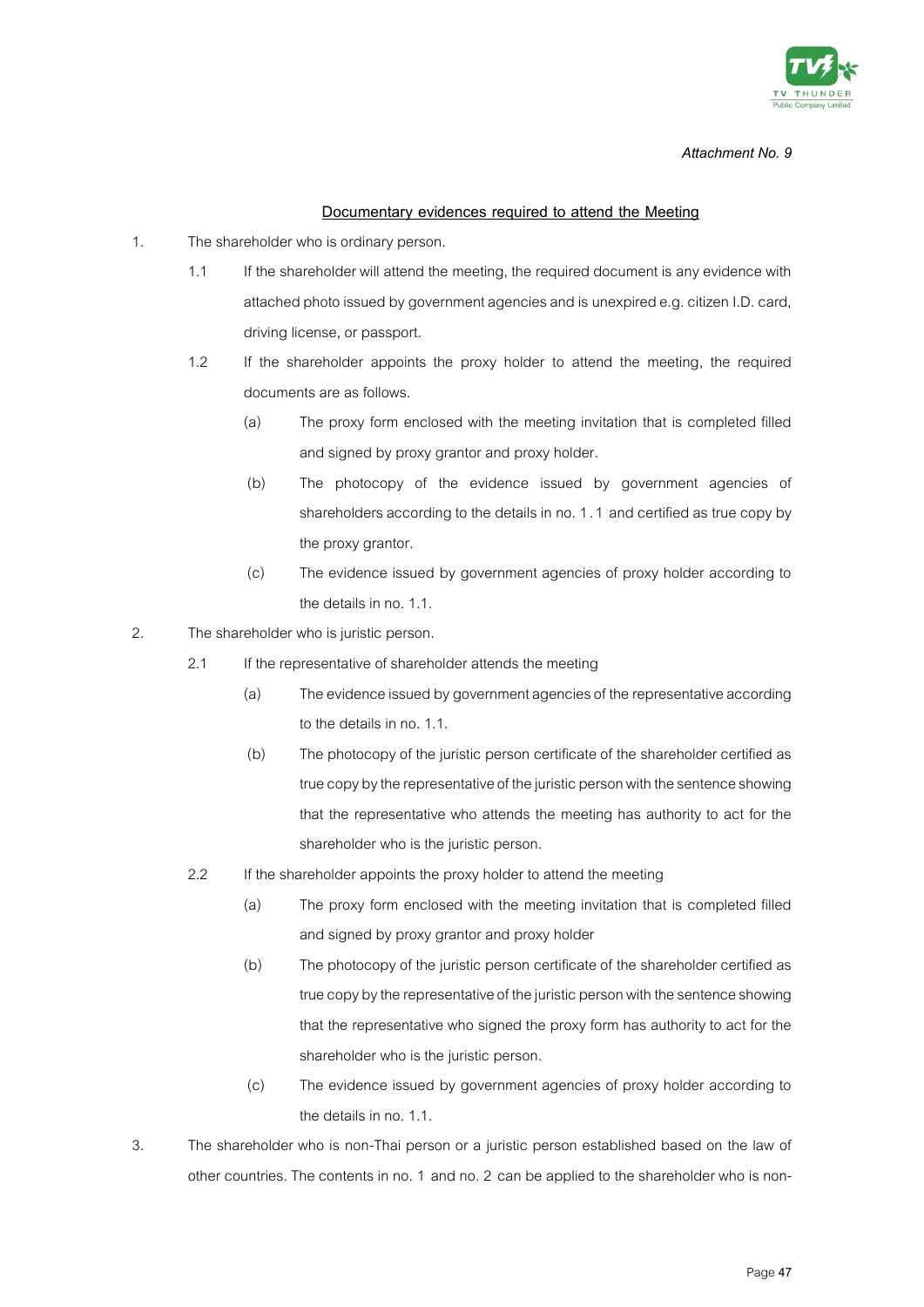

Thai person or a juristic person established based on the law of other countries with the following conditions.

- (a) The juristic person certificate can be the document issued by government agencies of the country that the juristic person is located or by the officer of the juristic person. The details include the name of juristic person, the authorized persons and terms and conditions of authority, and the head office location.
- (b) The documents in other languages beside Thai or English must be attached with the translation in Thai or English and the representative of the juristic person has certified the correctness of translation.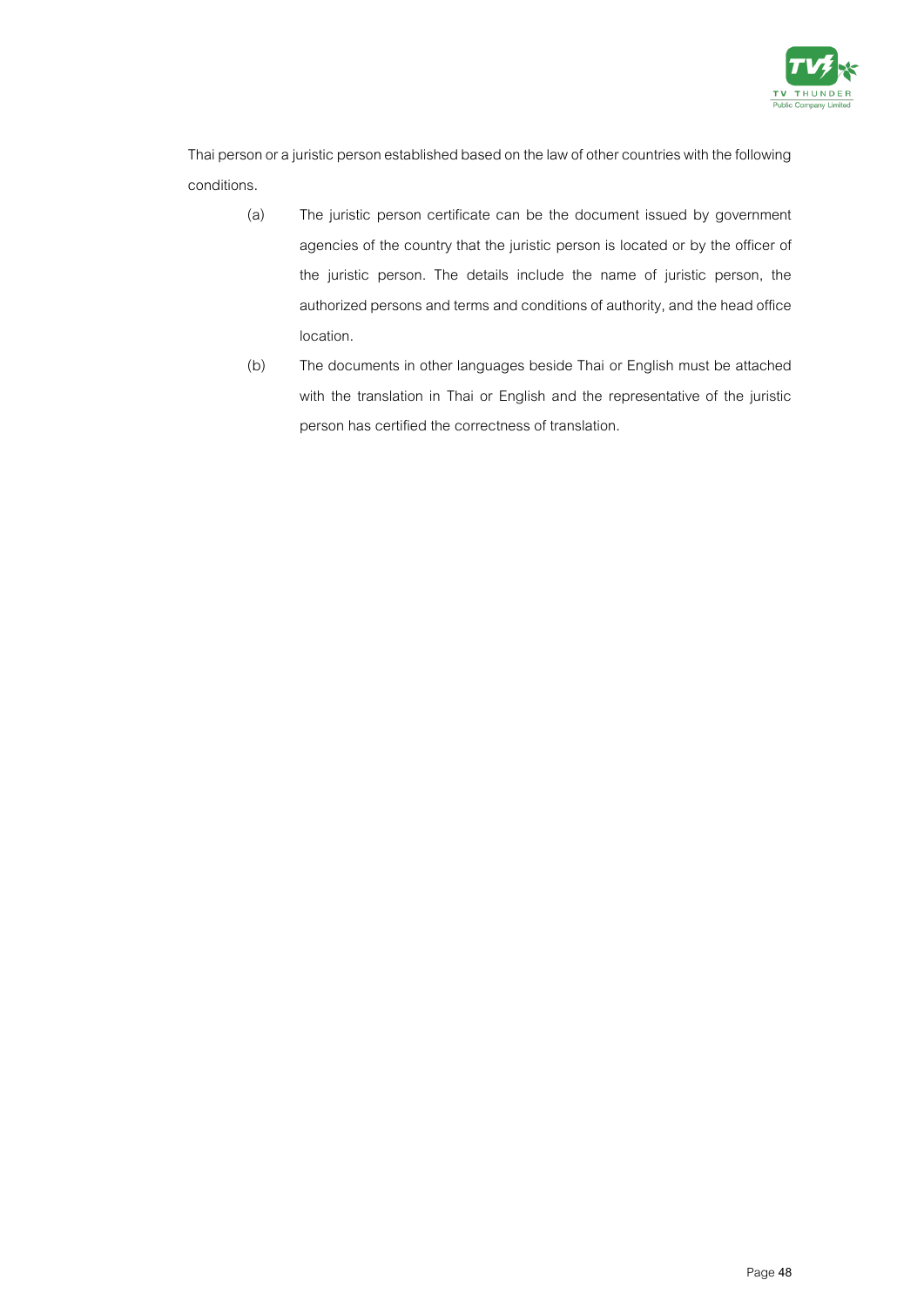

| Proxy Form A (Simple Form)                                   |                                                                                                              |                                                                                   |  |  |
|--------------------------------------------------------------|--------------------------------------------------------------------------------------------------------------|-----------------------------------------------------------------------------------|--|--|
|                                                              | At the back of the notification of the Department of Business Development                                    |                                                                                   |  |  |
|                                                              | about Proxy Form (No. 5), B.E. 2007                                                                          |                                                                                   |  |  |
|                                                              |                                                                                                              |                                                                                   |  |  |
|                                                              |                                                                                                              |                                                                                   |  |  |
|                                                              |                                                                                                              |                                                                                   |  |  |
|                                                              |                                                                                                              |                                                                                   |  |  |
|                                                              |                                                                                                              |                                                                                   |  |  |
|                                                              |                                                                                                              | Residing at No. 1990. Road Road Road Rose Sub-district Processor Communities      |  |  |
|                                                              |                                                                                                              |                                                                                   |  |  |
| $\epsilon$                                                   | who is a shareholder of TV Thunder Public Company Limited                                                    |                                                                                   |  |  |
|                                                              |                                                                                                              | and holding a total number of shares, with voting rights of votes, which comprise |  |  |
|                                                              | ordinary shares of contact contact contact contact and an estate contact contact shares of contact and votes |                                                                                   |  |  |
|                                                              |                                                                                                              |                                                                                   |  |  |
|                                                              | do hereby appoint only one of the following persons:                                                         |                                                                                   |  |  |
|                                                              |                                                                                                              |                                                                                   |  |  |
|                                                              |                                                                                                              |                                                                                   |  |  |
|                                                              |                                                                                                              |                                                                                   |  |  |
| or Independent Director                                      |                                                                                                              |                                                                                   |  |  |
|                                                              |                                                                                                              |                                                                                   |  |  |
| Residing at No.  318 Road PhahonyothinSub-districtChan Kasem |                                                                                                              |                                                                                   |  |  |
|                                                              | .District Chatuchak  Province Bangkok  Postal Code 10900                                                     |                                                                                   |  |  |
|                                                              |                                                                                                              |                                                                                   |  |  |
|                                                              |                                                                                                              | Residing at No.  999 Road Rama.l Sub-district  Pathumwan                          |  |  |
|                                                              |                                                                                                              | District Pathumwan Province Bangkok Postal Code 10330                             |  |  |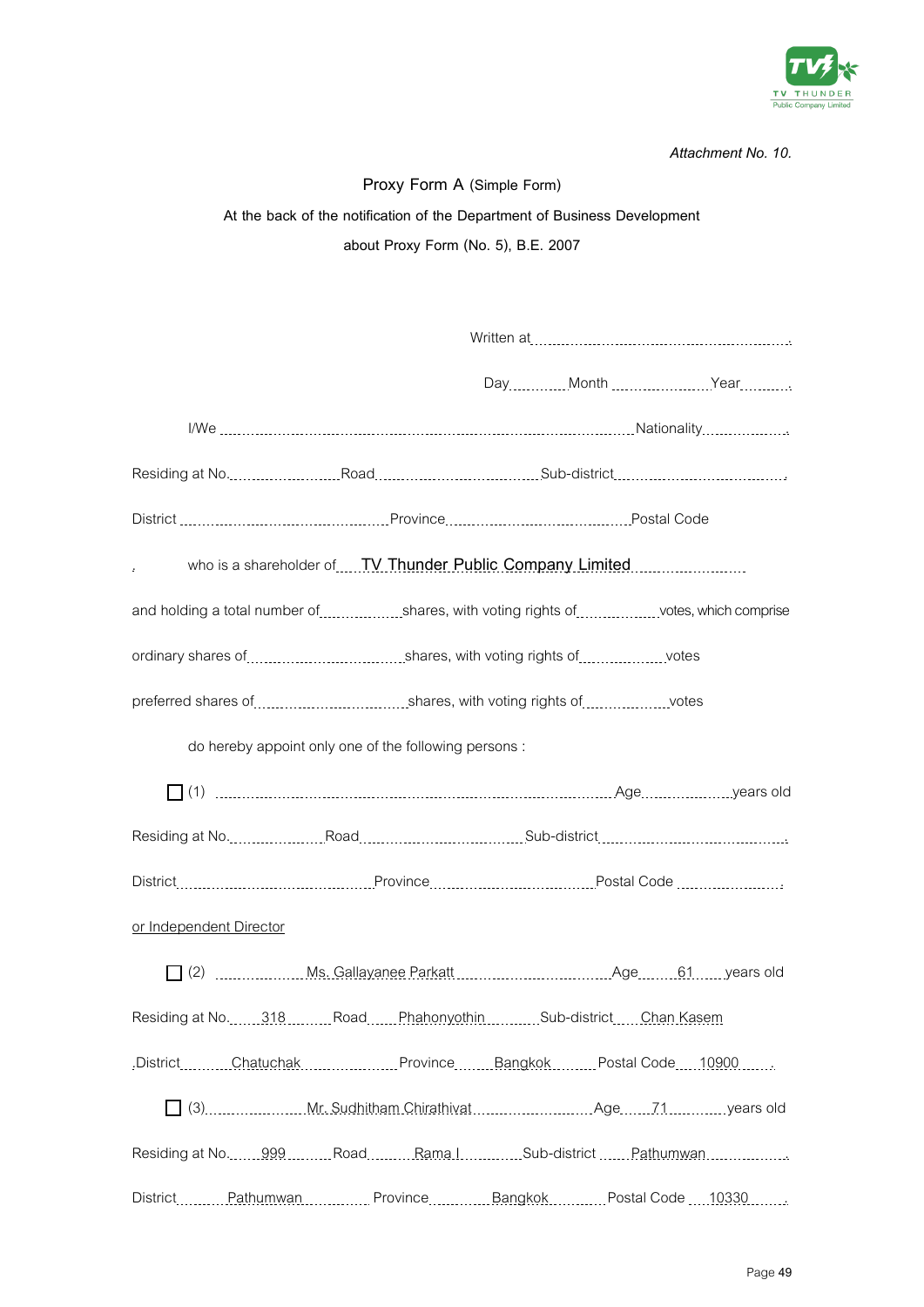

| (4)             |          | Age                                                                                                                 | years old |
|-----------------|----------|---------------------------------------------------------------------------------------------------------------------|-----------|
| Residing at No. | Road     | Sub-district<br>and a series of the contract of the contract of the contract of the contract of the contract of the |           |
| <b>District</b> | Province | Postal Code                                                                                                         |           |

as my/our proxy holder to attend and vote on my/our behalf at 2019 Annual General Meeting of Shareholders held on April 24, 2019 at 14.00 hrs. Green Park Studio Building 8 Soi Keha Rom Klao 78 Yaek 1, Sapan Sung, Saphan Sung, Bangkok 10240 or at any adjournment thereof.

|                                                                    | Shareholder  |
|--------------------------------------------------------------------|--------------|
| $\overline{a}$                                                     |              |
| <u> 1980 - Johann Barbara, martxa amerikan personal (h. 1980).</u> | Proxy Holder |
|                                                                    | Proxy Holder |
|                                                                    | Proxy Holder |

### Remarks:

-The shareholder shall appoint only one proxy holder to attend and vote at the meeting and shall not allocate the number of shares to several proxy holders to vote separately.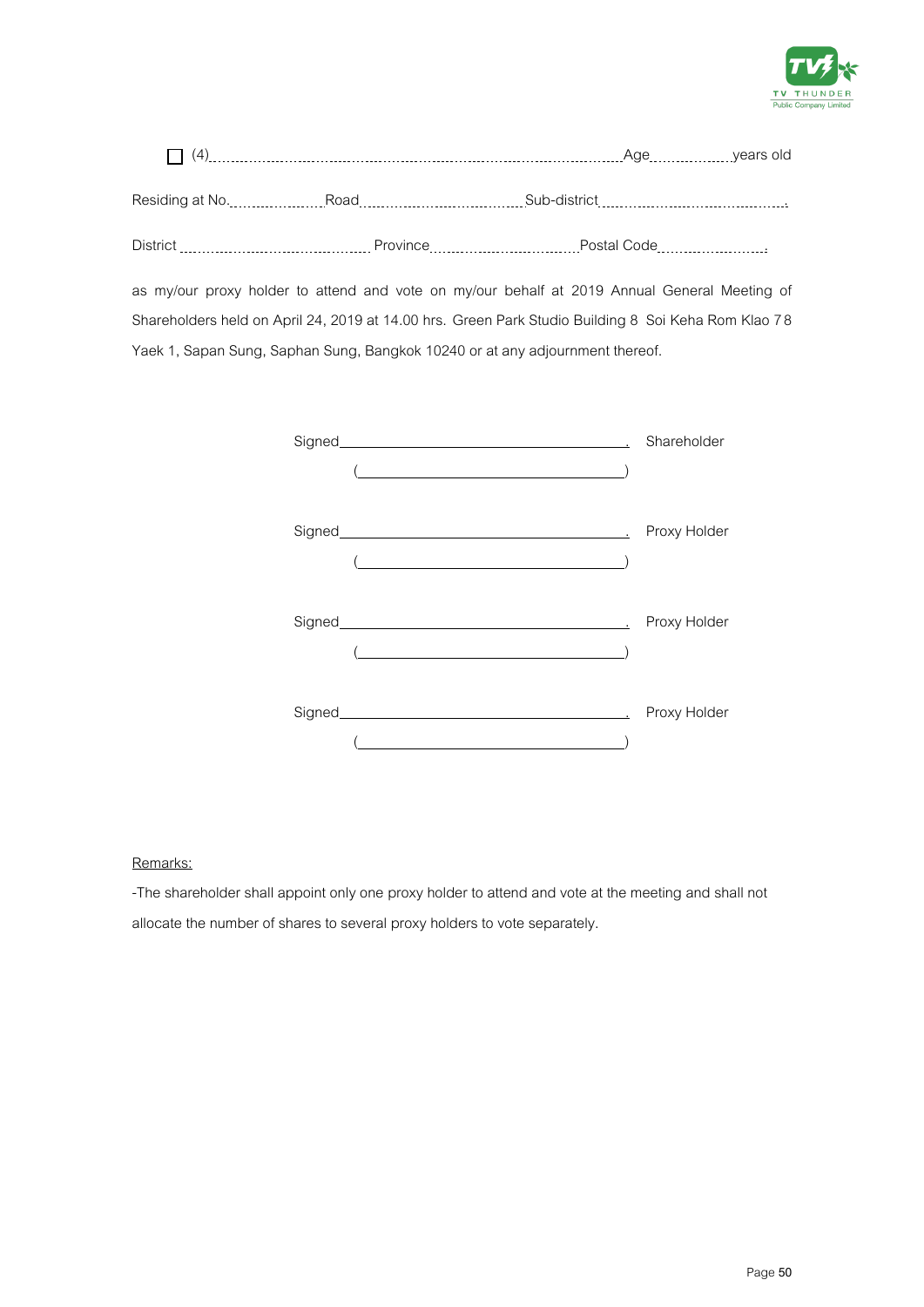

### **Form B (Form specified the details of voting in each agenda)**

| District [111] District [11] District [11] District [11] District [11] District [11] District [11] District [11] District [11] District [11] District [11] District [11] District [11] District [11] District [11] District [1 |                                                                                      |  |  |
|--------------------------------------------------------------------------------------------------------------------------------------------------------------------------------------------------------------------------------|--------------------------------------------------------------------------------------|--|--|
|                                                                                                                                                                                                                                | (2) who is a shareholder of <b>TV Thunder Public Company Limited Company</b> Limited |  |  |
| and holding a total number of shares, with voting rights of votes, which comprise                                                                                                                                              |                                                                                      |  |  |
| ordinary shares of contact contact the control of the control of the control of the votes                                                                                                                                      |                                                                                      |  |  |
| preferred shares of [1, 1, 2010] shares, with voting rights of [1, 2010] works                                                                                                                                                 |                                                                                      |  |  |
|                                                                                                                                                                                                                                | do hereby appoint only one of the following persons:                                 |  |  |
|                                                                                                                                                                                                                                |                                                                                      |  |  |
|                                                                                                                                                                                                                                |                                                                                      |  |  |
|                                                                                                                                                                                                                                |                                                                                      |  |  |
| or Independent Director                                                                                                                                                                                                        |                                                                                      |  |  |
|                                                                                                                                                                                                                                |                                                                                      |  |  |
| Residing at No. 318                                                                                                                                                                                                            | Road Phahonyothin Sub-district Chan Kasem                                            |  |  |
| .DistrictChatuchakProvinceBangkokPostal Code10900                                                                                                                                                                              |                                                                                      |  |  |
| 3) 3) Mr. Sudhitham Chirathivat Mullet 21 Age 71 Manusus Pears old                                                                                                                                                             |                                                                                      |  |  |
| Residing at No. 099 Commun Road Commun Rama Incommun Sub-district Communication Rathumwan                                                                                                                                      |                                                                                      |  |  |
| DistrictPathumwanProvinceBangkokPostal Code 10330                                                                                                                                                                              |                                                                                      |  |  |
|                                                                                                                                                                                                                                |                                                                                      |  |  |
|                                                                                                                                                                                                                                |                                                                                      |  |  |
|                                                                                                                                                                                                                                |                                                                                      |  |  |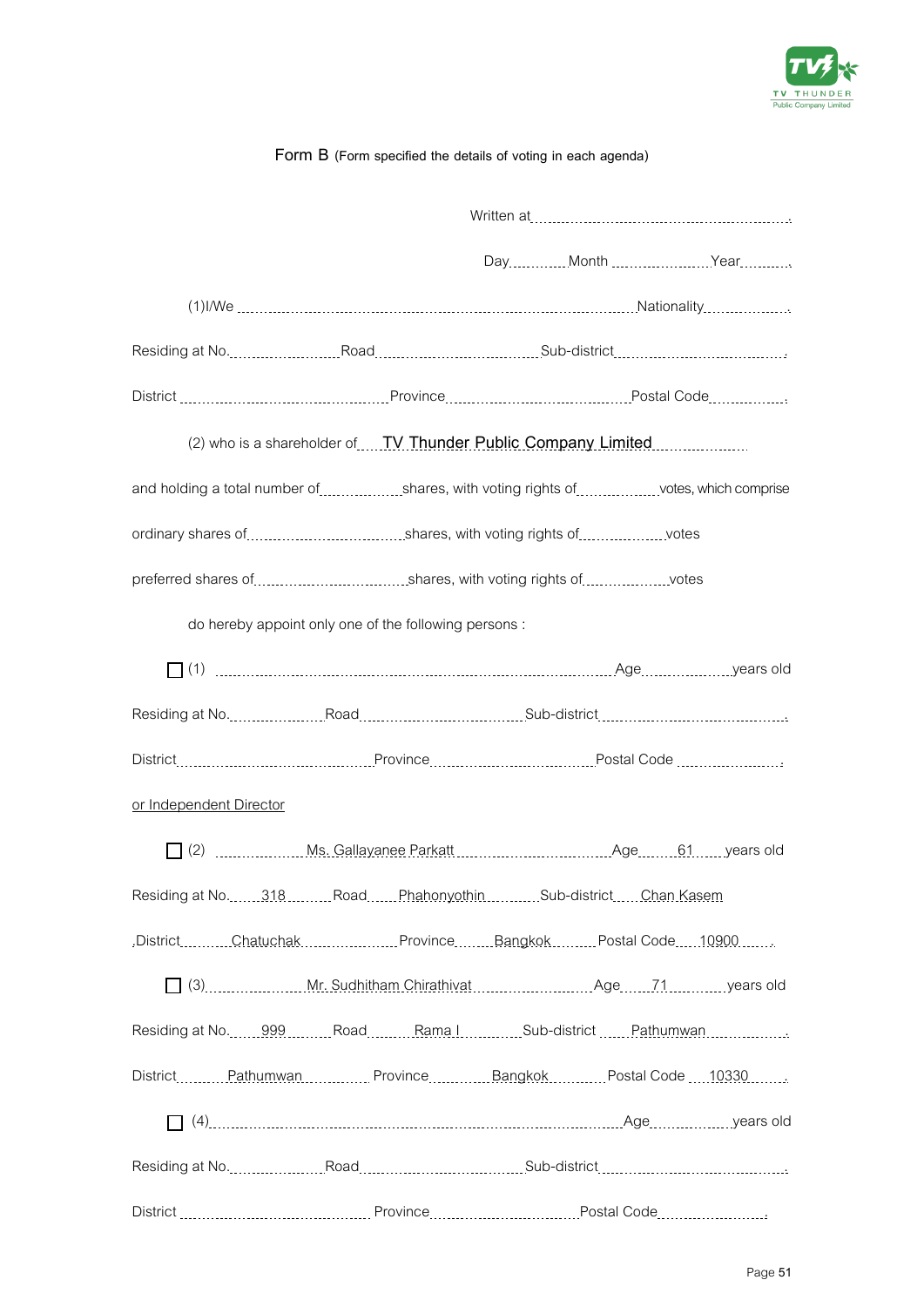

as my/our proxy holder to attend and vote on my/our behalf at 2019 Annual General Meeting of Shareholders held on April 24, 2019 at 14.00 hrs. Green Park Studio Building 8 Soi Keha Rom Klao 78 Yaek 1, Sapan Sung, Saphan Sung, Bangkok 10240 or at any adjournment thereof.

( 4 ) I/We authorize my/our proxy holder to cast votes on my/our behalf at the meeting in the following manner:

|               | Shareholder                   |            | Agenda No. 1: To consider and adopt the minutes of 2018 Annual General Meeting of |
|---------------|-------------------------------|------------|-----------------------------------------------------------------------------------|
| (a)           |                               |            | The proxy holder may cast votes on my/our behalf as he/she deems appropriate      |
| $\Box$ (b)    |                               |            | The proxy holder shall cast votes in accordance with the following instructions:  |
|               | Approve                       | Disapprove | Abstain                                                                           |
| Agenda No. 2: |                               |            | To consider and approve the financial performance of the Company for the          |
|               | last year                     |            |                                                                                   |
| (a)           |                               |            | The proxy holder may cast votes on my/our behalf as he/she deems appropriate      |
| (b)           |                               |            | The proxy holder shall cast votes in accordance with the following instructions:  |
|               | Approve                       | Disapprove | Abstain                                                                           |
| Agenda No. 3: |                               |            | To consider and approve the Statement of Financial Position and the               |
|               |                               |            | Statement of Comprehensive Income and Auditor's Report as of December             |
|               | 31, 2018                      |            |                                                                                   |
| (a)           |                               |            | The proxy holder may cast votes on my/our behalf as he/she deems appropriate      |
| (b)           |                               |            | The proxy holder shall cast votes in accordance with the following instructions:  |
|               | Approve                       | Disapprove | Abstain                                                                           |
| Agenda No. 4: |                               |            | To consider and approve for appropriation of net profit in 2018 as the legal      |
|               | reserve and dividend payment. |            |                                                                                   |
| (a)           |                               |            | The proxy holder may cast votes on my/our behalf as he/she deems appropriate      |
| (b)           |                               |            | The proxy holder shall cast votes in accordance with the following instructions:  |
|               | Approve                       | Disapprove | Abstain                                                                           |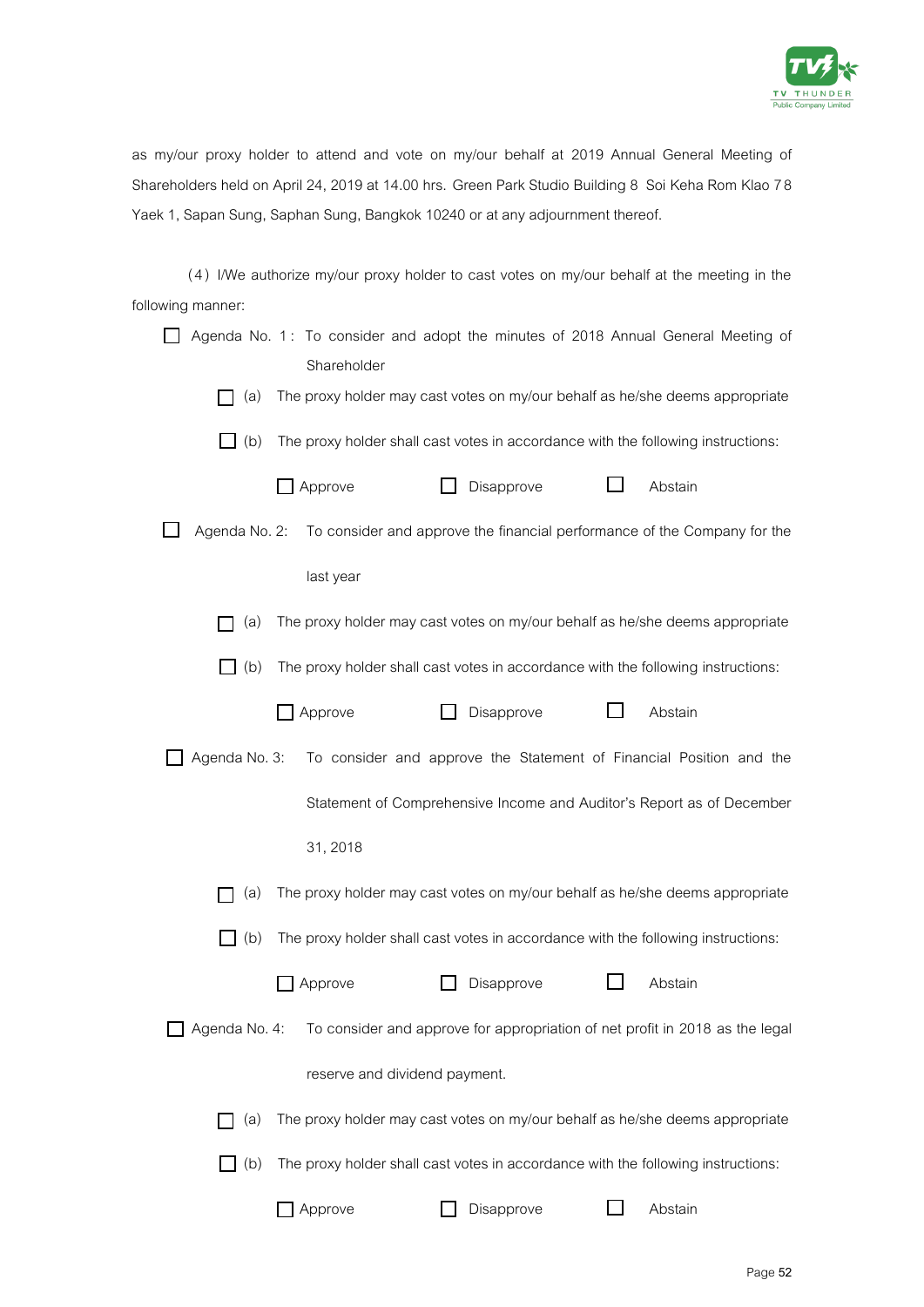

|               |                                  |                                                                              | Agenda No. 5: To consider and elect directors to replace the directors whose term of office |
|---------------|----------------------------------|------------------------------------------------------------------------------|---------------------------------------------------------------------------------------------|
|               | has completed                    |                                                                              |                                                                                             |
| (a)           |                                  |                                                                              | The proxy holder may cast votes on my/our behalf as he/she deems appropriate                |
| (b)           |                                  |                                                                              | The proxy holder shall cast votes in accordance with the following instructions:            |
|               |                                  | Re-election of directors whose term of office has completed                  |                                                                                             |
|               | Elect each director individually |                                                                              |                                                                                             |
|               | 5.1 Mr. Montri Socatiyanurak     |                                                                              |                                                                                             |
|               | $\Box$ Approve                   | Disapprove                                                                   | Abstain                                                                                     |
|               | Elect each director individually |                                                                              |                                                                                             |
|               | 5.2 Mr. Sompong Wannapinyo       |                                                                              |                                                                                             |
|               | Approve                          | Disapprove                                                                   | Abstain                                                                                     |
|               | Elect each director individually |                                                                              |                                                                                             |
|               | 5.3 Mrs. Patraporn Wannapinyo    |                                                                              |                                                                                             |
|               | Approve                          | Disapprove                                                                   | Abstain                                                                                     |
|               |                                  | Agenda No. 6: To consider and approve the remuneration for directors in 2019 |                                                                                             |
|               |                                  |                                                                              | (a) The proxy holder may cast votes on my/our behalf as he/she deems appropriate            |
| (b)           |                                  |                                                                              | The proxy holder shall cast votes in accordance with the following instructions:            |
|               | Approve                          | Disapprove                                                                   | Abstain                                                                                     |
| Agenda No. 7: |                                  |                                                                              | To consider and appoint the Company's auditors and determine their                          |
|               | remuneration in 2019             |                                                                              |                                                                                             |
| (a)           |                                  |                                                                              | The proxy holder may cast votes on my/our behalf as he/she deems appropriate                |
| (b)           |                                  |                                                                              | The proxy holder shall cast votes in accordance with the following instructions:            |
|               | Approve                          | Disapprove                                                                   | Abstain                                                                                     |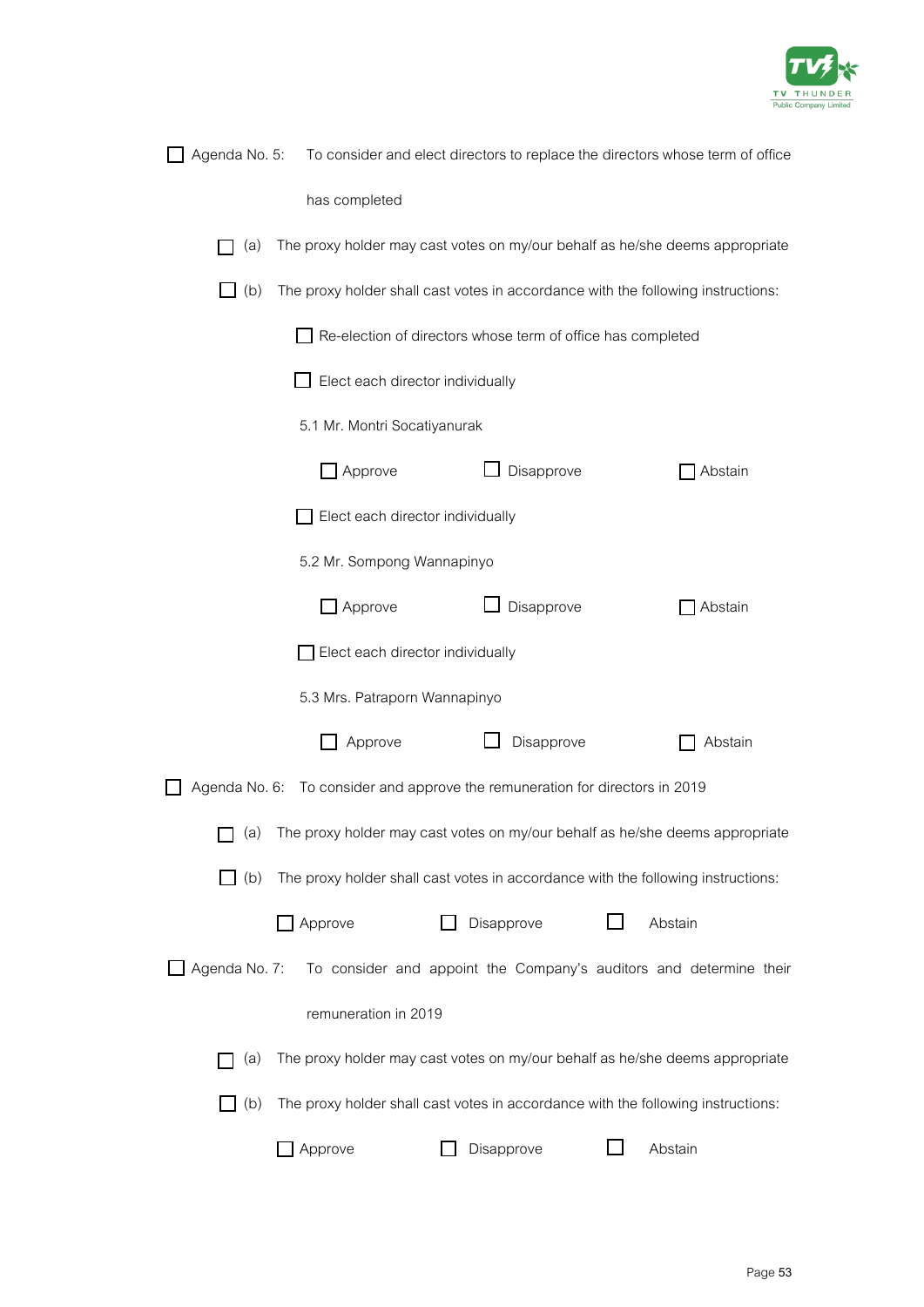

 $\Box$  Agenda No. 8 To consider other issues (if any)

 $\Box$  (a) The proxy holder may cast votes on my/our behalf as he/she deems appropriate

 $\Box$  (b) The proxy holder shall cast votes in accordance with the following instructions:

Approve Disapprove D Abstain

(5) Any votes casted by the proxy holder in any agenda which are not in accordance with the instructions in this Proxy shall be void and not be considered as my/our votes.

(6) Where I/we have not indicated my/our instructions or have not clearly specified my/our instructions, or where the meeting has considered, or passed a resolution on any matter other than those specified above, including but not limited to any amendment or supplement of information provided, the proxy holder may cast votes as he/she deems appropriate.

Any and all acts performed by the proxy holder at the meeting, except those which are not in accordance with my/our instructions in this Proxy, shall be deemed as my/our own acts in all respects.

| Signed Signed Signed Signed Communication of the Signed Communication of the Signed Communication of the Signed        | Shareholder  |
|------------------------------------------------------------------------------------------------------------------------|--------------|
|                                                                                                                        |              |
|                                                                                                                        |              |
|                                                                                                                        | Proxy Holder |
| <u> 1989 - Johann Stoff, deutscher Stoffen und der Stoffen und der Stoffen und der Stoffen und der Stoffen und der</u> |              |
|                                                                                                                        |              |
|                                                                                                                        | Proxy Holder |
|                                                                                                                        |              |
|                                                                                                                        |              |
|                                                                                                                        | Proxy Holder |
|                                                                                                                        |              |

Remarks:

1. The shareholder shall appoint only one proxy holder to attend and vote at the meeting and shall not allocate the number of shares to several proxy holders to vote separately.

2. With regard to the election of director(s), approval may be given in respect of all nominated persons as a group or for each nominated person individually

3. Where there occurs any agenda for the meeting's consideration other than those specified above, such additional agenda and additional instructions may be specified in the Annex to the Proxy Form attached hereto.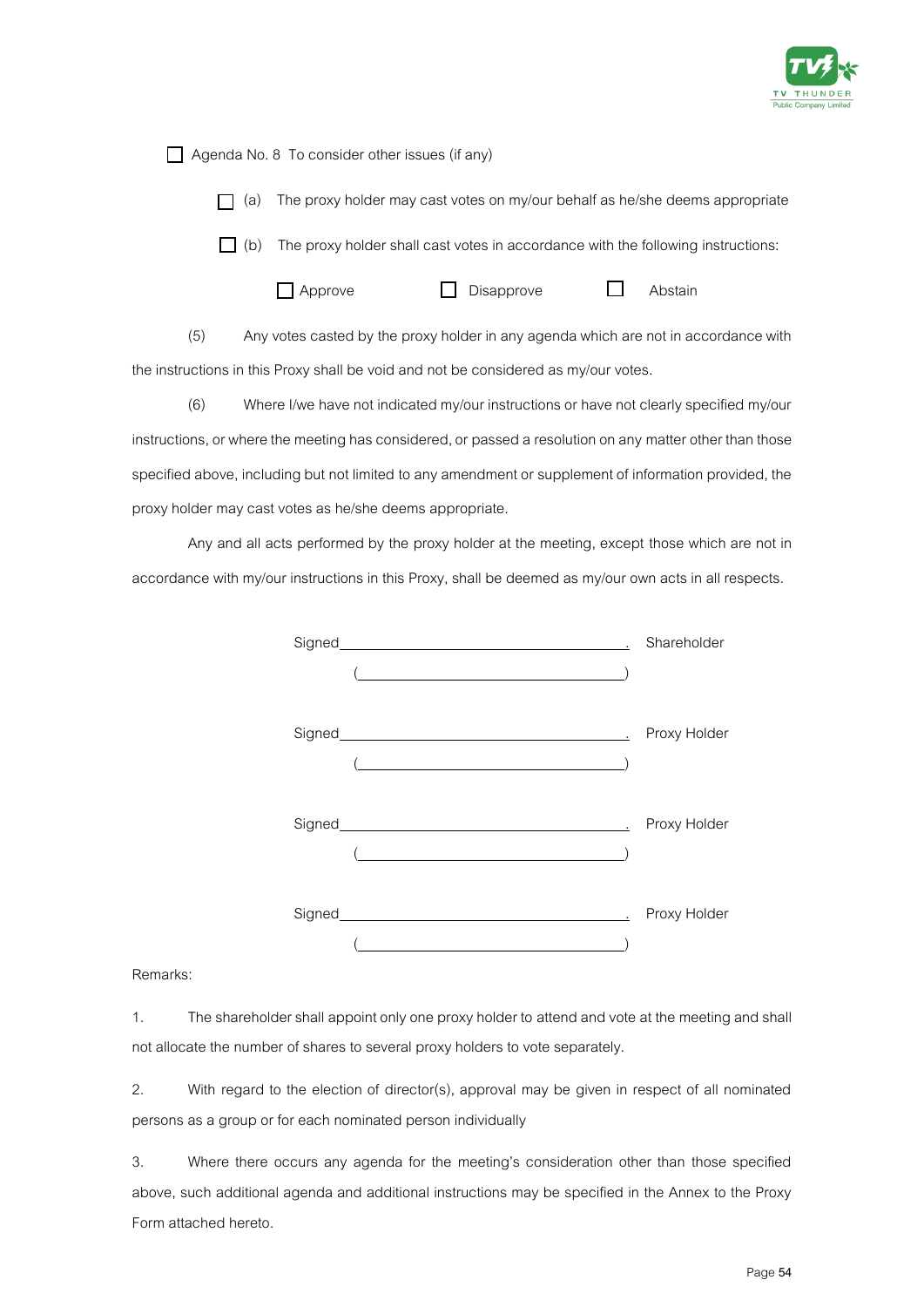

### **Annex to the Proxy Form B**

|                                                                                                       |     | Appointment of proxy holder by the shareholder of TV Thunder Public Company Limited             |                                                                                  |  |         |
|-------------------------------------------------------------------------------------------------------|-----|-------------------------------------------------------------------------------------------------|----------------------------------------------------------------------------------|--|---------|
| in the Annual General Meeting of Shareholders 2019 held on April 24, 2019 at 14.00 hrs. at Green Park |     |                                                                                                 |                                                                                  |  |         |
|                                                                                                       |     | Studio Building 8 Soi Keha Rom Klao 78 Yaek 1, Sapan Sung, Saphan Sung, Bangkok 10240 or at any |                                                                                  |  |         |
| adjournment thereof                                                                                   |     |                                                                                                 |                                                                                  |  |         |
|                                                                                                       |     |                                                                                                 |                                                                                  |  |         |
|                                                                                                       | (a) |                                                                                                 | The proxy holder may cast votes on my/our behalf as he/she deems appropriate     |  |         |
|                                                                                                       | (b) |                                                                                                 | The proxy holder shall cast votes in accordance with the following instructions: |  |         |
|                                                                                                       |     | Approve                                                                                         | Disapprove                                                                       |  | Abstain |
| Agenda                                                                                                |     |                                                                                                 |                                                                                  |  |         |
|                                                                                                       | (a) |                                                                                                 | The proxy holder may cast votes on my/our behalf as he/she deems appropriate     |  |         |
|                                                                                                       | (b) |                                                                                                 | The proxy holder shall cast votes in accordance with the following instructions: |  |         |
|                                                                                                       |     | Approve                                                                                         | Disapprove                                                                       |  | Abstain |
| Agenda                                                                                                |     |                                                                                                 |                                                                                  |  |         |
|                                                                                                       | (a) |                                                                                                 | The proxy holder may cast votes on my/our behalf as he/she deems appropriate     |  |         |
|                                                                                                       | (b) |                                                                                                 | The proxy holder shall cast votes in accordance with the following instructions: |  |         |
|                                                                                                       |     | $\Box$ Approve                                                                                  | Disapprove                                                                       |  | Abstain |
|                                                                                                       |     |                                                                                                 |                                                                                  |  |         |
|                                                                                                       | (a) |                                                                                                 | The proxy holder may cast votes on my/our behalf as he/she deems appropriate     |  |         |
|                                                                                                       | (b) |                                                                                                 | The proxy holder shall cast votes in accordance with the following instructions: |  |         |
|                                                                                                       |     | Approve                                                                                         | Disapprove                                                                       |  | Abstain |
|                                                                                                       |     | Agenda Title Election of Directors (Cont'd)                                                     |                                                                                  |  |         |
|                                                                                                       |     |                                                                                                 |                                                                                  |  |         |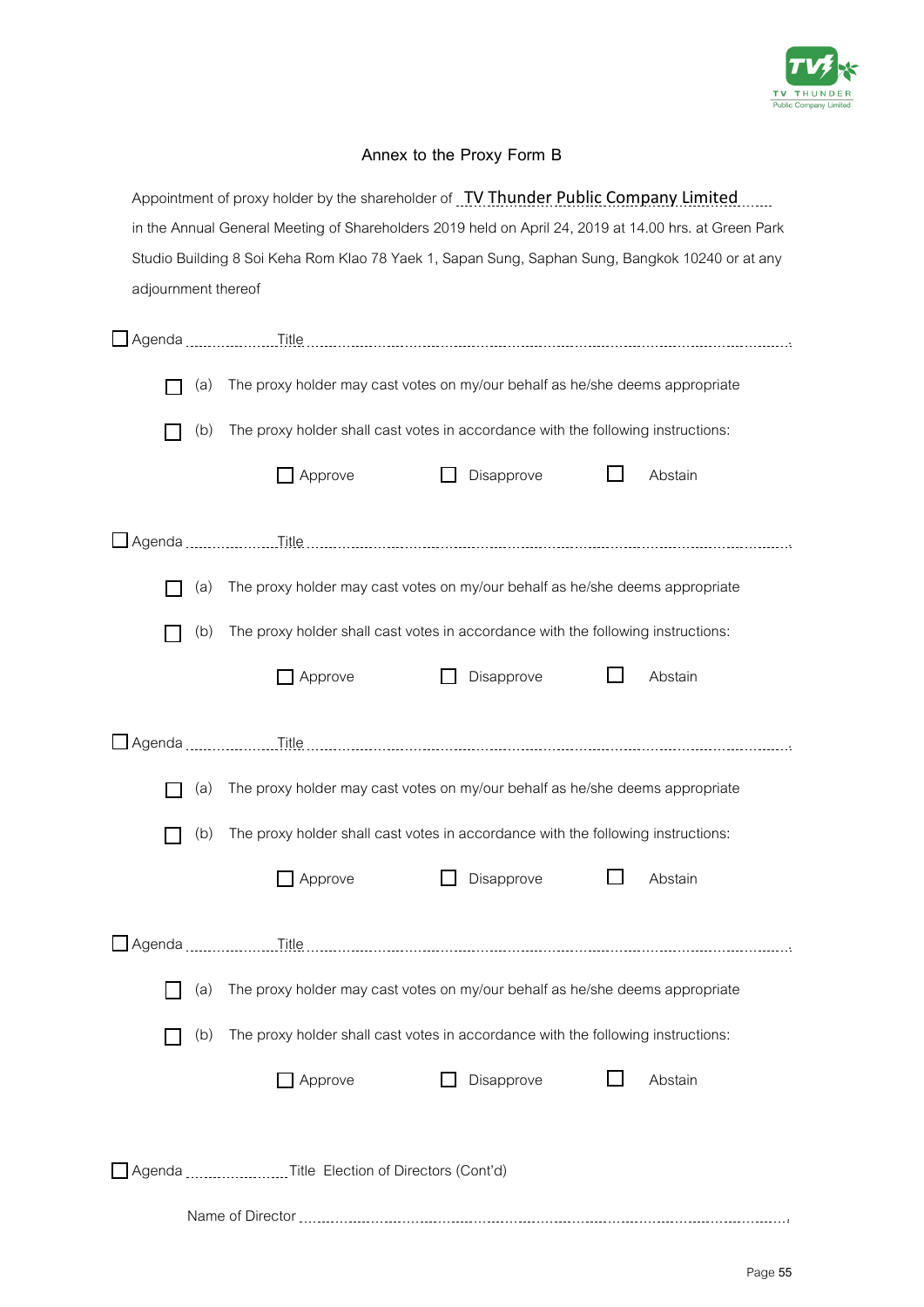

| Approve                                                                                                                                                                                                                       | $\Box$            | Disapprove        |              | Abstain        |
|-------------------------------------------------------------------------------------------------------------------------------------------------------------------------------------------------------------------------------|-------------------|-------------------|--------------|----------------|
|                                                                                                                                                                                                                               |                   |                   |              |                |
| $\Box$ Approve                                                                                                                                                                                                                |                   | $\Box$ Disapprove |              | Abstain        |
|                                                                                                                                                                                                                               |                   |                   |              |                |
|                                                                                                                                                                                                                               | $\Box$<br>Approve | Disapprove        |              | $\Box$ Abstain |
|                                                                                                                                                                                                                               |                   |                   |              |                |
|                                                                                                                                                                                                                               | Approve<br>$\Box$ | Disapprove        | $\Box$       | Abstain        |
|                                                                                                                                                                                                                               |                   |                   |              |                |
| $\Box$ Approve                                                                                                                                                                                                                | П                 | Disapprove        | $\Box$       | Abstain        |
|                                                                                                                                                                                                                               |                   |                   |              |                |
|                                                                                                                                                                                                                               | Approve<br>$\Box$ | Disapprove        | $\Box$       | Abstain        |
|                                                                                                                                                                                                                               |                   |                   |              |                |
| Approve                                                                                                                                                                                                                       | $\Box$            | Disapprove        | $\Box$       | Abstain        |
|                                                                                                                                                                                                                               |                   |                   |              |                |
| Approve                                                                                                                                                                                                                       | $\perp$           | Disapprove        | $\mathbf{L}$ | Abstain        |
| Name of Director                                                                                                                                                                                                              |                   |                   |              |                |
| Approve                                                                                                                                                                                                                       |                   | Disapprove        |              | Abstain        |
| Name of Director [111] [12] Name of Director [12] Mame of Director [12] Mame of Director [12] Mame and the Mame of Director [12] Mame of Director [12] Mame of Director [12] Mame of Director [12] Mame of Director [12] Mame |                   |                   |              |                |
| Approve                                                                                                                                                                                                                       |                   | Disapprove        |              | Abstain        |
|                                                                                                                                                                                                                               |                   |                   |              |                |
| Approve                                                                                                                                                                                                                       |                   | Disapprove        |              | Abstain        |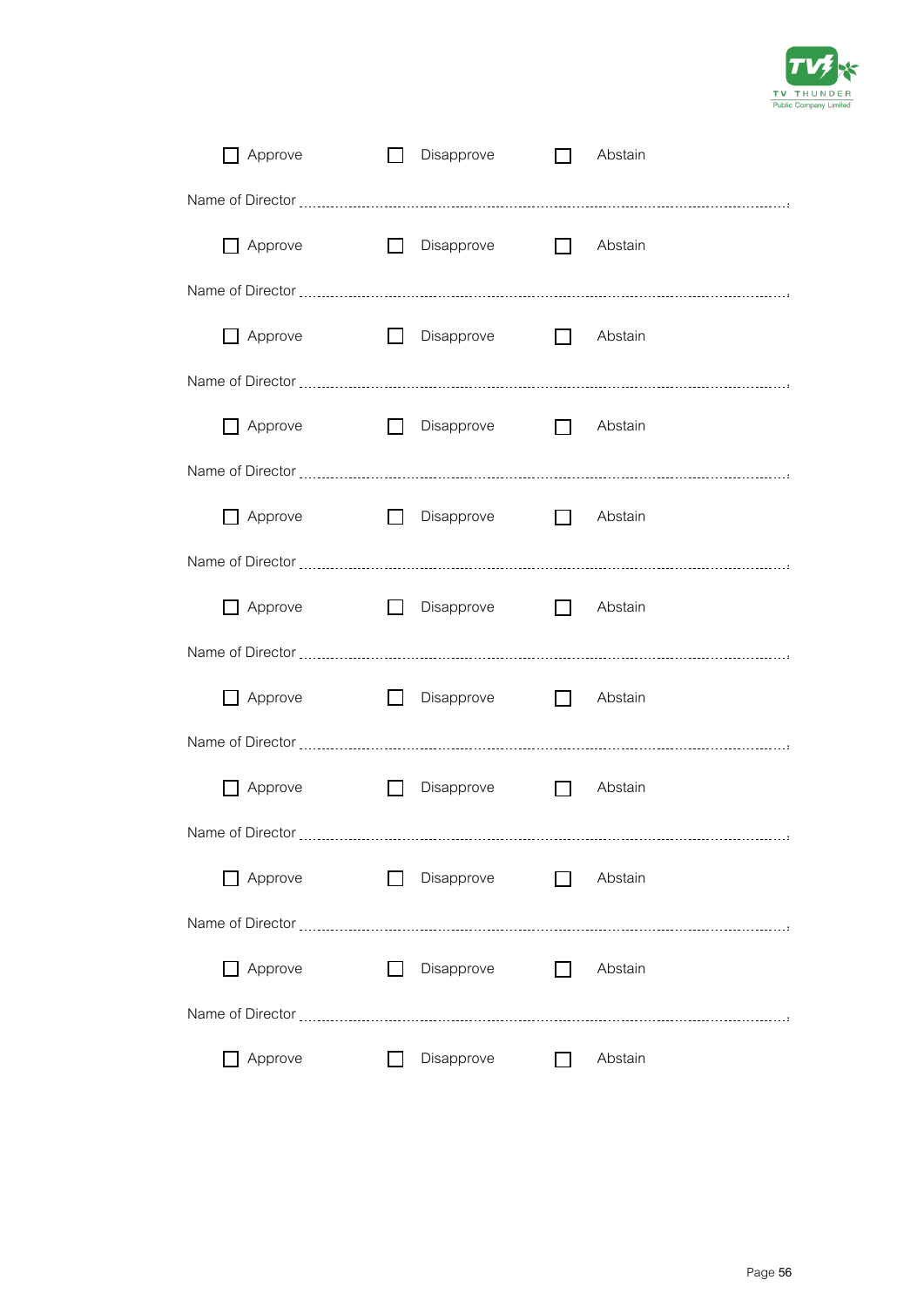

# **Proxy Form C**

|                                                                                                                   | (Used for foreign investors who appointed custodian in Thailand to take care shares |  |  |  |  |
|-------------------------------------------------------------------------------------------------------------------|-------------------------------------------------------------------------------------|--|--|--|--|
| At the back of the notification of the Department of Business Development                                         |                                                                                     |  |  |  |  |
| about Proxy Form (No. 5), B.E. 2007                                                                               |                                                                                     |  |  |  |  |
|                                                                                                                   |                                                                                     |  |  |  |  |
|                                                                                                                   |                                                                                     |  |  |  |  |
|                                                                                                                   |                                                                                     |  |  |  |  |
| Residing at No. 2000 Million Road Residing Sub-district Million Andrew Monday Residing at No. 2010 Million Real   |                                                                                     |  |  |  |  |
|                                                                                                                   |                                                                                     |  |  |  |  |
|                                                                                                                   |                                                                                     |  |  |  |  |
|                                                                                                                   |                                                                                     |  |  |  |  |
| holding a total number of shares, with voting rights of  votes, which comprise                                    |                                                                                     |  |  |  |  |
|                                                                                                                   |                                                                                     |  |  |  |  |
|                                                                                                                   |                                                                                     |  |  |  |  |
|                                                                                                                   | (2) do hereby appoint only one of the following persons:                            |  |  |  |  |
|                                                                                                                   |                                                                                     |  |  |  |  |
|                                                                                                                   |                                                                                     |  |  |  |  |
|                                                                                                                   |                                                                                     |  |  |  |  |
| or Independent Director                                                                                           |                                                                                     |  |  |  |  |
|                                                                                                                   |                                                                                     |  |  |  |  |
| Residing at No.  318  Road  Phahonyothin  Sub-district  Chan Kasem                                                |                                                                                     |  |  |  |  |
| .DistrictChatuchakProvinceBangkokPostal Code10900                                                                 |                                                                                     |  |  |  |  |
| [C] (3) Mr. Sudhitham Chirathivat Mr. Sudhitham Chirathivat Muslim Chirathivat Muslim Age Mr. 71 Muslim years old |                                                                                     |  |  |  |  |
|                                                                                                                   |                                                                                     |  |  |  |  |
| District Mathumwan Museum Province Museum Bangkok Museum Postal Code (19330 Museum)                               |                                                                                     |  |  |  |  |
|                                                                                                                   |                                                                                     |  |  |  |  |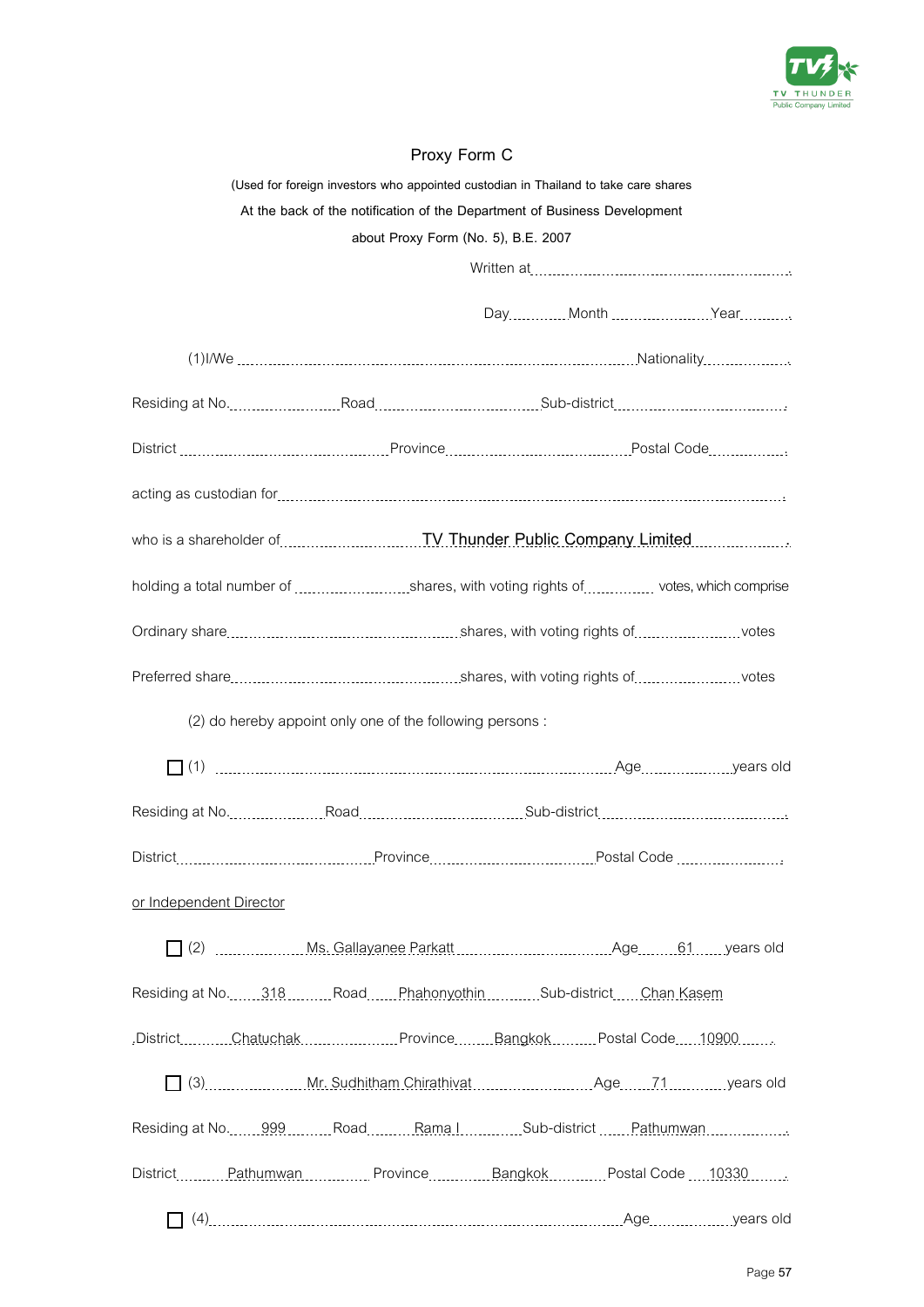

| as my/our proxy holder to attend and vote on my/our behalf at 2019 Annual General Meeting of |                                                                               |                                                                                                     |  |  |
|----------------------------------------------------------------------------------------------|-------------------------------------------------------------------------------|-----------------------------------------------------------------------------------------------------|--|--|
|                                                                                              |                                                                               | Shareholders held on April 24, 2019 at 14.00 hrs. Green Park Studio Building 8 Soi Keha Rom Klao 78 |  |  |
|                                                                                              | Yaek 1, Sapan Sung, Saphan Sung, Bangkok 10240 or at any adjournment thereof. |                                                                                                     |  |  |
|                                                                                              |                                                                               |                                                                                                     |  |  |
|                                                                                              |                                                                               | (1) I/We authorize my/our proxy holder to cast votes on my/our behalf at the meeting as follows.    |  |  |
|                                                                                              | For all shares that I hold and am eligible to vote                            |                                                                                                     |  |  |
|                                                                                              | For a part of my shares as                                                    |                                                                                                     |  |  |
|                                                                                              |                                                                               |                                                                                                     |  |  |
|                                                                                              |                                                                               | (2) I/We authorize my/our proxy holder to cast votes on my/our behalf at the meeting in the         |  |  |
| following manner:                                                                            |                                                                               |                                                                                                     |  |  |
|                                                                                              |                                                                               | Agenda No. 1: To consider and adopt the minutes of 2018 Annual General Meeting of                   |  |  |
|                                                                                              | Shareholder                                                                   |                                                                                                     |  |  |
| (a)                                                                                          |                                                                               | The proxy holder may cast votes on my/our behalf as he/she deems appropriate                        |  |  |
| (b)                                                                                          |                                                                               | The proxy holder shall cast votes in accordance with the following instructions:                    |  |  |
|                                                                                              | Disapprove<br>Approve                                                         | Abstain                                                                                             |  |  |
| Agenda No. 2:                                                                                |                                                                               | To consider and approve the financial performance of the Company for the                            |  |  |
|                                                                                              | last year                                                                     |                                                                                                     |  |  |
| (a)                                                                                          |                                                                               | The proxy holder may cast votes on my/our behalf as he/she deems appropriate                        |  |  |
| (b)                                                                                          |                                                                               | The proxy holder shall cast votes in accordance with the following instructions:                    |  |  |
|                                                                                              | Approve<br>Disapprove                                                         | Abstain                                                                                             |  |  |
| Agenda No. 3:                                                                                |                                                                               | To consider and approve the Statement of Financial Position and the                                 |  |  |
|                                                                                              |                                                                               | Statement of Comprehensive Income and Auditor's Report as of December                               |  |  |
|                                                                                              | 31, 2018                                                                      |                                                                                                     |  |  |
| (a)                                                                                          |                                                                               | The proxy holder may cast votes on my/our behalf as he/she deems appropriate                        |  |  |

Residing at No. 2000 ... Road Road Residing at No. 2004 ... Road Road Road Museum ... Road Residing Sub-district ... Annual Contract at No. 2016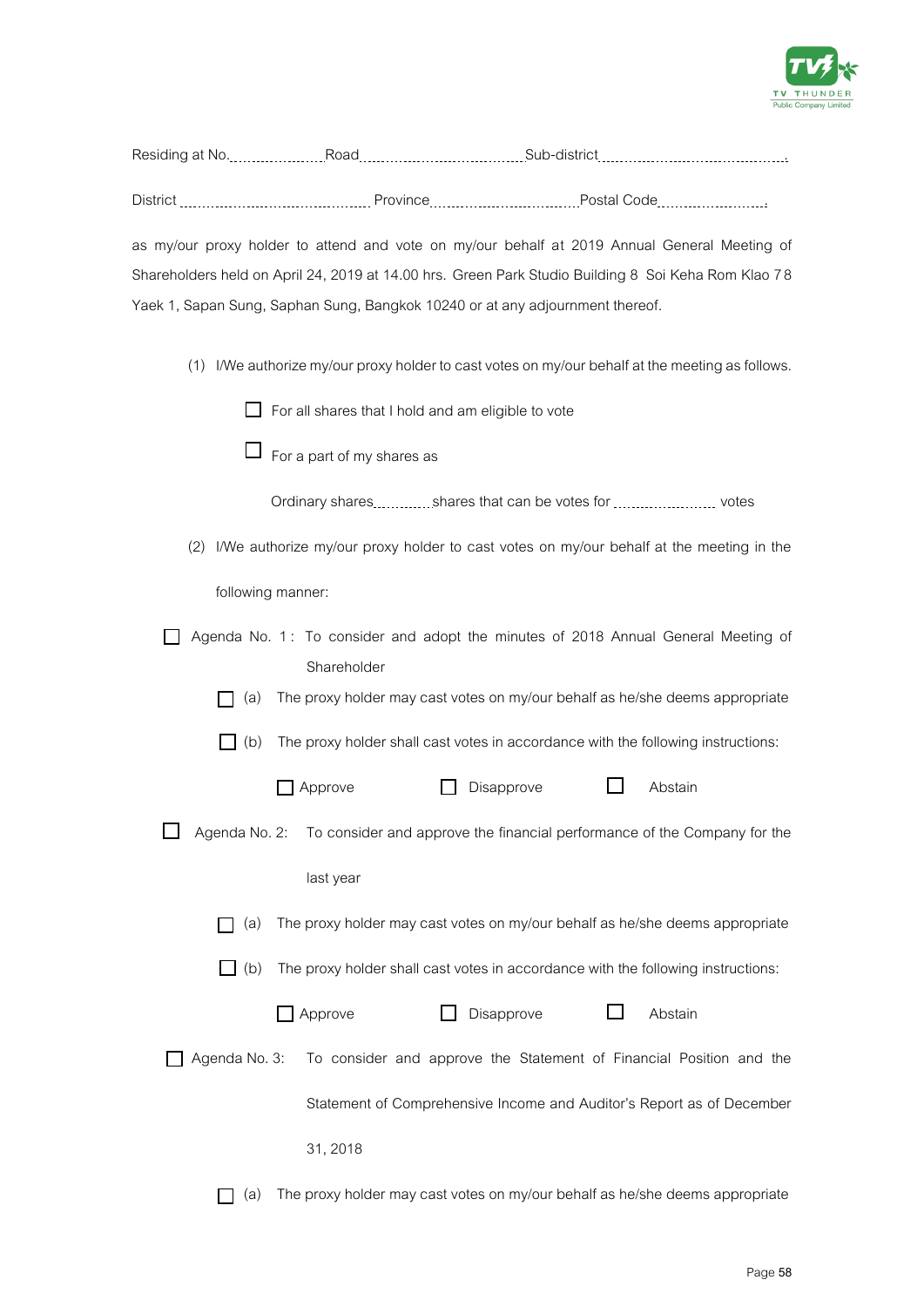

| (b)                                                         | The proxy holder shall cast votes in accordance with the following instructions: |                                                                |                                                                                  |  |  |
|-------------------------------------------------------------|----------------------------------------------------------------------------------|----------------------------------------------------------------|----------------------------------------------------------------------------------|--|--|
|                                                             | Approve                                                                          | Disapprove                                                     | Abstain                                                                          |  |  |
| Agenda No. 4:                                               |                                                                                  |                                                                | To consider and approve for appropriation of net profit in 2018 as the legal     |  |  |
|                                                             | reserve and dividend payment.                                                    |                                                                |                                                                                  |  |  |
| (a)                                                         |                                                                                  |                                                                | The proxy holder may cast votes on my/our behalf as he/she deems appropriate     |  |  |
| (b)                                                         |                                                                                  |                                                                | The proxy holder shall cast votes in accordance with the following instructions: |  |  |
|                                                             | Approve                                                                          | Disapprove                                                     | Abstain                                                                          |  |  |
| Agenda No. 5:                                               |                                                                                  |                                                                | To consider and elect directors to replace the directors whose term of office    |  |  |
|                                                             | has completed                                                                    |                                                                |                                                                                  |  |  |
| (a)                                                         |                                                                                  |                                                                | The proxy holder may cast votes on my/our behalf as he/she deems appropriate     |  |  |
| (b)                                                         |                                                                                  |                                                                | The proxy holder shall cast votes in accordance with the following instructions: |  |  |
| Re-election of directors whose term of office has completed |                                                                                  |                                                                |                                                                                  |  |  |
|                                                             | Elect each director individually                                                 |                                                                |                                                                                  |  |  |
|                                                             | 5.1 Mr. Montri Socatiyanurak                                                     |                                                                |                                                                                  |  |  |
|                                                             | Approve                                                                          | Disapprove                                                     | Abstain                                                                          |  |  |
|                                                             | Elect each director individually                                                 |                                                                |                                                                                  |  |  |
|                                                             | 5.2 Mr. Sompong Wannapinyo                                                       |                                                                |                                                                                  |  |  |
|                                                             | Approve                                                                          | Disapprove                                                     | Abstain                                                                          |  |  |
|                                                             | Elect each director individually                                                 |                                                                |                                                                                  |  |  |
|                                                             | 5.3 Mrs. Patraporn Wannapinyo                                                    |                                                                |                                                                                  |  |  |
|                                                             | Approve                                                                          | Disapprove                                                     | Abstain                                                                          |  |  |
| Agenda No. 6:                                               |                                                                                  | To consider and approve the remuneration for directors in 2019 |                                                                                  |  |  |
| (a)                                                         |                                                                                  |                                                                | The proxy holder may cast votes on my/our behalf as he/she deems appropriate     |  |  |
| (b)                                                         |                                                                                  |                                                                | The proxy holder shall cast votes in accordance with the following instructions: |  |  |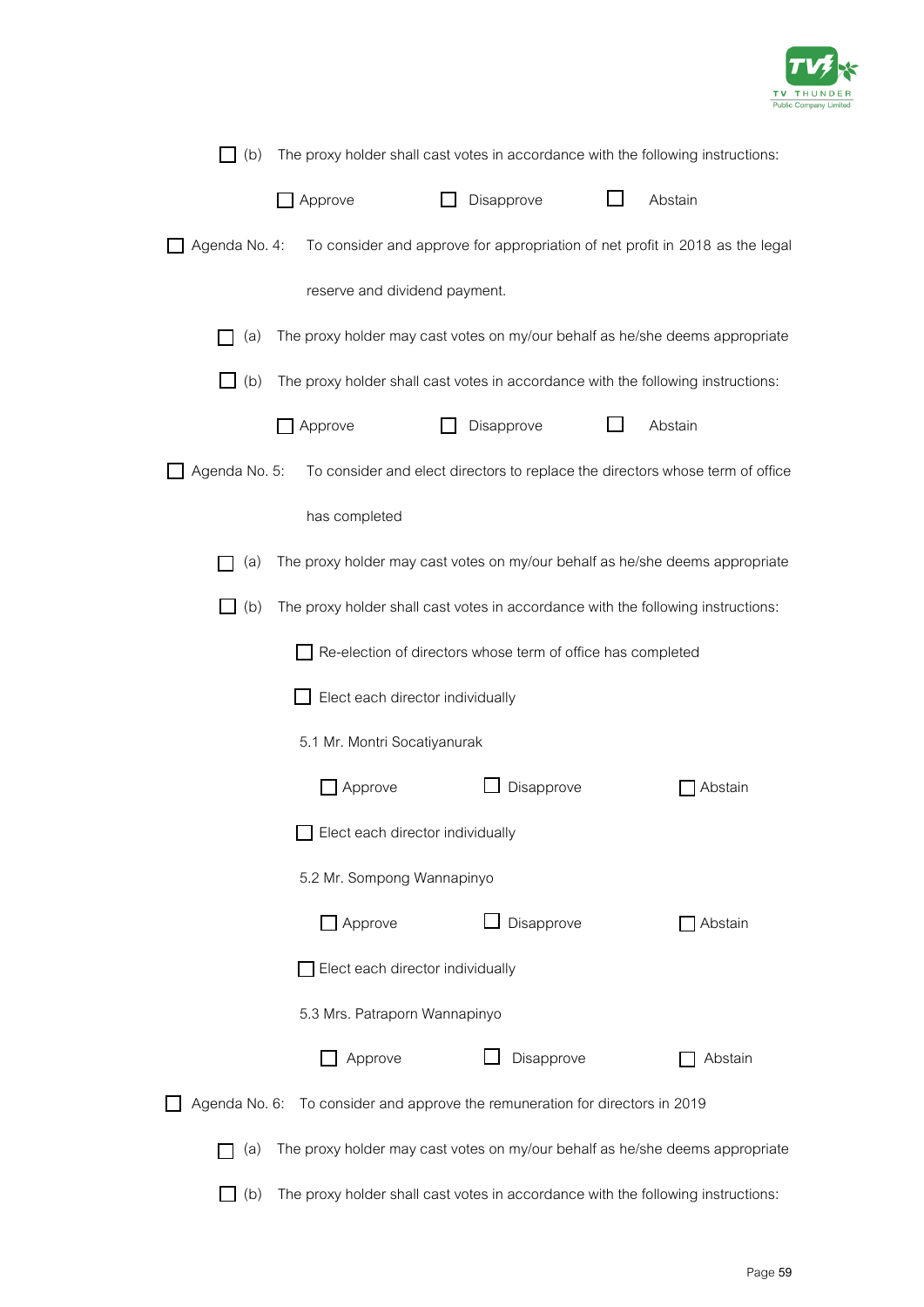

|            | Approve                                        | Disapprove                                                                       | Abstain |
|------------|------------------------------------------------|----------------------------------------------------------------------------------|---------|
|            |                                                | Agenda No. 7: To consider and appoint the Company's auditors and determine their |         |
|            | remuneration in 2018                           |                                                                                  |         |
| (a)        |                                                | The proxy holder may cast votes on my/our behalf as he/she deems appropriate     |         |
| $\Box$ (b) |                                                | The proxy holder shall cast votes in accordance with the following instructions: |         |
|            | Approve                                        | Disapprove                                                                       | Abstain |
|            | Agenda No. 8 To consider other issues (if any) |                                                                                  |         |
| (a)        |                                                | The proxy holder may cast votes on my/our behalf as he/she deems appropriate     |         |
| (b)        |                                                | The proxy holder shall cast votes in accordance with the following instructions: |         |
|            | Approve                                        | Disapprove                                                                       | Abstain |
|            |                                                |                                                                                  |         |

(5) Any votes casted by the proxy holder in any agenda which are not in accordance with the instructions in this Proxy shall be void and not be considered as my/our votes.

(6) Where I/we have not indicated my/our instructions or have not clearly specified my/our instructions, or where the meeting has considered, or passed a resolution on any matter other than those specified above, including but not limited to any amendment or supplement of information provided, the proxy holder may cast votes as he/she deems appropriate.

Any and all acts performed by the proxy holder at the meeting, except those which are not in accordance with my/our instructions in this Proxy, shall be deemed as my/our own acts in all respects.

| Proxy Holder |
|--------------|
|              |
|              |
| Proxy Holder |
|              |
|              |
| Proxy Holder |
|              |
|              |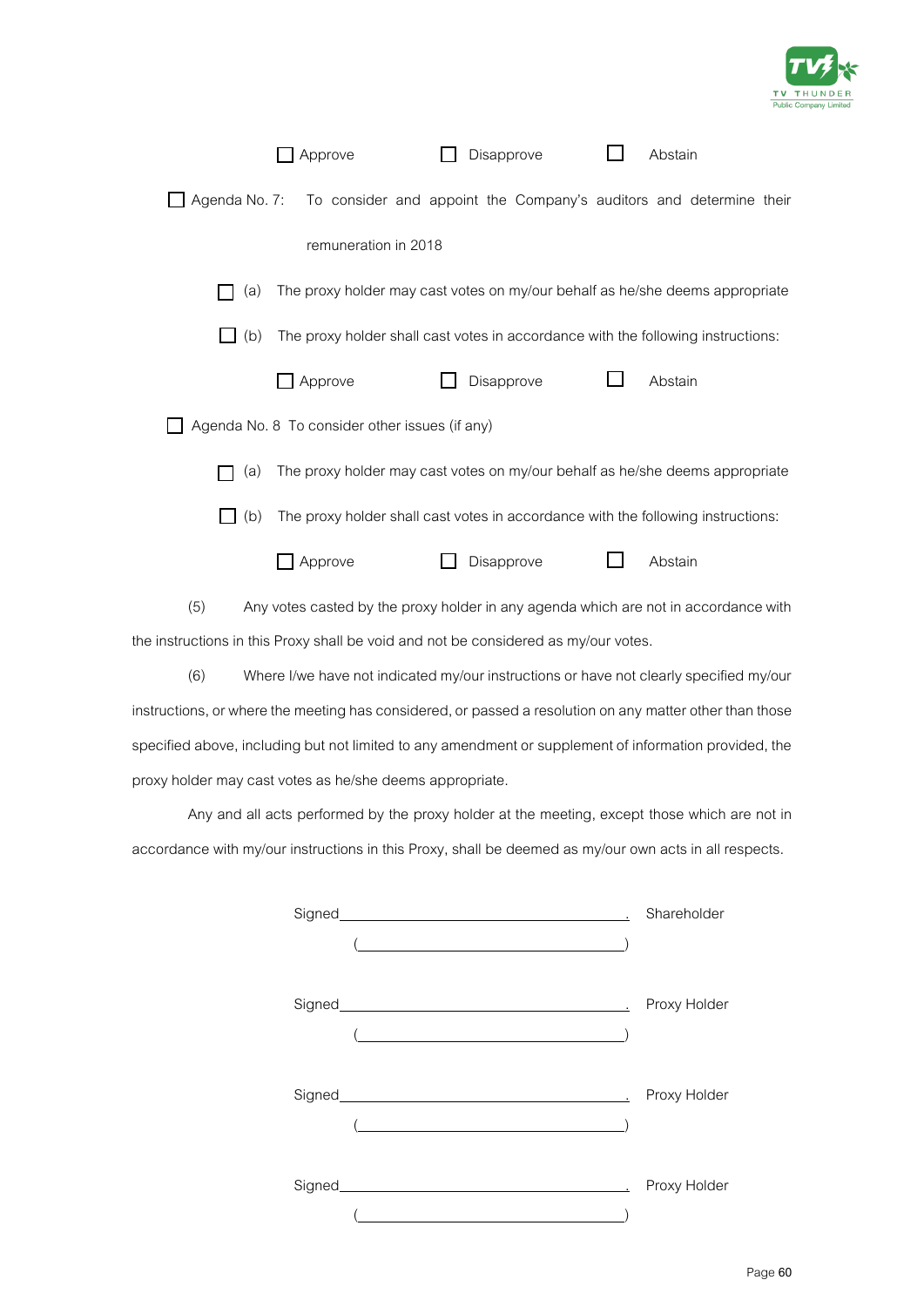

**Note**

- 1. This Proxy Form C shall be applicable only for the shareholders listed in the shares registration book as foreign investors who have appointed custodians in Thailand.
- 2. The following documents shall be attached to this Proxy Form: (1) Power of Attorney from the shareholder authorizing the custodian to sign the Proxy Form on behalf of the shareholder.

(2) Letter certifying that the person signing the Proxy Form is licensed to engage in custodian business.

- 3. The shareholder shall appoint only one proxy holder to attend and vote at the meeting and shall not allocate the number of shares to several proxy holders to vote separately.
- 4. With regard to the election of director(s), approval may be given in respect of all nominated persons as a group or for each nominated person individually.
- 5. Where there occurs any agenda for the meeting's consideration other than those specified above, such additional agenda and additional instructions may be specified in the Annex to the Proxy Form C attached hereto.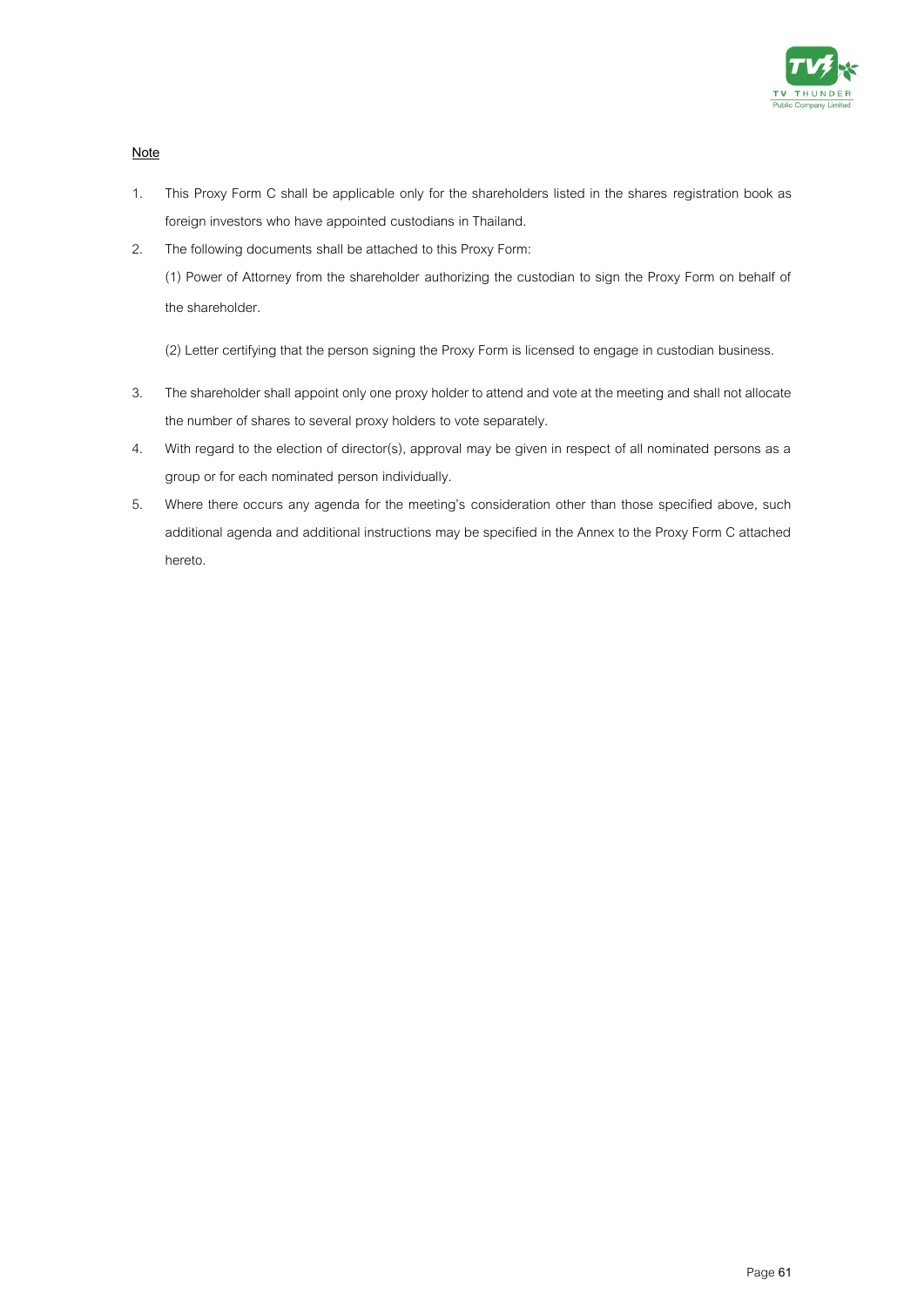

# **Annex to the Proxy Form C**

| Appointment of proxy holder by the shareholder of TV Thunder Public Company Limited                   |                                                                                                 |                                                                                              |  |  |  |
|-------------------------------------------------------------------------------------------------------|-------------------------------------------------------------------------------------------------|----------------------------------------------------------------------------------------------|--|--|--|
| in the Annual General Meeting of Shareholders 2019 held on April 24, 2019 at 14.00 hrs. at Green Park |                                                                                                 |                                                                                              |  |  |  |
|                                                                                                       | Studio Building 8 Soi Keha Rom Klao 78 Yaek 1, Sapan Sung, Saphan Sung, Bangkok 10240 or at any |                                                                                              |  |  |  |
| adjournment thereof                                                                                   |                                                                                                 |                                                                                              |  |  |  |
|                                                                                                       |                                                                                                 |                                                                                              |  |  |  |
|                                                                                                       | (a)                                                                                             | The proxy holder may cast votes on my/our behalf as he/she deems appropriate                 |  |  |  |
|                                                                                                       | (b)                                                                                             | The proxy holder shall cast votes in accordance with the following instructions:             |  |  |  |
|                                                                                                       |                                                                                                 | □ Approvevotes □ Disapprovevotes □ Abstainvotes                                              |  |  |  |
|                                                                                                       |                                                                                                 |                                                                                              |  |  |  |
|                                                                                                       | (a)                                                                                             | The proxy holder may cast votes on my/our behalf as he/she deems appropriate                 |  |  |  |
|                                                                                                       | (b)                                                                                             | The proxy holder shall cast votes in accordance with the following instructions:             |  |  |  |
|                                                                                                       |                                                                                                 | $\Box$ Approve electron votes $\Box$ Disapprove electron votes $\Box$ Abstain electron votes |  |  |  |
| <b>□ Agenda</b>                                                                                       |                                                                                                 |                                                                                              |  |  |  |
|                                                                                                       | (a)                                                                                             | The proxy holder may cast votes on my/our behalf as he/she deems appropriate                 |  |  |  |
|                                                                                                       | (b)                                                                                             | The proxy holder shall cast votes in accordance with the following instructions:             |  |  |  |
|                                                                                                       |                                                                                                 | □ Approve votes □ Disapprove votes □ Abstain votes                                           |  |  |  |
|                                                                                                       |                                                                                                 |                                                                                              |  |  |  |
|                                                                                                       | (a)                                                                                             | The proxy holder may cast votes on my/our behalf as he/she deems appropriate                 |  |  |  |
|                                                                                                       | (b)                                                                                             | The proxy holder shall cast votes in accordance with the following instructions:             |  |  |  |
|                                                                                                       |                                                                                                 | □ Approvevotes □ Disapprovevotes □ Abstainvotes                                              |  |  |  |

Agenda ............................Title Election of Directors (Cont'd)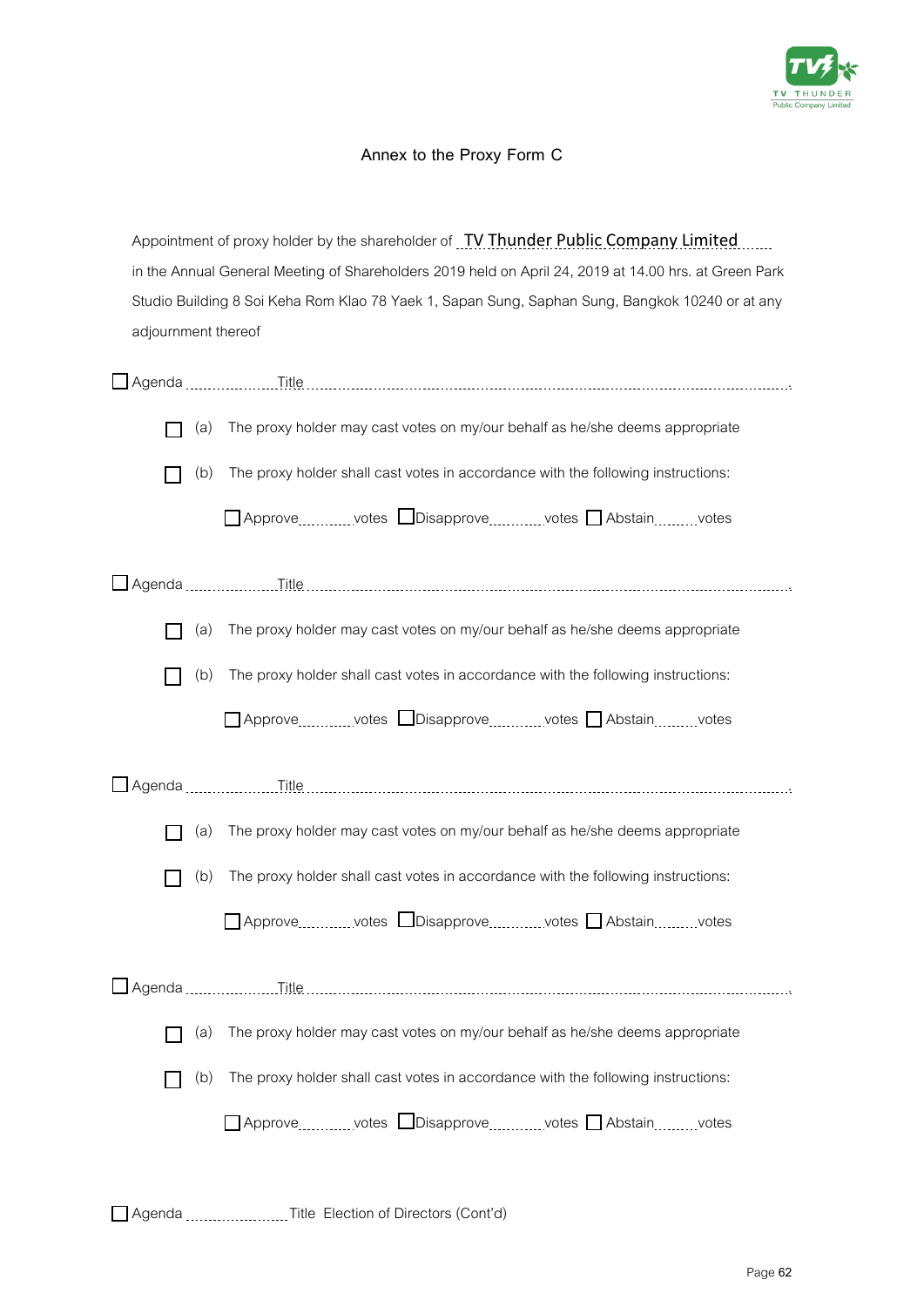

| Approve        | $\Box$<br>Disapprove        | $\Box$ Abstain          |
|----------------|-----------------------------|-------------------------|
|                |                             |                         |
| Approve        | П<br>Disapprove             | $\Box$<br>Abstain       |
|                |                             |                         |
| $\Box$ Approve | $\Box$ Disapprove           | $\Box$ Abstain          |
|                |                             |                         |
| $\Box$ Approve | $\Box$<br><b>Disapprove</b> | $\Box$ Abstain          |
|                |                             |                         |
| Approve        | $\Box$<br>Disapprove        | $\Box$<br>Abstain       |
|                |                             |                         |
| Approve        | $\Box$<br>Disapprove        | $\Box$<br>Abstain       |
|                |                             |                         |
| Approve        | $\Box$<br>Disapprove        | $\Box$<br>Abstain       |
|                |                             |                         |
| Approve        | Disapprove                  | Abstain                 |
|                |                             |                         |
| Approve        | Disapprove                  | Abstain<br>$\Box$       |
|                |                             |                         |
| Approve        | Disapprove                  | Abstain<br>$\mathbf{L}$ |
|                |                             |                         |
| Approve        | Disapprove                  | Abstain                 |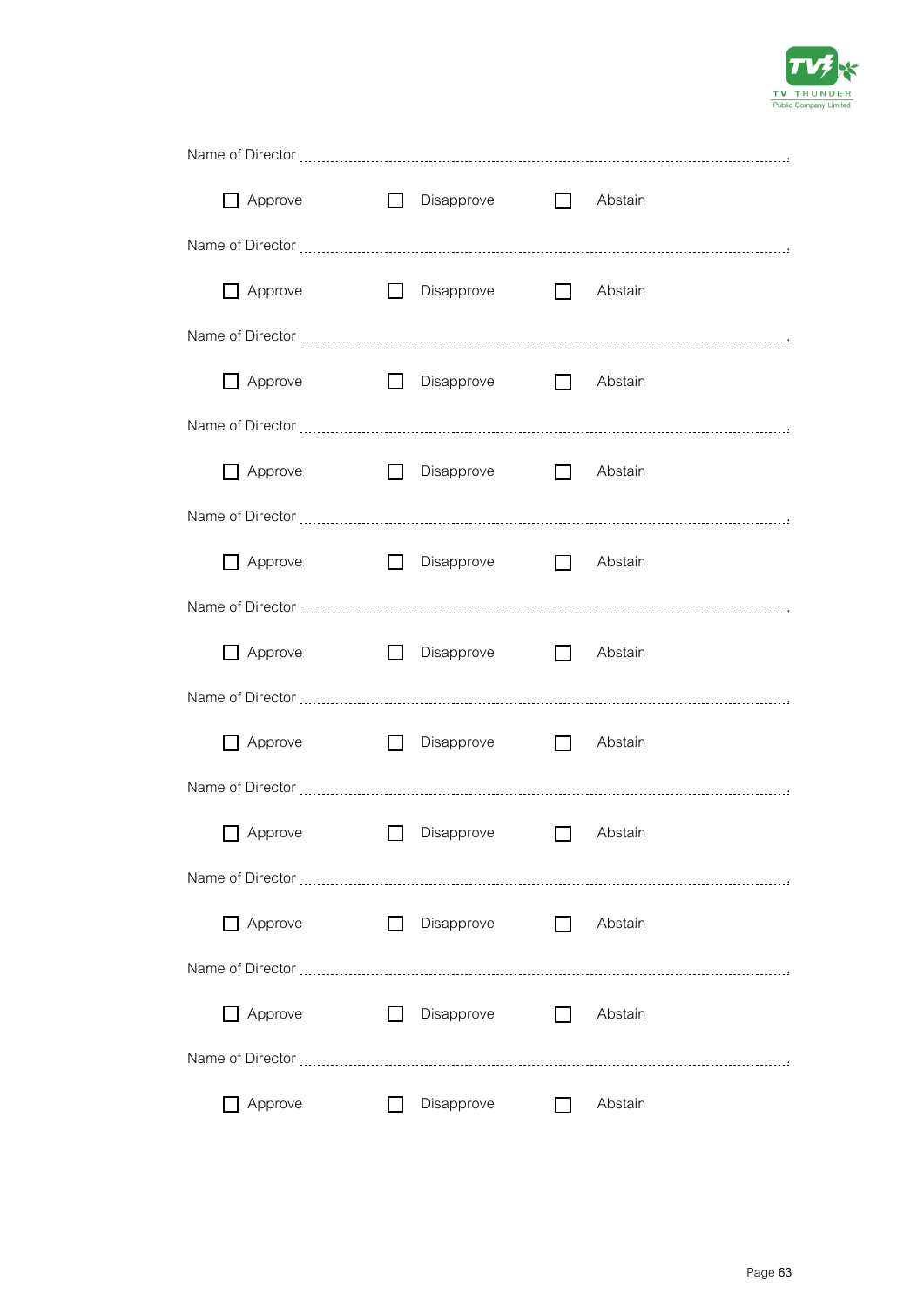

### **Guide on using QR Code to download the annual report 2018**

The Stock Exchange of Thailand by Thailand Securities Depository Co., Ltd. as the registrar has developed the system for the listed companies to submit the document for shareholders' meeting and annual report in electronic format in form of QR Code so that shareholders can access information quickly and conveniently

Shareholders can download information using QR Code (as in the Attachment No. 2) as follows.

#### **For iOS (iOS 11 and above)**

- 1. Open camera from mobile phone.
- 2. Scan (Turn camera toward) QR Code.

3. The screen will show the notification at the top, then click on that notification to see more information about the meeting.

Note If there is no notification on the screen, you can scan QR code from other applications e.g. QR CODE READER, Facebook, Line, etc.

### **For Android**

1. Open the application QR Code READER , Facebook or Line

The procedure to scan QR code via Line

→ Open the application "Line" and choose "add friend" → Choose QR Code → Scan

QR Code

2. Scan QR Code to see more information about the meeting.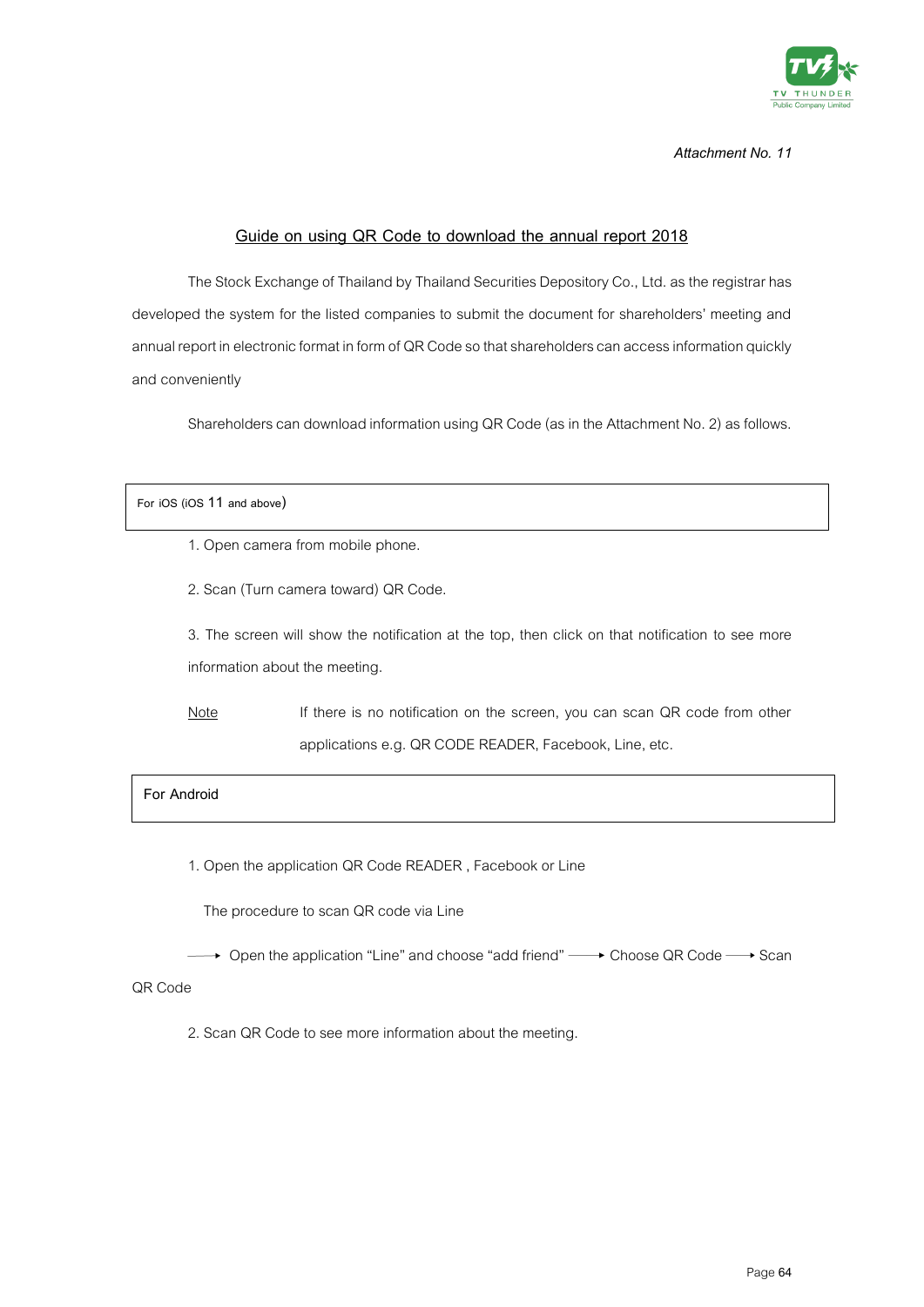

# **Procedure for attending the AGM 2019 of TV Thunder Public Company Limited April 24, 2019 at 14.00 hrs. Shareholders of TV Thunder Public Company Limited** Shareholders | Registration | Proxy Registration Desk for Shareholders (Start at 12.00 hrs.) Show ID Card Registration Form using Barcode Registration Desk for Proxy (Start at 12.00 hrs.) Check Proxy Form - Show proxy form and related documents - Show a copy of ID card for shareholder and proxy Review and Validate Collect the ballot Enter the Meeting Room The Meeting Starts (at 14.00 hrs.) The Chairman proposes the agenda In case of any objection or abstention in any agenda, raise your hand and fill in the ballot. (For objection or abstention) The Staffs collect the ballot from those who objected or abstained and perform vote counting Registration Using Barcode The Company has appointed the Inspector who is external legal advisor to take care and check the process of vote counting for transparency and validity in accordance with law and the Company's Regulations.

**Please return all ballots to the staffs at the end of the meeting** 

The Chairman Summarizes the result of voting